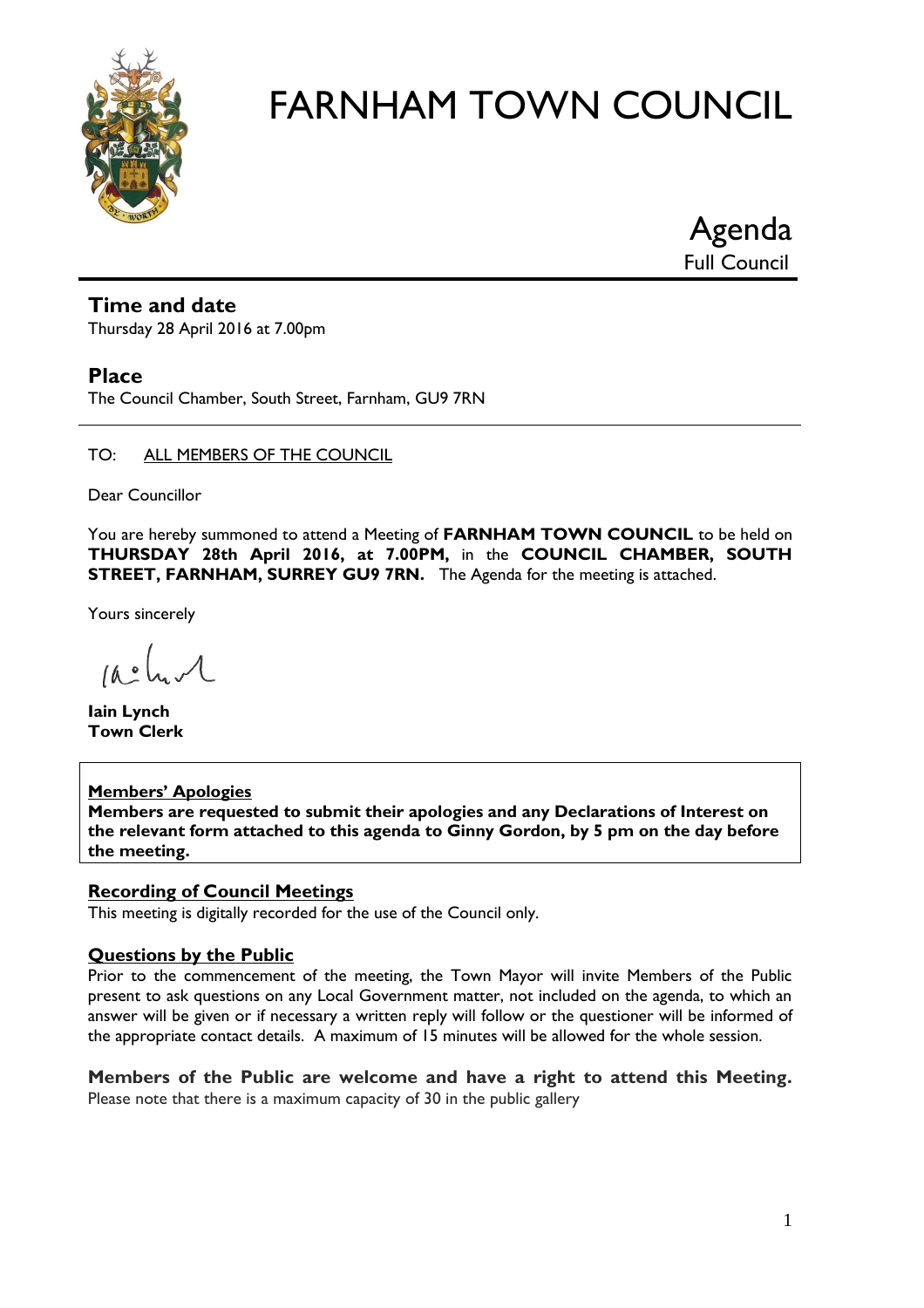

### Disclosure of Interests Form

Notification by a Member of a disclosable pecuniary interest in a matter under consideration at a meeting (Localism Act 2011).

*Please use the form below to state in which Agenda Items you have an interest.* 

*If you have a disclosable pecuniary or other interest in an item, please indicate whether you wish to speak (refer to Farnham Town Council's Code of Conduct for details)*

As required by the Localism Act 2011, **I HEREBY Declare**, that I have a disclosable pecuniary or personal interest in the following matter(s).

FULL COUNCIL: 28th April 2016

Name of Councillor ……………………………………………………

|                          | <b>Nature of interest (please)</b><br>tick/state as appropriate)                       |              |                                                                           |  |  |
|--------------------------|----------------------------------------------------------------------------------------|--------------|---------------------------------------------------------------------------|--|--|
| Agenda<br><b>Item No</b> | I am a Waverley<br><b>Borough</b><br><b>Councillor/Surrey</b><br>County<br>Councillor* | <b>Other</b> | <b>Type of interest</b><br>(disclosable pecuniary<br>or Other) and reason |  |  |
|                          |                                                                                        |              |                                                                           |  |  |
|                          |                                                                                        |              |                                                                           |  |  |
|                          |                                                                                        |              |                                                                           |  |  |
|                          |                                                                                        |              |                                                                           |  |  |
|                          |                                                                                        |              |                                                                           |  |  |

#### \* Delete as appropriate

K:\COMMITTEES\Interests Forms\Declaration of Interests Form Jun 12 A4.doc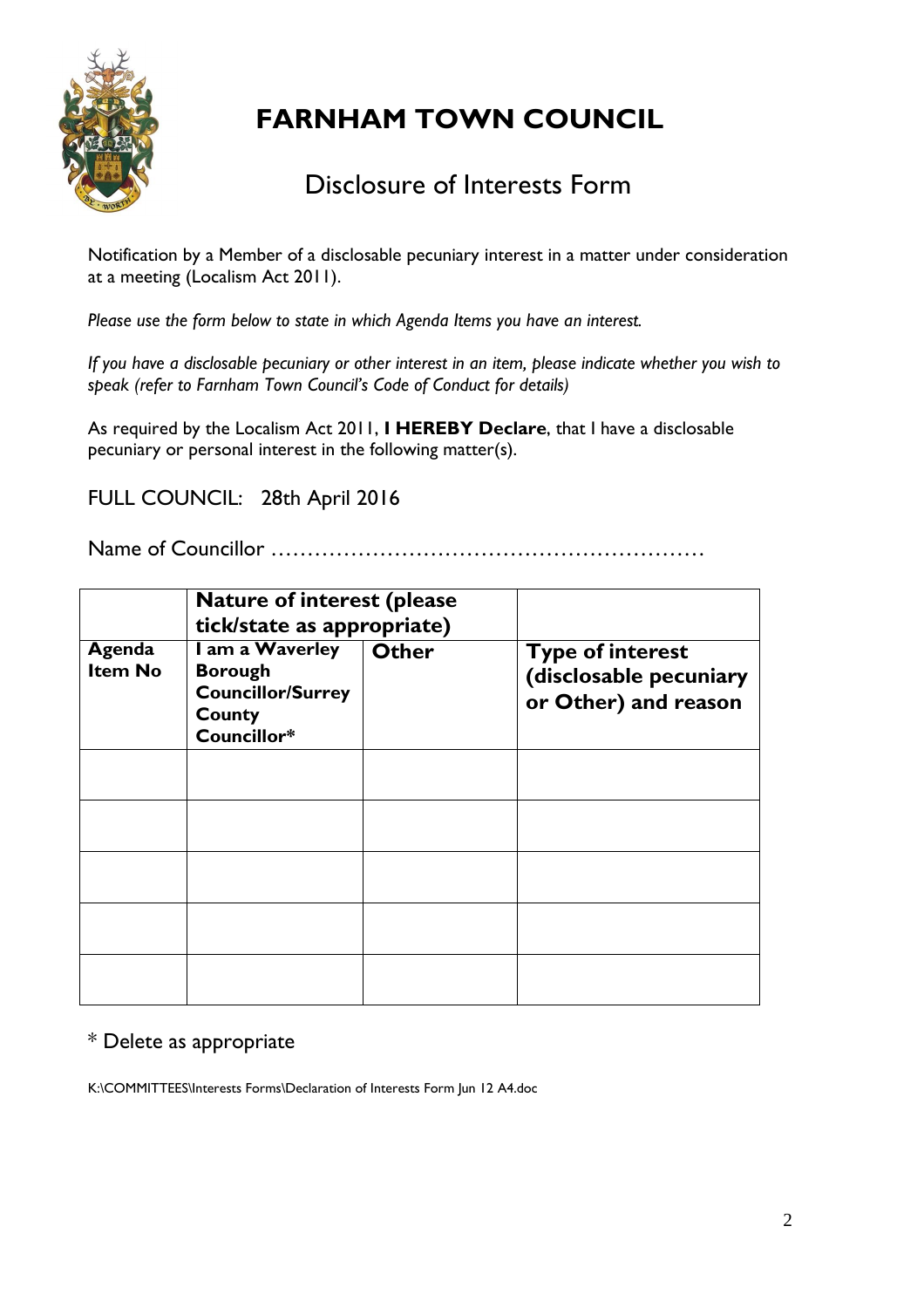

Agenda Full Council

#### **Time and date**

7.00pm on Thursday 28th April 2016

#### **Place**

The Council Chamber, South Street, Farnham

#### **Prayers**

Prior to the meeting prayers will be said in the Council Chamber by Revd Alan Crawley of the Parish of Badshot Lea and Hale. Councillors and members of the public are welcome to attend.

#### **Unveiling of a portrait of Her Majesty The Queen**

The Town Mayor will unveil a new portrait of Her Majesty The Queen in the Council Chamber

#### **1 Apologies**

To receive apologies for absence.

#### **2 Disclosure of Interests**

To receive from members, in respect of any items included on the agenda for this meeting, disclosure of any disclosable pecuniary interests in line with the Town Council's Code of Conduct or of any gifts and hospitality in line with Government legislation.

- *NOTES:*
	- *(i) The following councillors have made a general non-pecuniary interest declaration in relation to being councillors of Waverley Borough Council: Cllrs Blagden, Cockburn, Fraser, Frost, Hargreaves, Hill, Hodge, Macleod, Mirylees, Potts, and Williamson.*
	- *(ii) The following councillor has made a general non-pecuniary interest declaration in relation to her being a councillor of Surrey County Council: Cllr Frost.*
	- *(iii) Members are requested to make declarations of interest, on the form attached, to be returned to ginny.gordon@farnham.gov.uk by 5pm on the day before the meeting.*

*Members are reminded that if they declare a pecuniary interest they must leave before any debate starts unless dispensation has been obtained*

#### **3 Minutes Appendix A**

To sign as a correct record the minutes of the Farnham Town Council meeting held on Thursday 10th March 2016.

#### **4 Questions and Statements by the Public**

In accordance with Standing Order 10.1, the Town Mayor will invite members of the public present to ask questions or make statements.

At the discretion of the Town Mayor, those members of the public, **residing or working**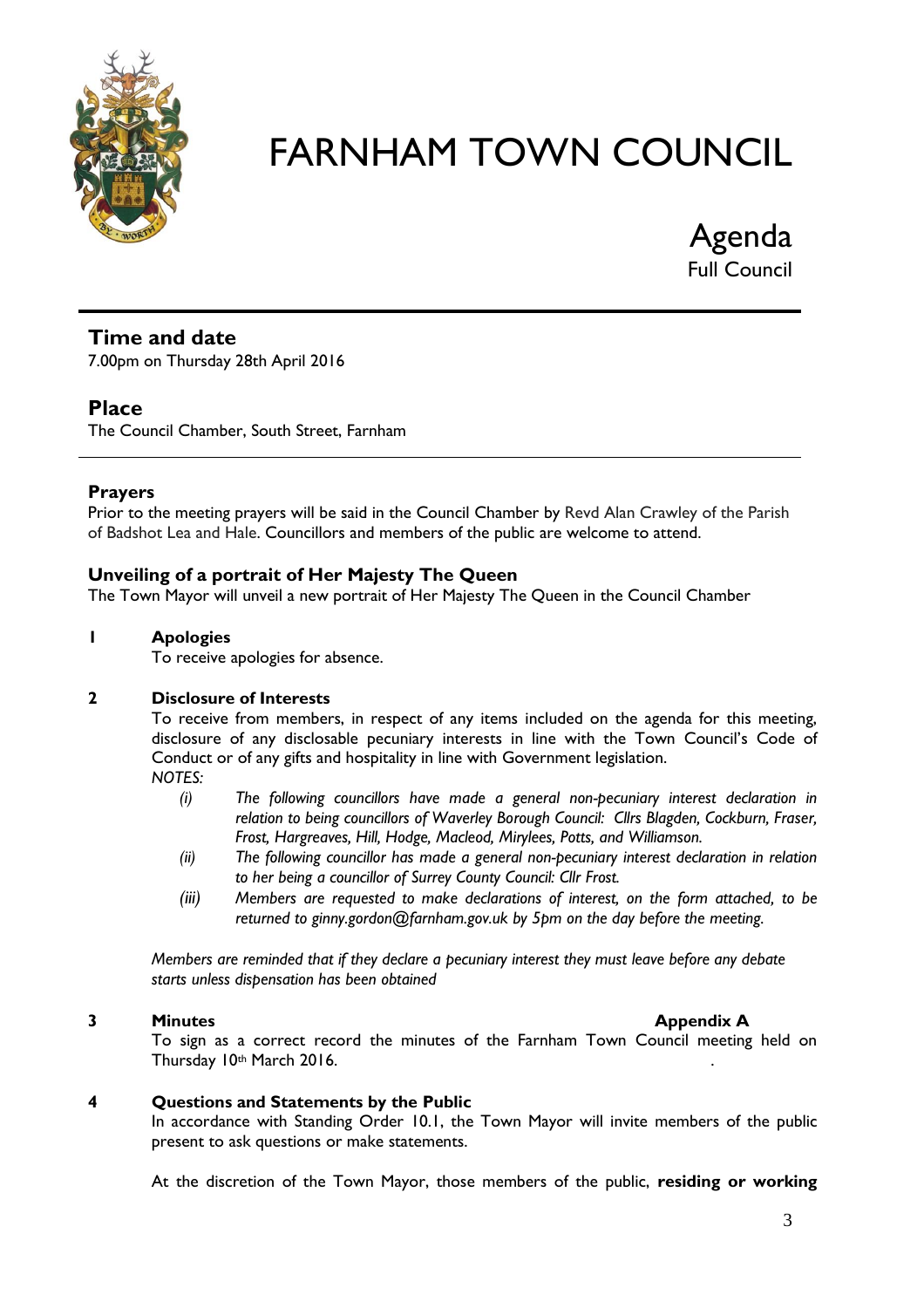within the Council's boundary, will be invited to make representations or ask questions in respect of the business on the agenda, or other matters not on the agenda, for a maximum of 3 minutes per person or 20 minutes overall.

**5 Town Mayor's Announcements**

To receive the Town Mayor's announcements.

**6 Questions by Members** To consider any questions from councillors in accordance with Standing Order 9

#### **Part 1 – Items for Decision**

#### **7 Working Group Notes**

To receive the notes of:

- i) Community Enhancement held on 16<sup>th</sup> March 2016 **Appendix B**
- ii) Cemeteries and Appeals held on 14<sup>th</sup> April **Appendix C**
- iii) Strategy and Finance Working Group held on 19th April 2016 **Appendix D**

#### **8 Planning Applications**

To receive the minutes of the Planning & Licensing Consultative Group held on 21st March 2016 and 4th, and 18th April 2016. **Appendix E, F and G**

The actions of the Planning & Licensing Consultative Group are taken under the scheme of delegation.

#### **9 Motion**

#### **To consider the Motion proposed by Mr David Beaman and approved by the Annual Town Meeting of Electors on March 24th 2016**

The following motion, as amended, was approved by the Annual Town Meeting of Electors by 52 votes in favour, 3 against and with 15 abstentions**.** It stood referred for consideration by the Town Council at its next meeting.

*"Farnham Town Council (FTC) has consistently expressed its desire for an alternative development of the East Street site and has objected to a number of applications to implement and vary the present planning permission granted for this site. Members will also be aware that doubts have been cast on the legality of the existing planning permission and each application to vary the existing planning permission has been subject to close scrutiny by the Farnham Interest Group (FIG).* 

*Following the latest application to vary the planning permission (WA2016/0268) FIG has written to*  WBC and every individual WBC councillor warning that the proposed variation is illegal and that if *pursued legal action could follow.* 

*I therefore wish to propose that should FTC also object to the proposed application on the same grounds as FIG, electors at this meeting resolve that FTC should support financially and generously a public appeal to raise funds to cover the costs of any legal action that may ensue."*

The Motion for debate at Full Council therefore is that **"***Should Farnham Town Council object to planning application WA2016/0268 on the same grounds as the Farnham Interest Group, it should support financially and generously a public appeal to raise funds to cover the costs of any legal action that may ensue."*

**10 Code of Corporate Governance Appendix H** 

To review and approve the Code of Corporate Governance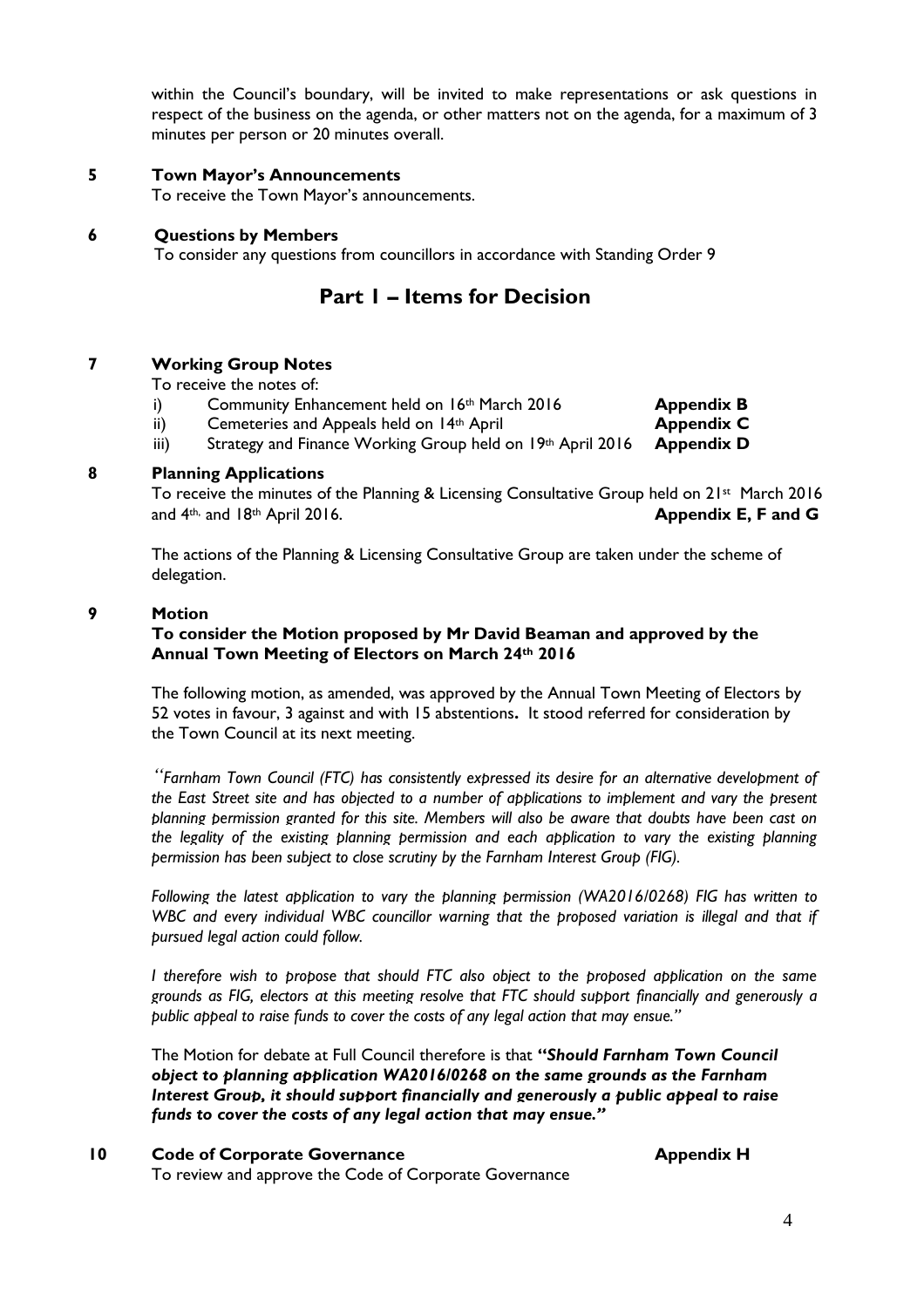- **11 Appointment of Working Groups 2016/17 Appendix I** To agree representatives on Working Groups for 2016/17
- **12 Representatives on External Bodies 2016/17 Appendix J** To agree the Council's representatives on external bodies 2016/17

#### **Part 2 – Items to Note**

- **13 Actions taken under the scheme of delegation**
- **14 Reports from other Councils**

To receive from Councillors any updates on matters affecting Farnham from Waverley Borough Council and Surrey County Council

- **14 Reports from Outside Bodies** To receive from Members any verbal reports on Outside Bodies.
- **15 Date of next meeting**

To note the date of the Annual Meeting of Full Council on 12<sup>th</sup> May 2016.

#### **16 Exclusion of the Press and Public (if required)**

TO PASS A RESOLUTION to exclude members of the public and press from the meeting at Part 3 of the agenda in view of any confidential items under discussion

#### **Part 3 – Confidential Items**

i) Exempt Annex from Cemeteries and Appeals Working Group

Council Membership:

Councillors: Mrs Pat Frost (Mayor), John Ward (Deputy Mayor), David Attfield, Patrick Blagden CBE, Carole Cockburn, Paula Dunsmore, John Scott Fraser,, Jill Hargreaves, Stephen Hill, Mike Hodge, Sam Hollins-Owen, Mike Hyman, Andy Macleod, Kika Mirylees, Julia Potts, Susan Redfern, Jeremy Ricketts, John Williamson.

Note: The person to contact about this agenda and documents is Iain Lynch, Town Clerk, Farnham Town Council, South Street, Farnham, Surrey, GU9 7RN. Tel: 01252 712667.

Distribution: Full agenda and supporting papers to all Councillors (by post)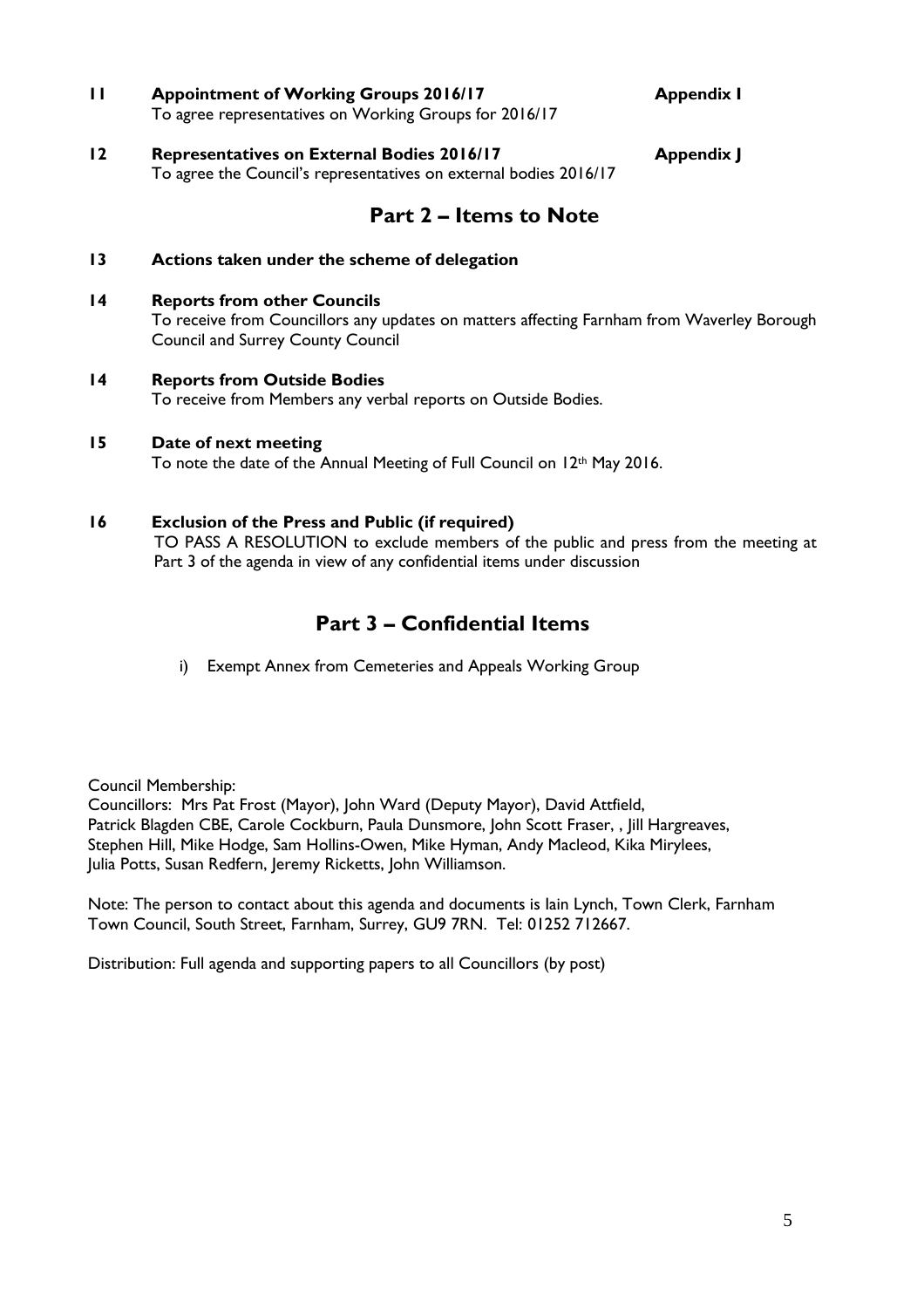



**Time and date** 7.00pm on 10th March 2016

**Place** The Council Chamber, South Street, Farnham

**TO FOLLOW**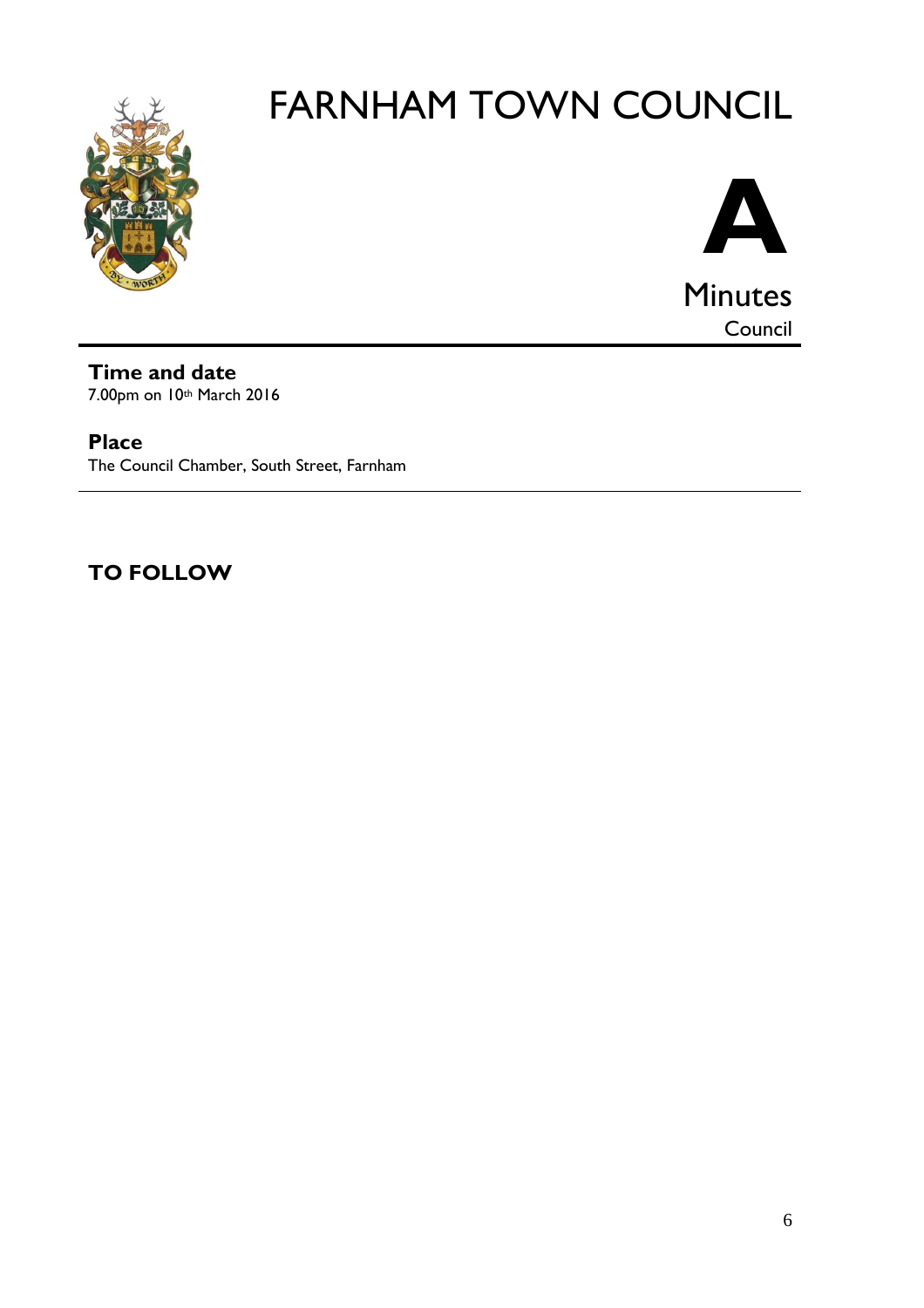

# **B**

**Notes** 

Community Enhancement Working Group

#### **Time and date** 9.30am Wednesday 16th March 2016

#### **Place**

Byworth Room, South Street, Farnham

#### **Attendees:**

Members: Councillors Carole Cockburn, Stephen Hill, Susan Redfern, Jeremy Ricketts and John Williamson.

Officers: Kevin Taitt (Outside Services Team Leader), Lara Prior (Community Enhancement Officer)

In attendance: John Ely (Member of Farnham in Bloom Community Group) and Jo Alywin (Member of Bishop's Meadow Trust)

#### **1. Apologies**

Apologies were received from Councillors Paula Dunsmore and Iain Lynch (Town Clerk).

#### **2. Declarations of Interest:**

There were no declarations of interest.

#### **3. Notes of Meeting held on Wednesday 13th January 2016.**

| <b>POINTS</b>                                  | <b>ACTION</b> |
|------------------------------------------------|---------------|
| The notes of the previous meeting were agreed. |               |

#### **4. Farnham in Bloom**

| <b>POINTS</b>                                                                                                                                                                                              | <b>ACTION</b> |
|------------------------------------------------------------------------------------------------------------------------------------------------------------------------------------------------------------|---------------|
| Members noted that the Farnham in Bloom Community Group<br>had a meeting on 15 <sup>th</sup> March and that the group was well<br>underway with its 2016 programme                                         |               |
| It was noted that the Farnham in Bloom, Bloomin' Big Meet, was<br>a success and allowed more opportunity for networking between<br>the various groups and organisations linked to Farnham in<br>Bloom.     |               |
| Members noted that the new year-round litter picking initiative,<br>'Bloomin' Litter' was starting to take-off with a number of people<br>signed up to tackle various parts of Farnham on a regular basis. |               |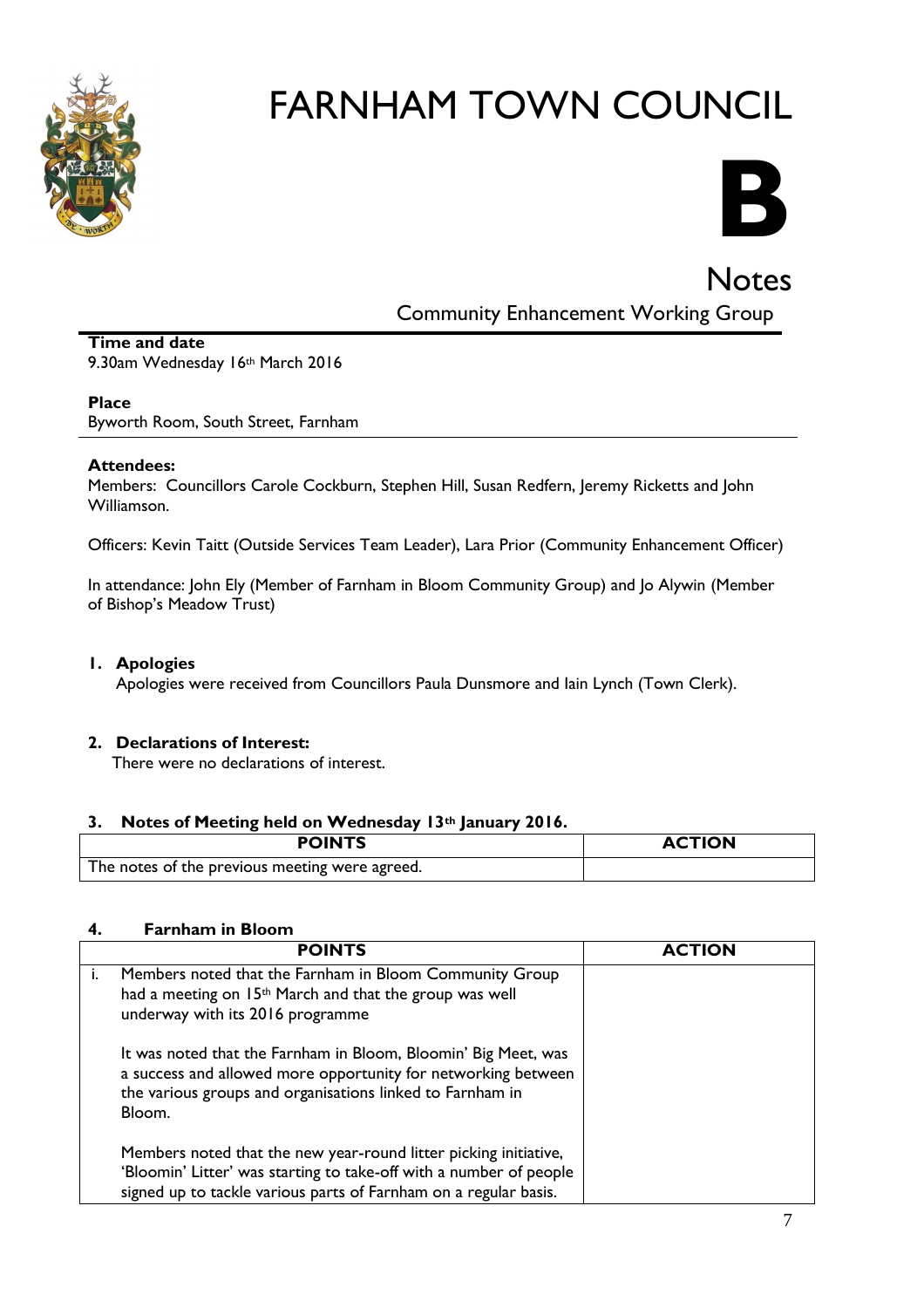|      | Members also noted a new initiative called 'Incredible Edible',<br>which is being led by the Priest of St Mark's Church at Badshot<br>Lea, Lesley Crawley. The idea will be to grow vegetables with<br>help from the local community for them to enjoy. Farnham Town<br>Council to supply three planters and compost to the initiative.<br>Jo Aylwin(Member of Bishops Meadow Trust) joined the meeting at 9.40am<br>Jo Aylwin updated members on the Bishop's Meadow Trust | <b>Outside Services Team</b><br><b>Leader to progress</b> |
|------|-----------------------------------------------------------------------------------------------------------------------------------------------------------------------------------------------------------------------------------------------------------------------------------------------------------------------------------------------------------------------------------------------------------------------------------------------------------------------------|-----------------------------------------------------------|
|      | The Trust is hoping to engage further with local schools' and will<br>look to launch a project in September 2016.                                                                                                                                                                                                                                                                                                                                                           |                                                           |
|      | Members noted that the Bishops Meadow Trust intends to sow<br>wildflower seeds again this year once the land has been ploughed<br>after a couple of unsuccessful years.                                                                                                                                                                                                                                                                                                     |                                                           |
|      | John Ely (Member of the Community Group) and Jo Aylwin left the meeting<br>at 10.55 am.                                                                                                                                                                                                                                                                                                                                                                                     |                                                           |
| ii.  | Members agreed the carpet bedding for Gostrey Meadow and<br>decided that the overall image worked best if the word 90th was<br>removed altogether, allowing the crown to be enlarged and<br>more prominent.                                                                                                                                                                                                                                                                 |                                                           |
| iii. | Members noted that the Farnham in Bloom launch date had been<br>changed from Wednesday 6 <sup>th</sup> April to Thursday 7 <sup>th</sup> April to<br>coincide with Forest Lodge's later opening time on Thursdays.<br>Members noted that Forest Lodge was delighted to have been<br>asked to host this year's launch event.                                                                                                                                                 | <b>Outside Services Team</b><br><b>Leader to progress</b> |

#### **5. Allotments**

| <b>POINTS</b>                                                                                                                           | <b>ACTION</b>                                             |
|-----------------------------------------------------------------------------------------------------------------------------------------|-----------------------------------------------------------|
| Members noted that there were currently 13 vacant allotments plots<br>which would shortly be reallocated to people on the waiting list. | <b>Outside Services Team</b><br><b>Leader to progress</b> |
| Two of these vacancies were as a result of terminated tenancies<br>where the tenant had not made payment.                               |                                                           |

#### **6. Bins by Boots Opticians**

| <b>POINTS</b>                                                                                                                                                                                              | <b>ACTION</b>                                                                                               |
|------------------------------------------------------------------------------------------------------------------------------------------------------------------------------------------------------------|-------------------------------------------------------------------------------------------------------------|
| Members noted that the Town Clerk and Outside Services Manager<br>had met with Richard Homewood at Waverley BC to discuss<br>implementing a byelaw but had not had an updated proposal since this<br>time. | <b>Town Clerk and Outside</b><br><b>Services Team Leader to</b><br>progress further with<br><b>Waverley</b> |
| Cllr Ricketts suggested he would approach Biffa personally to try and<br>make some headway on the situation.                                                                                               |                                                                                                             |
| Members agreed that a higher stand must be taken as the unsightly<br>bins were impacting on Farnham's overall environment.                                                                                 |                                                                                                             |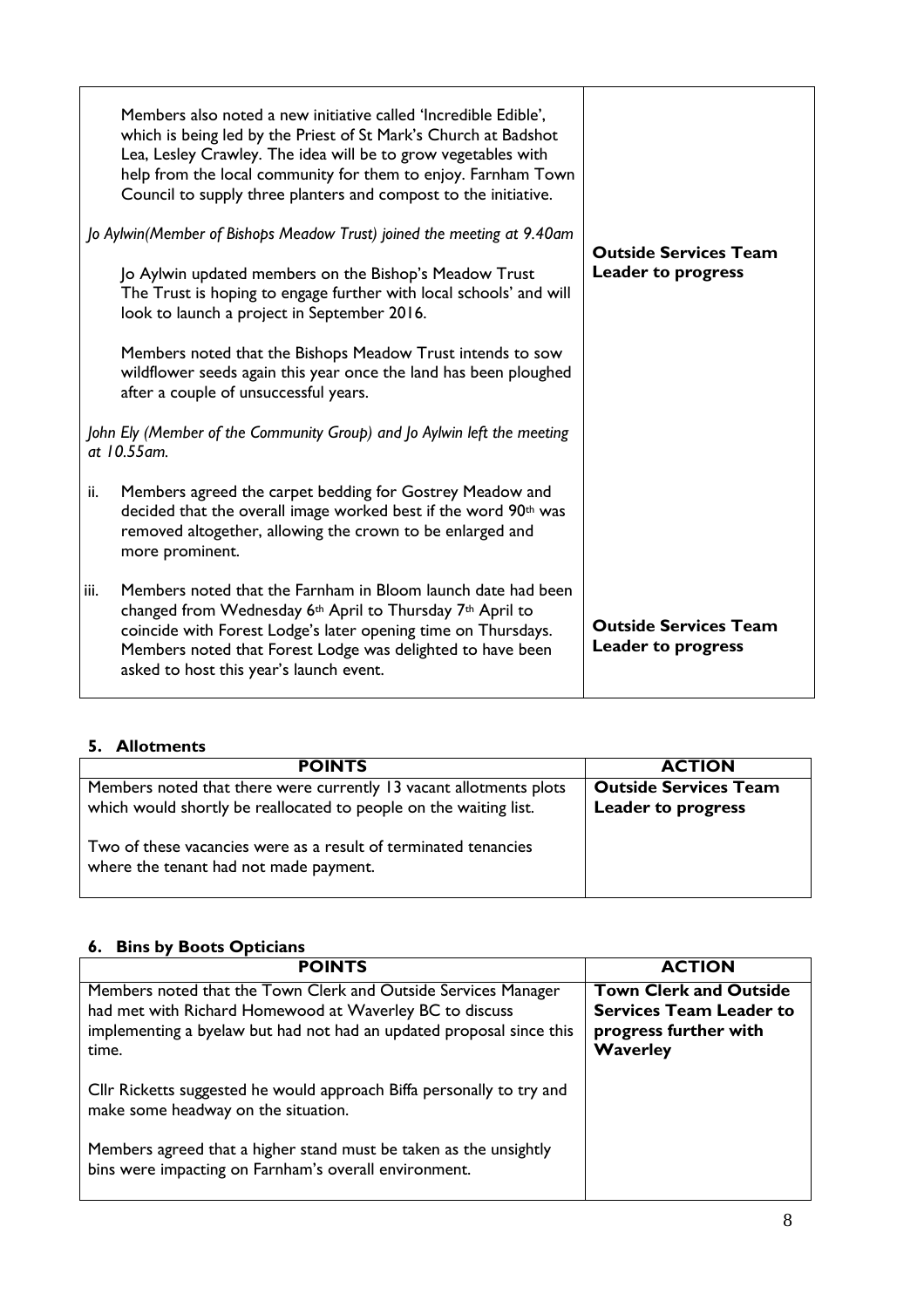#### **7. Surrey County Council Highways Localism Project**

| <b>POINTS</b>                                                                                                                                     | <b>ACTION</b>                                                               |
|---------------------------------------------------------------------------------------------------------------------------------------------------|-----------------------------------------------------------------------------|
| Members noted again their disappointment that the criteria and<br>information requested by Farnham Town Council for 2016/17 was<br>still awaited. | <b>Town Clerk and Outside</b><br><b>Services Team Leader to</b><br>progress |
| Members noted that all work carried out for the project was being<br>recorded so that it could be accrued for next year.                          |                                                                             |
| Members also noted that the Community Pay back Scheme should be<br>getting involved in some of the work covered under this project.               |                                                                             |

#### **8. Street Furniture Update**

|      | <b>POINTS</b>                                                                                                                                                                                                                                                                                                                                                                                                                                                                                                                                                                                                                                                                                                                                                 | <b>ACTION</b>                                                 |
|------|---------------------------------------------------------------------------------------------------------------------------------------------------------------------------------------------------------------------------------------------------------------------------------------------------------------------------------------------------------------------------------------------------------------------------------------------------------------------------------------------------------------------------------------------------------------------------------------------------------------------------------------------------------------------------------------------------------------------------------------------------------------|---------------------------------------------------------------|
| i.   | Members noted that designs for vinyl wrapping the bus stop on<br>the traffic island at the train station and Upper Way were<br>under way.                                                                                                                                                                                                                                                                                                                                                                                                                                                                                                                                                                                                                     | <b>Community</b><br><b>Enhancement Officer to</b><br>progress |
| ii.  | Members noted that three bus stops had been vinyl wrapped<br>including one opposite the Nuffield Health Centre on<br>Weybourne Road, on West Street by the cemetery and on<br>Water Lane opposite Salisbury's petrol station. The bus stops<br>all carried a theme of getting out and about in Farnham's green<br>spaces.                                                                                                                                                                                                                                                                                                                                                                                                                                     |                                                               |
| iii. | Members noted that there were a number of requests for<br>additional litter and dog fouling bins from residents:<br>- On Badshot Lea Road, opposite the recreation ground close<br>to the green area by the little pond<br>- On Lower Weybourne Lane, close to the railway bridge.<br>- A dog mess bin around where Green Lane meets Crown<br>Land, close to Century Farm as this is a very busy dog walking<br>area that seems to get quite bad with dog mess.<br>- By the bus stop near Bullers Road - the litter bin already<br>there had open sides and the wind blows the rubbish around.<br>- A request was also received for a disused grit bin to be<br>replaced with a litter and dog mess bin near The Spotted Cow<br>public house on Tilford Road. | <b>Community</b><br><b>Enhancement Officer to</b><br>progress |

#### **9. Community Clean Up Gangs**

| <b>POINTS</b>                                                                                              | <b>ACTION</b> |
|------------------------------------------------------------------------------------------------------------|---------------|
| Members noted that litter was particularly bad along the bypass and<br>the road leading up to Wrecclesham. |               |

#### **10. Community Toilet Scheme**

| <b>POINTS</b>                                                                | <b>ACTION</b>                                          |
|------------------------------------------------------------------------------|--------------------------------------------------------|
| Members agreed the logo design made by a graphic design student at<br>I UCA. | Community<br><b>Enhancement Officer to</b><br>progress |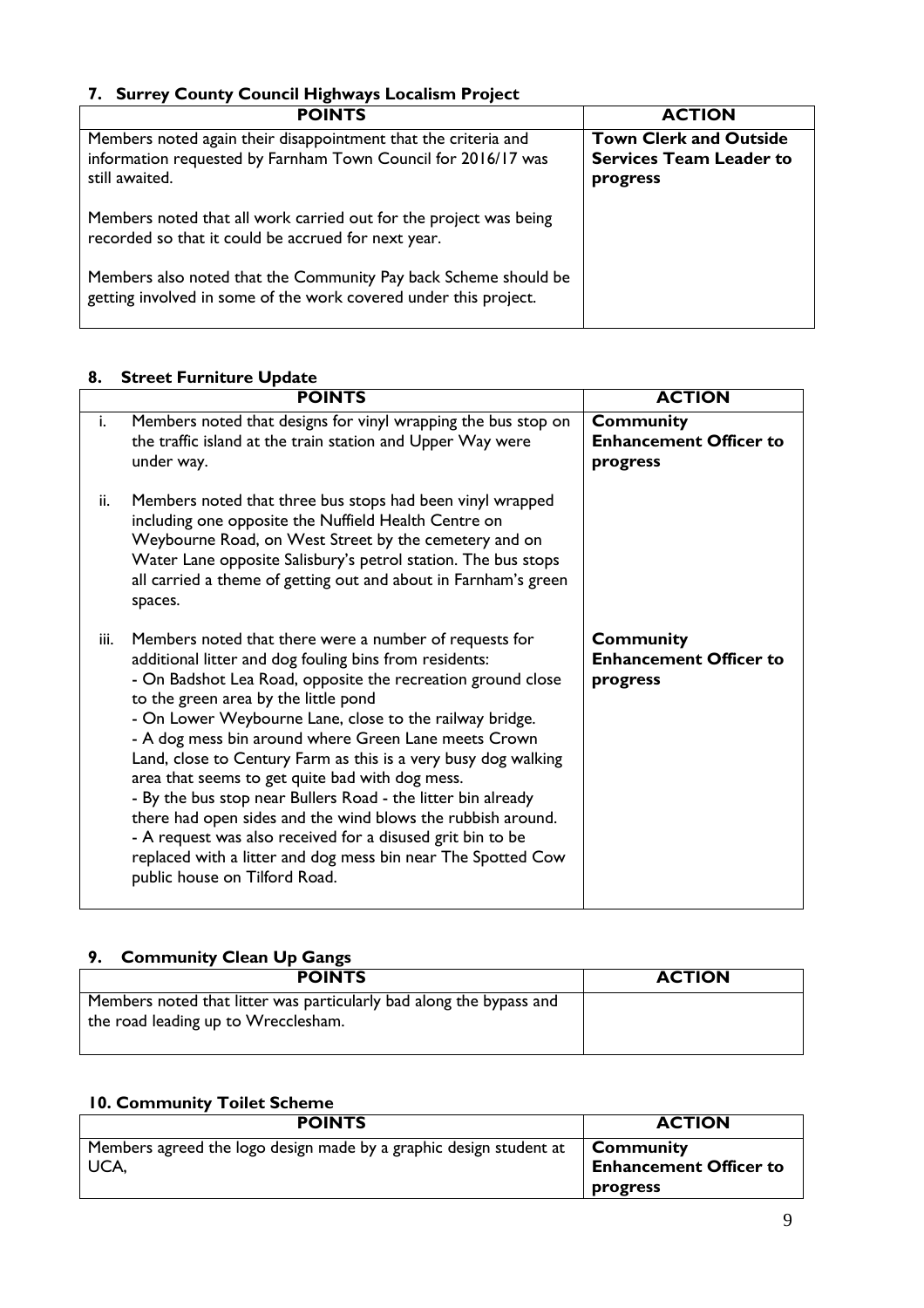| Members noted that all interested businesses would attend a meeting |  |
|---------------------------------------------------------------------|--|
| to agree final terms of the pilot scheme in the coming weeks.       |  |

#### **11. Date of Next Meeting**

| <b>POINTS</b>                                                    | <b>ACTION</b> |
|------------------------------------------------------------------|---------------|
| It was agreed that the date of the next meeting would be in June |               |
| (date to be confirmed)                                           |               |

#### Meeting ended at 10:55am

Notes taken by Lara Prior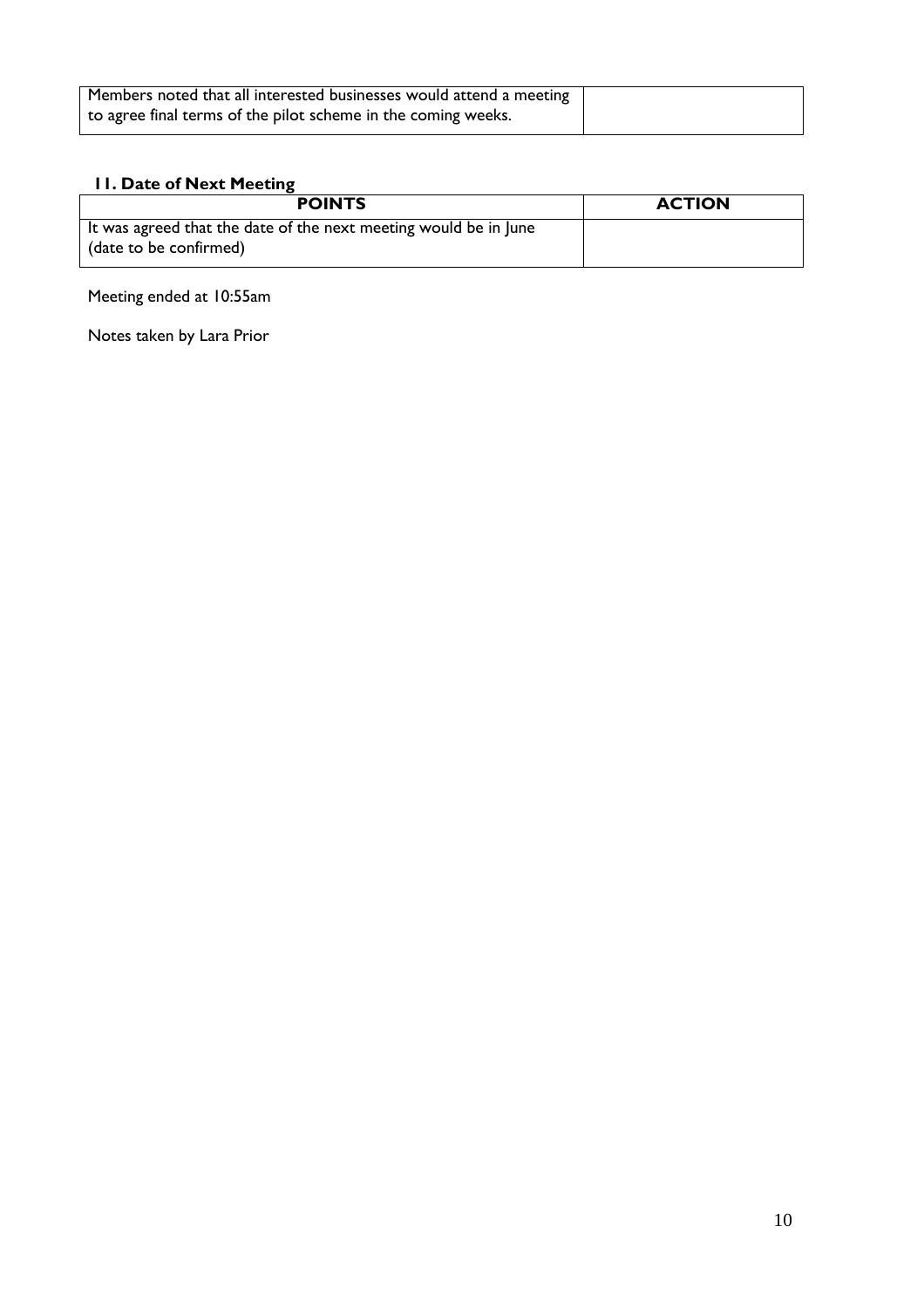

Notes Cemeteries and Appeals Working Group

**C**

#### **Time and date**

9.30am on Thursday 14 April 2016

#### **Place**

Byworth Room, Council Offices, South Street, Farnham

**Attendees:** Cllrs David Attfield, Carole Cockburn, Susan Redfern and John Ward.

**Officers present**: Iain Lynch (Town Clerk) and Rachel Aves (Corporate Governance Team Leader).

#### **1. Apologies for Absence**

Apologies were received from Cllrs Hollins-Owen and Williamson.

### **2. Declarations of Interest**

No declarations of interest were received.

#### **3. Notes of Last Meeting**

| <b>POINTS</b>                                                  | <b>ACTION</b> |
|----------------------------------------------------------------|---------------|
| The notes of the meeting held on 19 November 2015 were agreed. |               |

#### **4. Cemetery Chapels**

| <b>POINTS</b>                                                                                                                                                                                                                             | <b>ACTION</b>                                                                                 |
|-------------------------------------------------------------------------------------------------------------------------------------------------------------------------------------------------------------------------------------------|-----------------------------------------------------------------------------------------------|
| It was noted that planning permission had been granted for the<br>proposals at Hale Chapels.                                                                                                                                              |                                                                                               |
| Cllr Redfern asked if the gates at West Street were fixed following<br>the damage caused by a vehicle.                                                                                                                                    |                                                                                               |
| The Town Clerk confirmed they had been repaired and councillors<br>requested that officers seek quotations for the repainting, blasting and<br>repainting and replacement (subject to any planning permissions<br>required) of the gates. | Officers to seek quotes for<br>the renovation of the gates at<br><b>West Street Cemetery.</b> |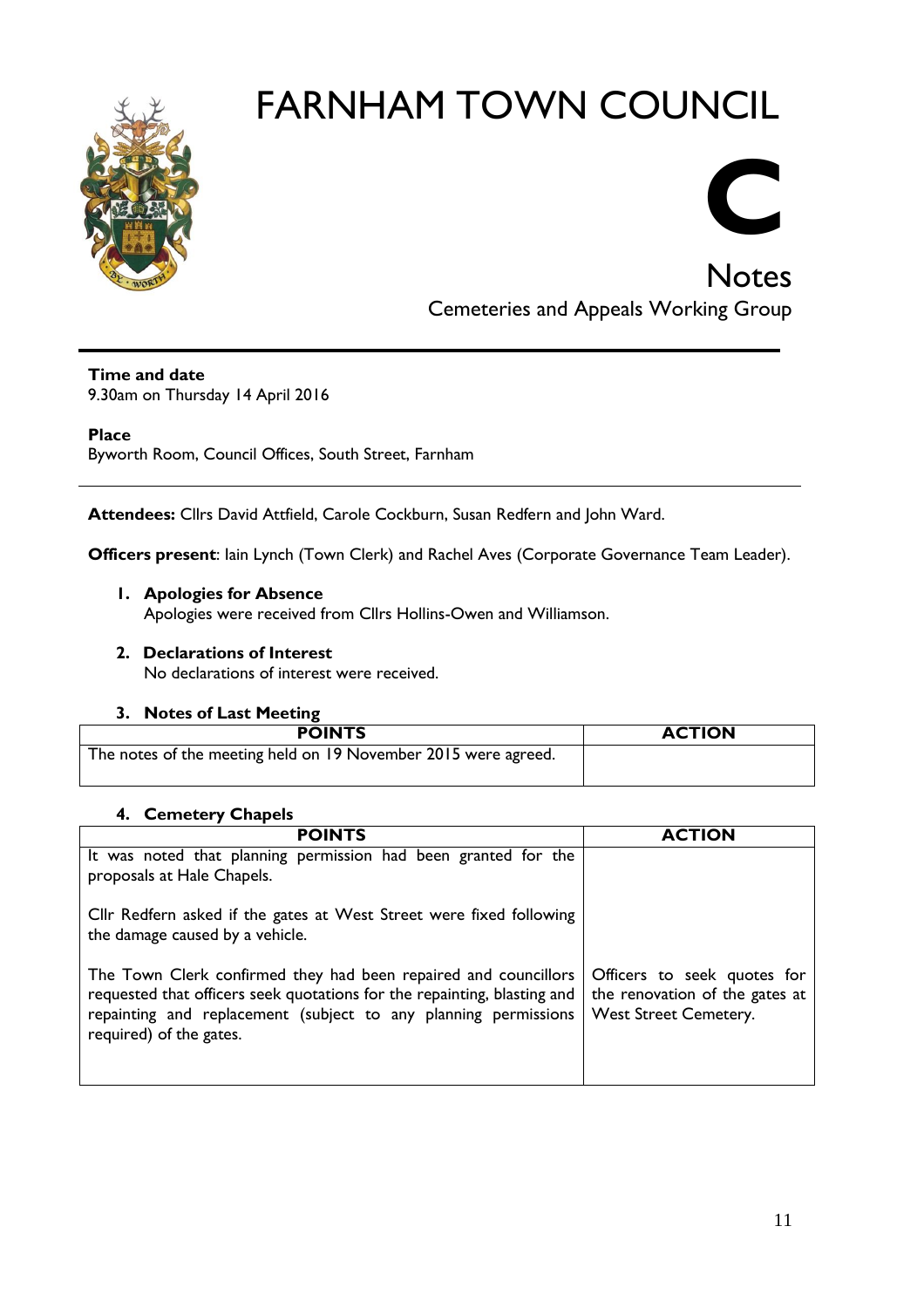#### **5. Complaint Report**

| <b>POINTS</b>                                                                                                                                                                                                                                                                                                                            | <b>ACTION</b> |
|------------------------------------------------------------------------------------------------------------------------------------------------------------------------------------------------------------------------------------------------------------------------------------------------------------------------------------------|---------------|
| Councillors received a report in relation to a complaint from a<br>cemetery customer in relation to a mistake made during grave<br>selection.                                                                                                                                                                                            |               |
| The recommendations were discussed it was agreed that the Town   The Town Clerk to write to<br>Clerk be delegated to negotiate a resolution with the family, as per $\vert$ the complainant to seek a<br>the recommendations set out in the confidential report at annex $\vert$ to $\vert$ resolution to the complaint.<br>the minutes. |               |

#### **6. New Initiatives**

| <b>POINTS</b>                                                                                                                                                                                                                                                                                                                                  | <b>ACTION</b>                                                                                                                                                                         |
|------------------------------------------------------------------------------------------------------------------------------------------------------------------------------------------------------------------------------------------------------------------------------------------------------------------------------------------------|---------------------------------------------------------------------------------------------------------------------------------------------------------------------------------------|
| Members were advised that a representative from Columbaria had<br>visited the Town Council and been to West Street, Hale and Green<br>Lane Cemeteries. It was noted that a variety of schemes were being<br>proposed, the details of which had not been received at the time of<br>the meeting.                                                |                                                                                                                                                                                       |
| It was noted that members would like to progress the project at<br>Green Lane and West /Street cemeteries in the first instance. It was<br>agreed that an informal meeting of members be arranged, following<br>receipt of detailed plans and officers' financial proposals, with a view<br>to progressing the project as soon as practicable. | <b>Officer</b><br>the<br>progress<br>columbaria<br>project<br>and<br>arrange an informal meeting of<br><b>CAWG</b><br>discuss<br>the<br>to<br>proposals ahead of the next<br>meeting. |

#### **7. Items for future meetings**

| <b>POINTS</b>                                                                                                                                                                                                                                                                                                                           | <b>ACTION</b>                                                                                                               |
|-----------------------------------------------------------------------------------------------------------------------------------------------------------------------------------------------------------------------------------------------------------------------------------------------------------------------------------------|-----------------------------------------------------------------------------------------------------------------------------|
| Dog signs in the cemeteries<br>Cllr Ward advised that, following a visit to West Street Cemetery, he<br>had noted various sign regarding dogs in the cemetery that<br>contradicted the current regulations and each other. It was agreed<br>that the current incorrect signs be removed and new signage erected<br>as soon as possible. | <b>Officers</b><br>existing<br>remove<br>signage where necessary and<br>replace with new signs that<br>reflect regulations. |
| <b>Financial Position</b><br>The Town Clerk advised that the outturn for the Cemeteries at the<br>end of financial year was looking positive. It was noted that the year-<br>end position would be discussed at Strategy and Finance on 19th April.                                                                                     |                                                                                                                             |

#### **8. Date of next meeting**

| <b>POINTS</b>                                                         | <b>ACTION</b> |
|-----------------------------------------------------------------------|---------------|
| It was agreed that the date of the next meeting would be Thursday 7th |               |
| July at 9.30am.                                                       |               |
|                                                                       |               |

The meeting closed at 10.30am.

Notes by Rachel Aves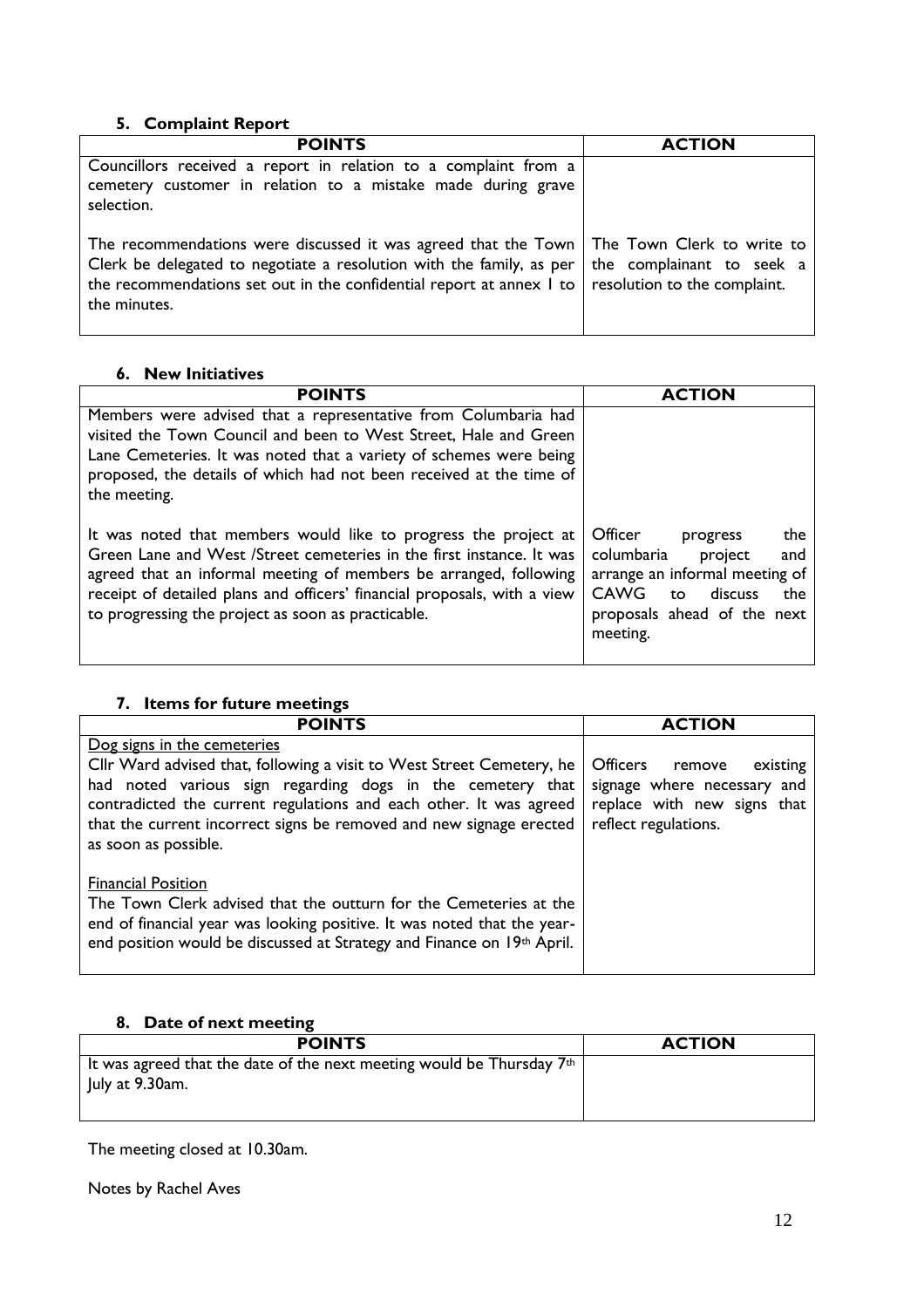

# **D**

**Notes** 

### Strategy and Finance Working Group

#### **Time and date**

9.30am Tuesday 19th April 2016

#### **Place**

Town Clerk's Office, South Street, Farnham

#### **Attendees:**

Members: Councillors Carole Cockburn, David Attfield, Jill Hargreaves, Stephen Hill, Jeremy Ricketts, John Ward, John Williamson.

In attendance: Cllr Andy Macleod.

#### Officers present:

Iain Lynch (Town Clerk), Rachel Aves (Team Leader Corporate Governance), Kevin Taitt (Team Leader Outside Workforce) - part

#### **12. Apologies**

Apologies were received from Cllr Cockburn and the Mayor.

#### **2. Declarations of Interest**

There were no declarations of interest.

#### **3. Notes of Meeting held on 12th January 2016**

| <b>POINTS</b>                                 | <b>ACTION</b> |
|-----------------------------------------------|---------------|
| The notes of the previous meeting were agreed |               |

#### **4. Wellbeing Task Group**

| <b>POINTS</b>                                                                                                                                                                                                                                                                                                                                                                                                                                                                                         | <b>ACTION</b>                                       |
|-------------------------------------------------------------------------------------------------------------------------------------------------------------------------------------------------------------------------------------------------------------------------------------------------------------------------------------------------------------------------------------------------------------------------------------------------------------------------------------------------------|-----------------------------------------------------|
| Cllr Ricketts and the Town Clerk reported on the meeting of<br>the Wellbeing Task Group held on 9th March and raised two<br>particular issues:<br>The problem of bins in the town. Cllr Ricketts had<br>progressed discussions with the refuse collectors who<br>wished to be supportive in finding a suitable resolution. It<br>was now proposed that the Town Council progress<br>discussions with the Bush Hotel to create the bin storage<br>area and then make appropriate arrangements with the | <b>Team Leader Outside Services</b><br>to progress. |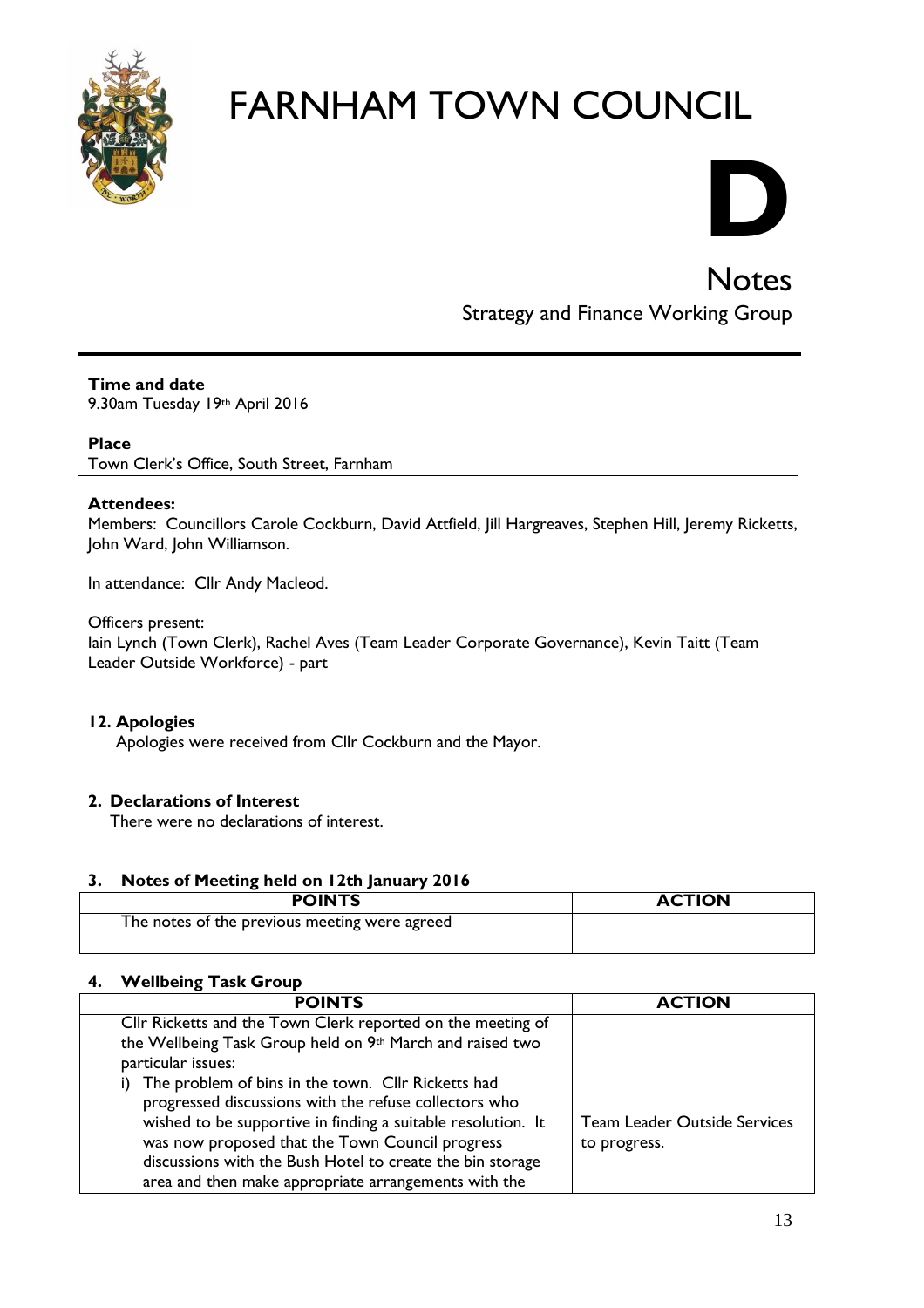|     | companies for recompense. It was agreed that the problem<br>was of such concern that acting ahead of the proposed<br>legislative solutions being pursued by Waverley Borough<br>Council was appropriate to set an example of good practice<br>rather than create a precedent for other areas. It was<br>noted that there was another area which needed attention<br>adjacent to the Post Office and a potential solution for<br>screening was discussed.                     | <b>Team Leader Outside Services</b><br>to progress.        |
|-----|------------------------------------------------------------------------------------------------------------------------------------------------------------------------------------------------------------------------------------------------------------------------------------------------------------------------------------------------------------------------------------------------------------------------------------------------------------------------------|------------------------------------------------------------|
| ii) | The Wellbeing Task Group had discussed the issues of<br>Meals on Wheels in Farnham and the reduced kitchen<br>facilities in the proposed refurbished Memorial Hall with<br>one of the longstanding RVS team members. It was noted<br>that the wellbeing of older people who received a regular<br>visit and meal was of great importance. Cllr Ricketts<br>advised that there were problems of bed blocking in<br>hospitals which was causing a real problem and was costly. | Discussion with RVS to be<br>progressed.                   |
|     | The Meals on Wheels service ensured people could be                                                                                                                                                                                                                                                                                                                                                                                                                          | <b>Recommendation to</b>                                   |
|     | discharged more quickly as there would be hot meals and                                                                                                                                                                                                                                                                                                                                                                                                                      | Council that:                                              |
|     | regular visits. The Working Group noted that the funding                                                                                                                                                                                                                                                                                                                                                                                                                     | <b>Farnham Town Council:</b>                               |
|     | for the service was at risk from September 2016 following<br>decisions by Surrey County Council and statements made                                                                                                                                                                                                                                                                                                                                                          | supports the continued<br>i)<br>provision of a daily visit |
|     | by the Borough Council. It was also noted that there were                                                                                                                                                                                                                                                                                                                                                                                                                    | for people in receipt of                                   |
|     | a number of ways of providing meals, including asking local                                                                                                                                                                                                                                                                                                                                                                                                                  | <b>Meals on Wheels;</b>                                    |
|     | care homes, pubs or restaurants to assist, but the key thing                                                                                                                                                                                                                                                                                                                                                                                                                 | ii) offers to support a                                    |
|     | was to ensure that a service was continued for vulnerable<br>residents. It was agreed to recommend to Council that                                                                                                                                                                                                                                                                                                                                                           | solution in discussion<br>with RVS, principal              |
|     | Farnham Town Council should facilitate and support                                                                                                                                                                                                                                                                                                                                                                                                                           | authorities and others                                     |
|     | financially and administratively if needed a solution to                                                                                                                                                                                                                                                                                                                                                                                                                     | to ensure a service is                                     |
|     | support the meals on wheels service users. It was agreed                                                                                                                                                                                                                                                                                                                                                                                                                     | continued.                                                 |
|     | that discussions with the Royal Voluntary Service should be<br>arranged to see what could be done to assist.                                                                                                                                                                                                                                                                                                                                                                 |                                                            |
|     |                                                                                                                                                                                                                                                                                                                                                                                                                                                                              |                                                            |

#### **5. Annual Town Meeting**

| <b>AURAN TOWN TCCCNIE</b><br><b>POINTS</b>                                                                                                                                                                                                                                                                                                                                                                                                                                                                                                                                                                                                                                                                                                                                                                                                                                                                                          | <b>ACTION</b> |
|-------------------------------------------------------------------------------------------------------------------------------------------------------------------------------------------------------------------------------------------------------------------------------------------------------------------------------------------------------------------------------------------------------------------------------------------------------------------------------------------------------------------------------------------------------------------------------------------------------------------------------------------------------------------------------------------------------------------------------------------------------------------------------------------------------------------------------------------------------------------------------------------------------------------------------------|---------------|
| The Working Group discussed matters arising at the Annual<br>Town Meeting of electors and in particular the Motion that had<br>been approved and had been referred to full Council for<br>discussion.                                                                                                                                                                                                                                                                                                                                                                                                                                                                                                                                                                                                                                                                                                                               |               |
| Members noted that there were a number of issues that<br>needed clarification such as whether there had been so many<br>changes to the contract for the development of Brightwells that<br>a review of the contract should be undertaken to ensure it was<br>still the best solution for taxpayers and Farnham (based on the<br>Winchester judgement); whether the cumulative effect of the<br>non-material amendments meant that they were material; and<br>whether the decision on the screening opinion not to have an<br>Environmental Impact Assessment (EIA) for the proposed<br>sewer works that would cause significant disruption in town<br>was correct in view of the fact that permitted development<br>rights for sewerage companies under the General Development<br>Order could not be used to support third party developments,<br>particularly when these were, as the Brightwells Scheme is, EIA<br>developments. |               |
| There were also concerns over whether the discharge of                                                                                                                                                                                                                                                                                                                                                                                                                                                                                                                                                                                                                                                                                                                                                                                                                                                                              |               |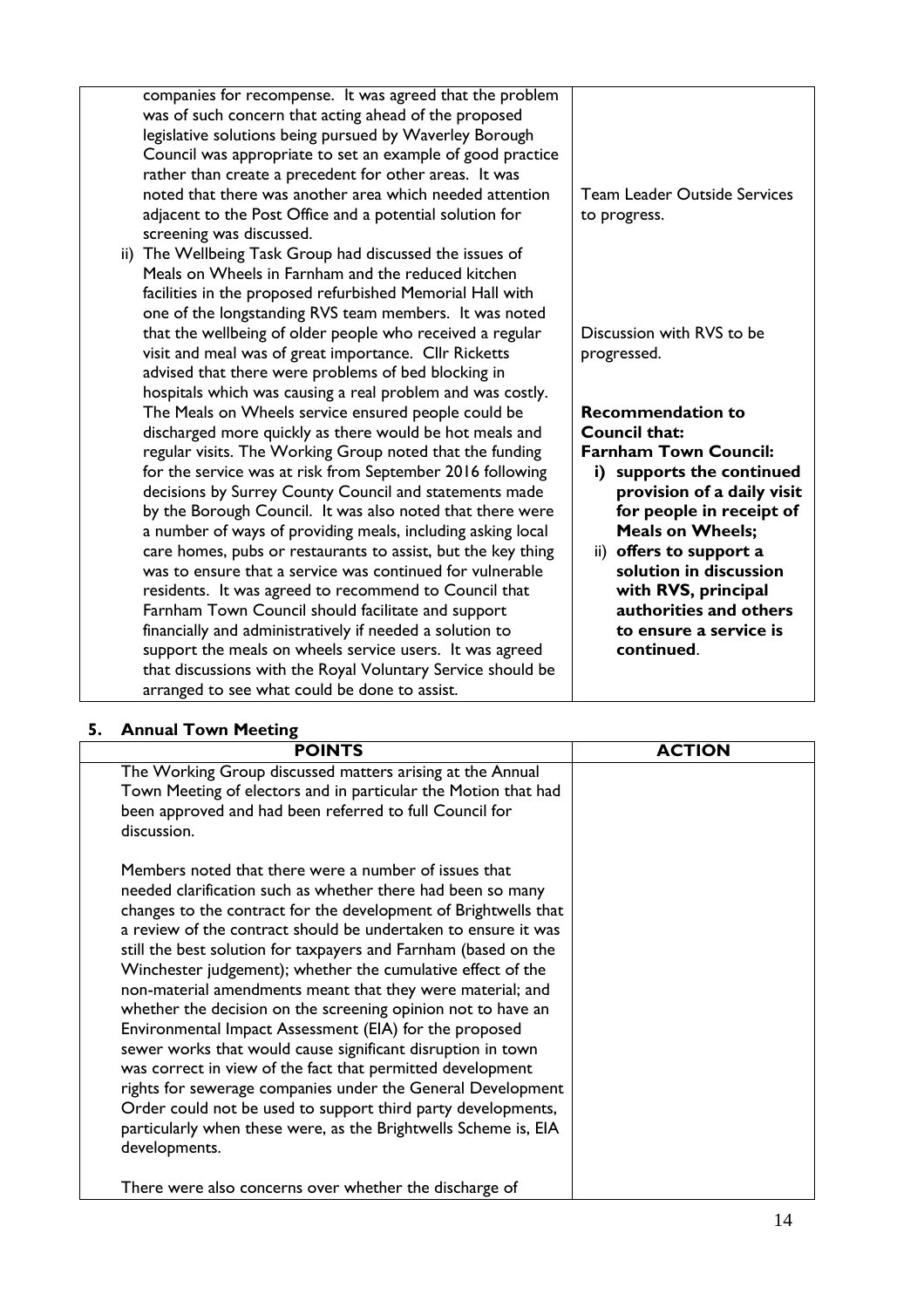conditions had been correctly implemented and there were a number of matters of due process that needed clarification. It was noted that the Town Council could ask the Secretary of State to review this decision.

Cllr Macleod reiterated previously expressed concerns over the various roles undertaken by Waverley Borough Council as Landowner, development partner and Local Planning Authority and that the developer seemed to have preferential advice without paying for pre-application advice fees. He was very concerned that the Sewer project was proposed to be seventh in the list of activities for the development and as such should be undertaken over the bridge that should be built prior to the development commencing to minimise vehicle movements and disruption in the town.

Members noted that the Farnham Interest Group was said to have taken Counsel's opinion on certain matters, but that this information had not been made available to the Town Council.

The Working group felt that it was appropriate for the Town Council to take legal advice to clarify matters that had arisen in discussion over the recent planning applications but did not feel an open ended funding commitment to legal action as set out in the Motion from the Annual Town Meeting was the right way forward.

The Working Group felt that the lack of transparency and information emanating from the development partners was an obstacle and as such clarification of proper procedures was necessary. Members reiterated the Council's view that the purpose of the clarification was not to stop development of the Brightwells scheme but to ensure that the best scheme was implemented for the benefit of taxpayers and Farnham.

The Working Group noted that Thames Water has stated on two occasions that the Guildford Road Pumping Station was not adequate for the Brightwells development and additional works would be required. Despite this the requested Planning Condition had not been applied and the works would still be required after the current proposed sewer works were carried out.

After further discussion, it was agreed to recommend to Council that the Secretary of State be asked to review the Screening Opinion decision and that independent legal advice be taken to clarify matters on whether due process has been followed with a commitment that this legal advice would in due course be made public.

#### **Recommendation to Council that:**

- **Farnham Town Council:**
	- **i) Ask the Secretary of State to review the Screening Opinion decision for the moving of the Sewers on the basis that they are for an EIA development and as such an EIA statement is required by legislation;**
	- ii) **Take independent legal advice and Counsel's opinion, if required, to clarify: i) whether due process has been followed and ii) whether the project had changed so substantially that it was no longer the same project such that it may be advantaging the developer and not now be delivering best value for money for the taxpayer.**

**Cllr Williamson, Cllr Macleod and Cllr Ricketts left at this point**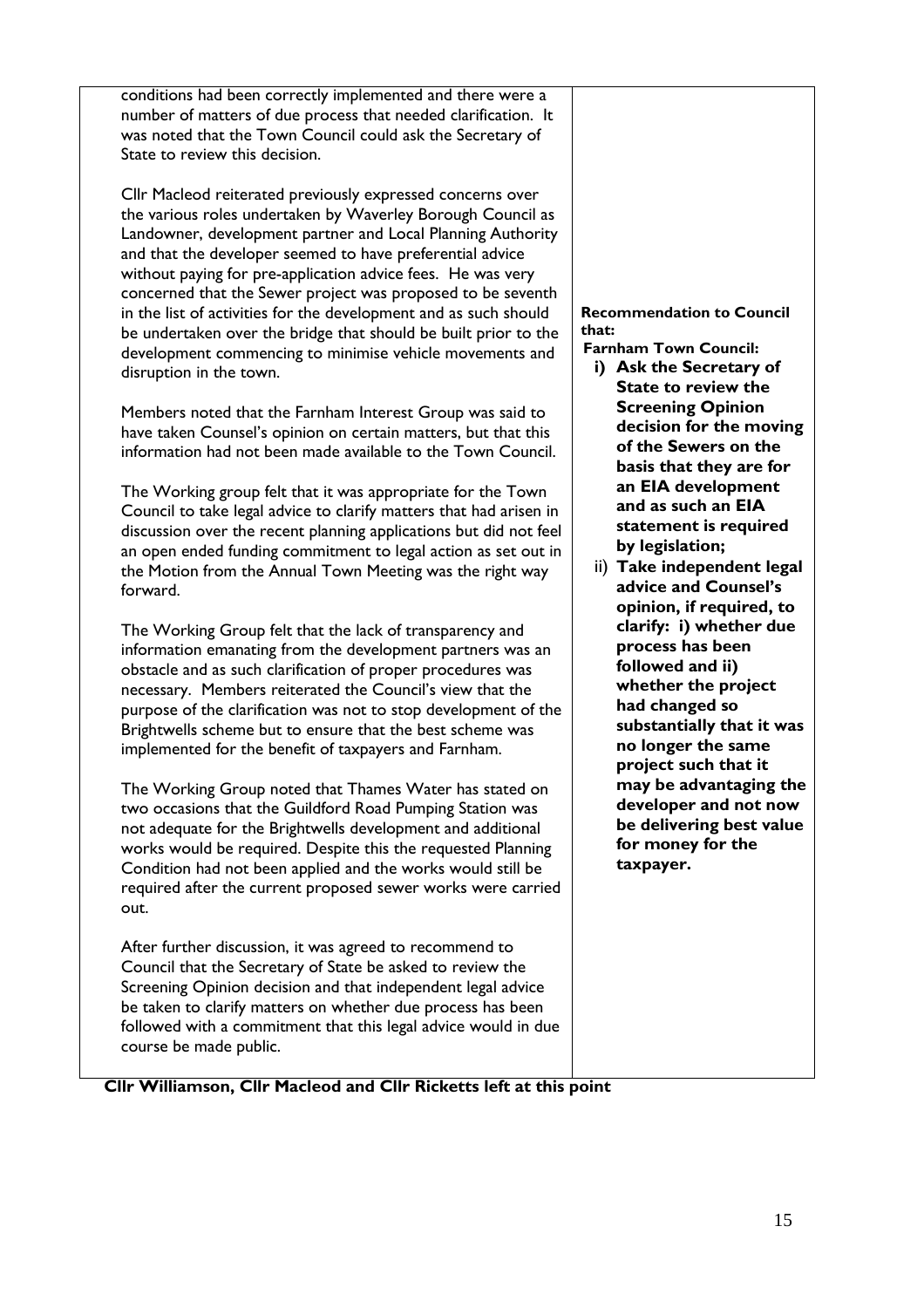| 6. | <b>Finance</b>                                                                                                               |                               |
|----|------------------------------------------------------------------------------------------------------------------------------|-------------------------------|
|    | <b>POINTS</b>                                                                                                                | <b>ACTION</b>                 |
| i) | <b>Write Off</b>                                                                                                             |                               |
|    | The Working Group agreed to support a write-off of £750                                                                      |                               |
|    | as part of the year-end accounts relating to a debt from                                                                     |                               |
|    | 2014/15 but noted that the debt would continue to be                                                                         |                               |
|    | pursued.                                                                                                                     |                               |
|    | ii) Provisional Outturn for 2015/16                                                                                          |                               |
|    | The Working Group noted that the provisional Outturn at                                                                      |                               |
|    | Appendix B showed expenditure at 103% of budgeted                                                                            |                               |
|    | expenditure $(L1.163m)$ and that income had come in at                                                                       |                               |
|    | 105% of budget $(L1.224m)$ with a projected surplus of some                                                                  |                               |
|    | £61,600 before budgeted earmarked reserve transfers were                                                                     |                               |
|    | taken into account (eg Christmas lights). It was noted that                                                                  |                               |
|    | Cemetery income (145% of budget) and Tourism and Events                                                                      |                               |
|    | income (128% of budget) in particular was significantly                                                                      |                               |
|    | higher. Members also noted decisions taken during the                                                                        |                               |
|    | year to fund the Actuarial deficit from staff savings; the                                                                   |                               |
|    | purchase of the electric vehicle and the additional cemetery<br>capital works had been able to be funded from within the in- |                               |
|    | year budget.                                                                                                                 |                               |
|    |                                                                                                                              |                               |
|    | The Town Clerk advised that the new Practitioners Guide,                                                                     |                               |
|    | including confirmation of the acceptability of investing in the                                                              |                               |
|    | CCLA Local Authorities Mutual Fund was due to be                                                                             |                               |
|    | published on 31 <sup>st</sup> March 2016.                                                                                    |                               |
|    | iii) Provisional Trial Balance and Earmarked Reserves.                                                                       |                               |
|    | The Working Group went through the provisional Trial                                                                         |                               |
|    | Balance and the proposed Year End Earmarked Reserves in                                                                      |                               |
|    | detail. It was agreed to revise a number of the Earmarked<br>Reserves to better reflect current priorities and future need   | Town Clerk to revise Earmaked |
|    | and noted that this would leave a General Reserve of just                                                                    | Reserves in accordance with   |
|    | under 50% of precept which was one of the policy                                                                             | discussion.                   |
|    | parameters for the General Reserve.                                                                                          |                               |
|    | iv) Direct Debits and Standing Orders                                                                                        |                               |
|    | The Working Group reviewed the Direct Debits and                                                                             |                               |
|    | Standing Orders list at Appendix D. These payments were                                                                      |                               |
|    | deducted automatically from the Council's account but                                                                        |                               |
|    | were still reviewed on a monthly basis by two councillors in                                                                 |                               |
|    | accordance with Financial Regulations. Members noted the                                                                     |                               |
|    | proposed fees for the coming year for the Council's<br>Planning Consultant which would be funded from within                 |                               |
|    | approved budgets.                                                                                                            |                               |
|    | v) The Statement of Investments at 31 <sup>st</sup> March was reviewed.                                                      |                               |
|    | The Town Clerk advised that a future report would be                                                                         |                               |
|    | submitted on alternate investment options and suppliers.                                                                     |                               |
|    | vi) Members noted that the Exercise of Elector Rights to                                                                     |                               |
|    | inspect the accounts would commence on $17th$ June, after                                                                    |                               |
|    | the Accounts had been approved, and conclude after 30                                                                        |                               |
|    | working days.                                                                                                                |                               |
|    | vii) The Working Group reviewed two requests to vary grants                                                                  |                               |
|    | awarded. It was agreed that the Rowledge Cricket Club                                                                        |                               |
|    | request to use part of the grant towards new side sheets as                                                                  | <b>Town Clerk</b>             |
|    |                                                                                                                              |                               |
|    | they had been more successful than expected in the<br>fundraising. The request for scaling back part of an                   |                               |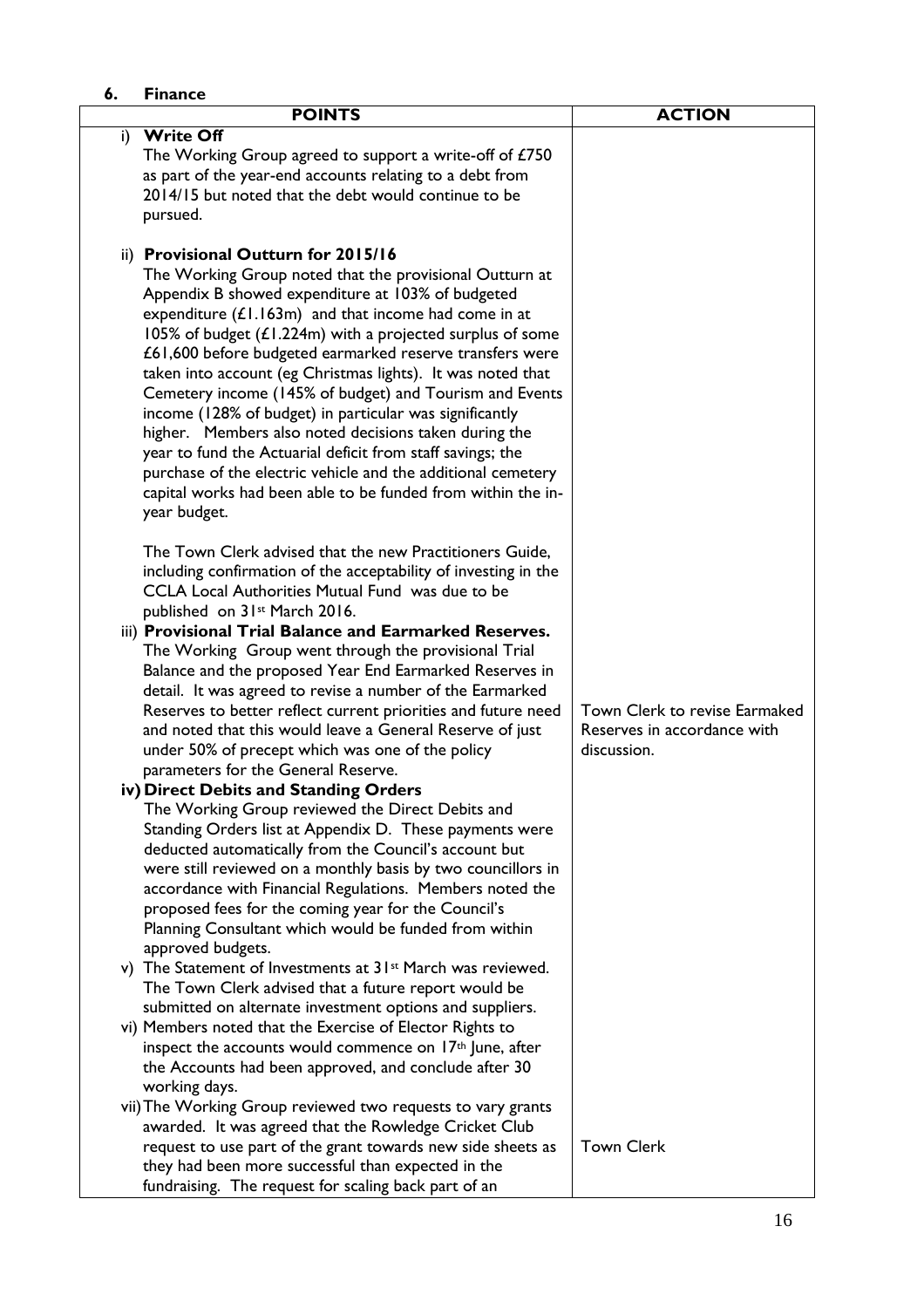| application by the Farnham Malting Care for Carers project<br>was not agreed and the Town Clerk was asked to agree a<br>reduced level of grant based on the expenditure for the |  |
|---------------------------------------------------------------------------------------------------------------------------------------------------------------------------------|--|
| reduced activity.                                                                                                                                                               |  |

#### **7. New Practitioners' Guide**

| <b>POINTS</b>                                                                                                                                                                                                                                                                                                   | <b>ACTION</b> |
|-----------------------------------------------------------------------------------------------------------------------------------------------------------------------------------------------------------------------------------------------------------------------------------------------------------------|---------------|
| The Working Group received and noted the new Practitioners'<br>Guide (Governance and Accountability) at Appendix G which<br>was effective from 31 <sup>st</sup> March 2016. The Guide sets out<br>proper practices for the accounts for Town and parish<br>Councils and has been simplified in the light of new |               |
| requirements.                                                                                                                                                                                                                                                                                                   |               |

#### **7. Code of Corporate Governance**

| <b>POINTS</b>                                               | <b>ACTION</b>                  |
|-------------------------------------------------------------|--------------------------------|
| The Council's revised Code of Corporate Governance attached |                                |
| at Appendix H was approved for recommendation to Council.   | <b>Recommendation to</b>       |
|                                                             | <b>Council:</b>                |
|                                                             | That the Code of               |
|                                                             | <b>Corporate Governance be</b> |
|                                                             | adopted.                       |

#### **8. Infrastructure Planning Group update**

| <b>ACTION</b>                |
|------------------------------|
|                              |
|                              |
|                              |
|                              |
|                              |
|                              |
|                              |
|                              |
|                              |
|                              |
|                              |
|                              |
| <b>Team Leader Corporate</b> |
| Governance to progress       |
|                              |
|                              |
|                              |
|                              |
|                              |
|                              |
| <b>Team Leader Corporate</b> |
| Governance to progress       |
|                              |
|                              |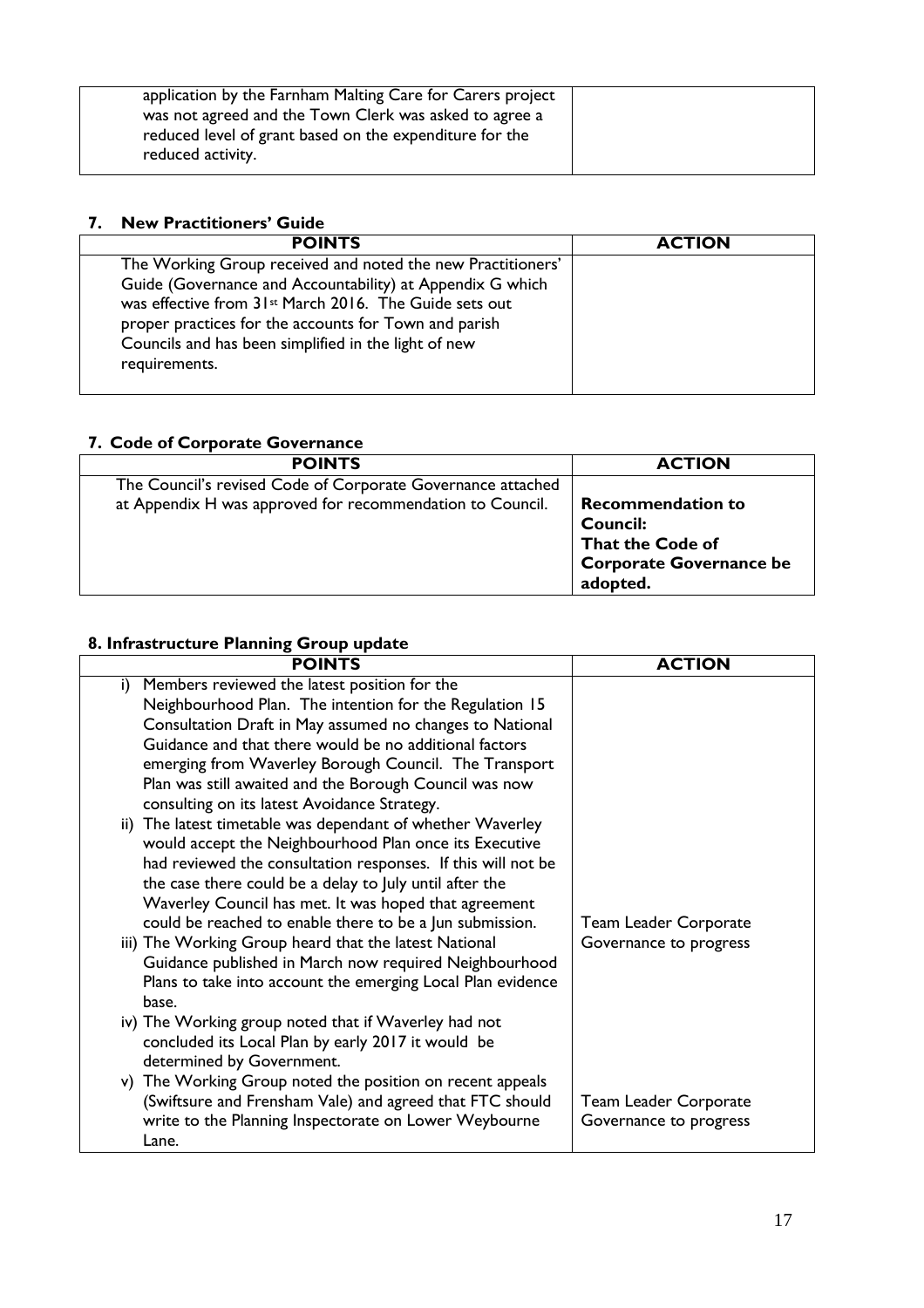#### **9. Contracts Update**

| <b>POINTS</b>                                     | <b>ACTION</b> |
|---------------------------------------------------|---------------|
| The Town Clerk advised on the position of current |               |
| contracts.                                        |               |

#### **10. Hale Chapels**

| <b>POINTS</b>                                               | <b>ACTION</b>             |
|-------------------------------------------------------------|---------------------------|
| The Working Group noted that the planning application had   | Town Clerk in conjunction |
| now been approved and fundraising applications would now be | with the Hale Chapels     |
| prepared.                                                   | Trust                     |

#### **11. Town Clerk Update**

| <b>POINTS</b>                                                                                                                                                                                                             | <b>ACTION</b>                          |
|---------------------------------------------------------------------------------------------------------------------------------------------------------------------------------------------------------------------------|----------------------------------------|
| The Town Clerk updated the Working Group on a number<br>of staffing matters. It was agreed that the review of salaries,<br>progression and succession planning would be carried out<br>in the forthcoming municipal year. | Town Clerk to add to<br>future agendas |
|                                                                                                                                                                                                                           |                                        |

#### **12. Date and Time of Next Meeting**

| <b>POINTS</b>                                                   | <b>ACTION</b>           |
|-----------------------------------------------------------------|-------------------------|
| Members noted that the next meeting was scheduled to take place | Town Clerk to circulate |
| on Tuesday $7th$ June 2016 at 9.30.                             | agenda                  |
|                                                                 |                         |

The meeting finished at 12.50pm

Notes written by Iain Lynch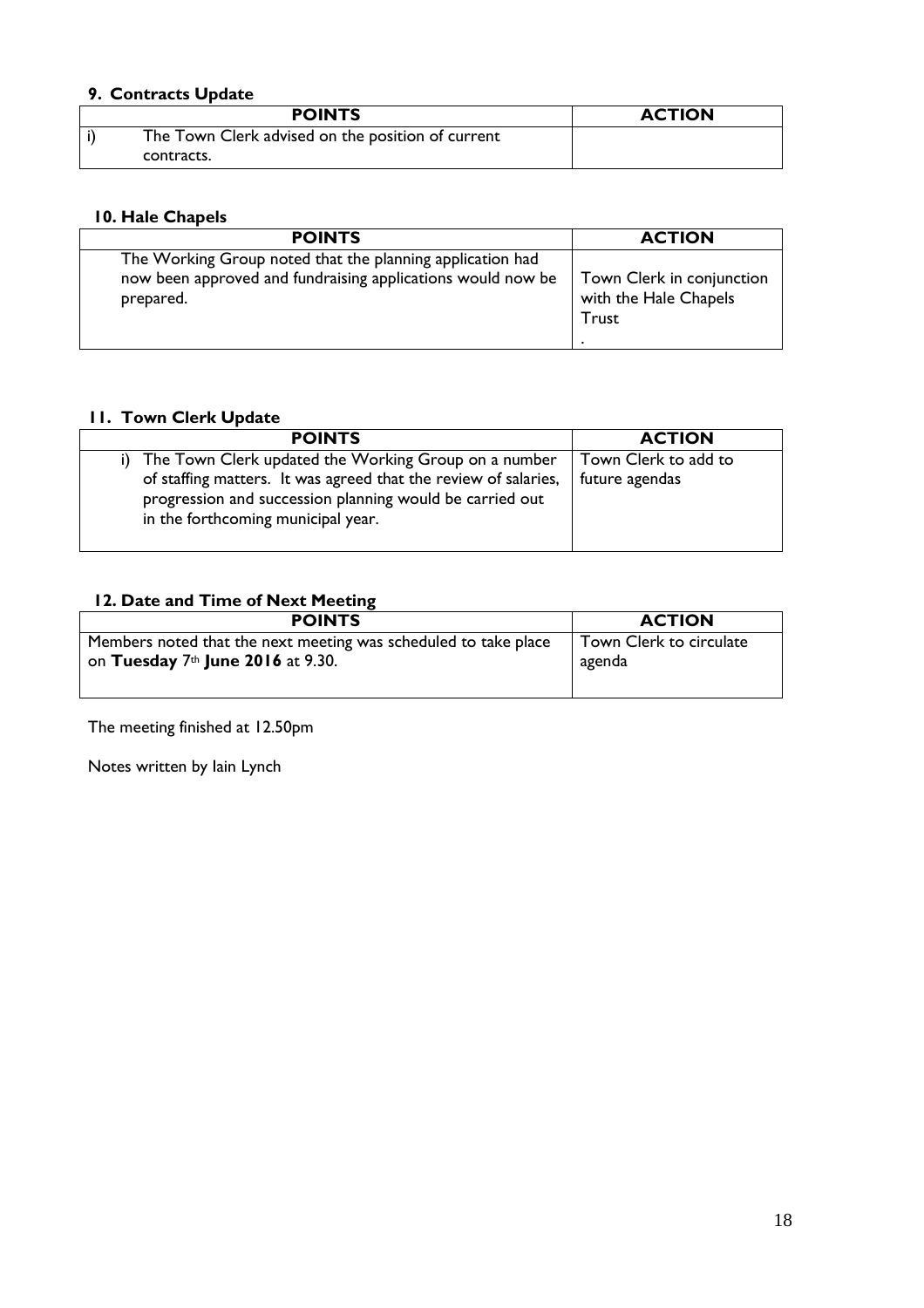

# **E**

## **Notes**

Planning & Licensing Consultative Group

**Time and date** 9.30 am on Monday 21 March 2016

**Place** Byworth Room, South Street, Farnham

#### **Planning & Licensing Consultative Group Members Present**

Cllr P Dunsmore Cllr J S Fraser Cllr M Hyman Cllr J Williamson

**Other Councillors in attendance:** None

**Officers in attendance**: Ginny Gordon, Rachel Aves

**NOTE: The comments and observations from Waverley Borough Councillors are preliminary ones prior to consideration at Borough Council level and are based on the evidence and representations to the Town Council.**

**1) Apologies** 

Cllrs Blagden, Cockburn, Hargreaves, MacLeod, Mirylees, Ricketts and Ward

#### **2) Declarations of Interest**

There were no declarations of interest.

#### **3. Applications Considered by the Planning & Licensing Consultative Group on Monday 21 March 2016**

#### **Farnham Bourne**

#### **WA/2016/0353 Farnham Bourne Gemma Paterson**

Erection of a detached double garage/store with associated works following demolition of existing garage/store.

TWO ACRES, MONKS WALK, FARNHAM GU9 8HT

**Farnham Town Council has no objections subject to the proposed garage/store remaining ancillary to the main dwelling.**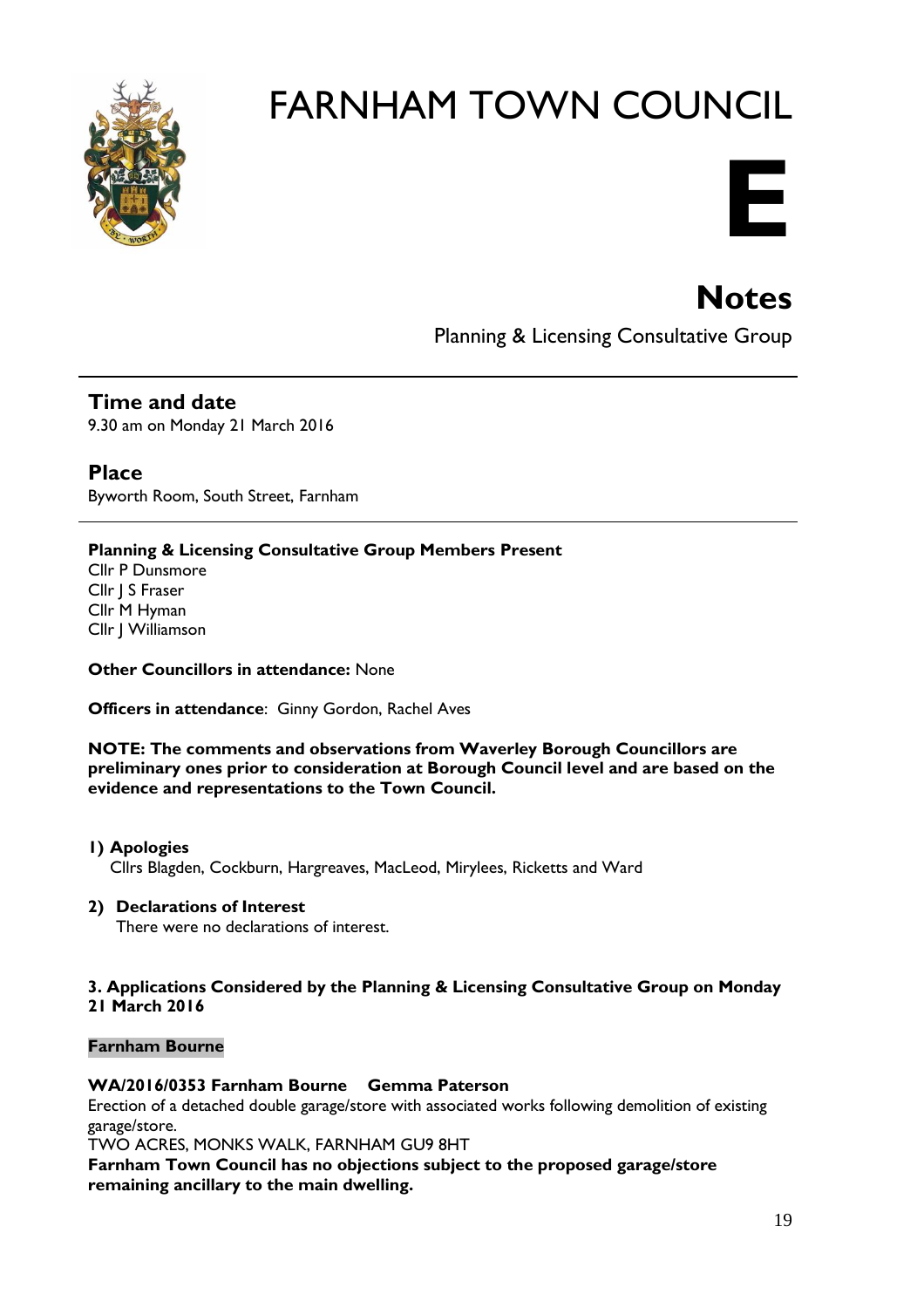#### **WA/2016/0352 Farnham Bourne David Spring**

Erection of extensions and alterations.

MANATOBA, DENE CLOSE, FARNHAM GU10 3PP

**Farnham Town Council has no objections subject to the extensions and alterations being in keeping with the Farnham Design Statement and all materials in keeping with existing.**

#### **TM/2016/0040 Farnham Bourne Steve Tester**

Application for works to a tree subject of Tree Preservation Order Far105 PINETREES, 28 FRENSHAM VALE LOWER BOURNE GU10 3HT **Farnham Town Council has no objections subject to the approval of the Arboricultural** 

**Officer, but is concerned about the amount of works to trees across Farnham.**

#### **CA/2016/0030 Farnham Bourne Mr A Clout**

GREAT AUSTINS FARNHAM CONSERVATION AREA Removal of tree 10 LITTLE AUSTINS ROAD FARNHAM GU9 8JR **Farnham Town Council has no objections subject to the approval of the Arboricultural Officer, but is concerned about the amount of works to trees across Farnham.**

#### **Farnham Castle**

#### **WA/2016/0341 Farnham Castle Kate Ingram**

Erection of a front porch. 1 & 2 BISHOPS MEAD, FARNHAM GU9 7DU **Farnham Town Council has no objections.**

#### **NMA/2016/0043 Farnham Castle Mrs M Knight**

Amendment to WA/2015/1739 to provide alterations to external staircase, entrance and bin store for Flat 2.; alterations to render; alterations to sash window design. **Previous comments on 05.10.2015 were as follows: Farnham Town Council has no objections.** 3 CASTLE STREET, FARNHAM GU9 7HR **Farnham Town Council has no objections.**

#### **WA/2016/0419 Farnham Castle Amy Radford**

Application under Section 73 to vary Condition 1 of WA/2015/2118 (approved plan numbers) to allow additional windows and roof light. **Previous comments on 26.11.2015 were as follows: Farnham Town Council has no objections subject to the extensions and alterations being in keeping with the Farnham Design Statement and the approval of the Listed Buildings Officer.**

26 WEST STREET, FARNHAM GU9 7DR

**Farnham Town Council has no objections subject to the extensions and alterations being in keeping with the Farnham Design Statement and the approval of the Listed Buildings Officer.**

#### **NMA/2016/0048 Farnham Castle Mrs M Knight**

Amendment to WA/2015/0122 for addition of roof light. **Previous comments on 09.02.2015 were as follows: Farnham Town Council has no objections.** 18 MOUNT PLEASANT, FARNHAM GU9 7AA **Farnham Town Council has no objections.**

#### **CA/2016/0031 Farnham Castle Mr A Clout**

FARNHAM CONSERVATION AREA Removal of a tree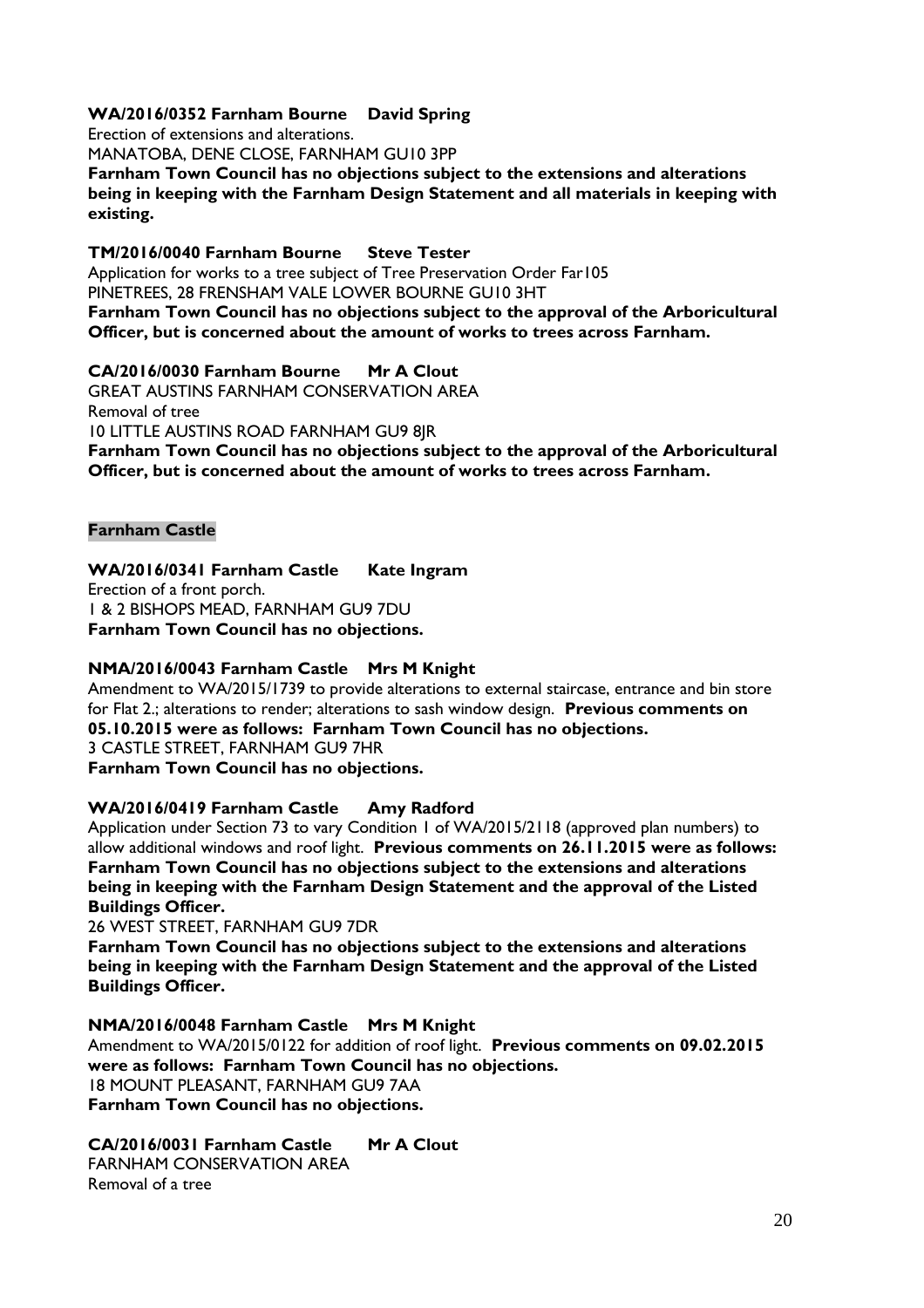#### 19 RED LION LANE FARNHAM GU9 7QN

**Farnham Town Council has no objections subject to the approval of the Arboricultural Officer, but is concerned about the amount of works to trees across Farnham.**

#### **WA/2016/0399 Farnham Castle David Spring**

Erection of two-storey rear extension and alterations.

WISTERIA COTTAGE, 65a WEST STREET, FARNHAM GU9 7EH

**Farnham Town Council has no objections subject to the extension and alterations being in keeping with the Farnham Design Statement and all materials used in keeping with existing.**

#### **WA/2016/0355 Farnham Castle Amy Radford**

Change of use from warehouse (Class B8) to mixed use office and residential; erection of first floor extensions to create habitable roof space; alterations to elevations together with associated works following demolition of associated outbuildings

2A BRIDGE SQUARE, FARNHAM GU9 7QR

**Farnham Town Council strongly objects to this proposed application which is overdevelopment of the site with cramped parking, which does not allow a clear exit in forward gear. The Town Council is concerned about the impact on neighbours' amenities; loss of light and privacy. In addition, the flat roof and very large dormer window are not in keeping with the character of the area and would adversely impact on the setting of adjacent listed buildings.**

#### **NMA/2016/0050 Farnham Castle Mrs M Knight**

Amendment to WA/2013/1325 for relocation of cycle parking & amendment to car parking layout. **Previous comments on 12.09.2013 were as follows: It is difficult to comment further due to inadequate information.** BISHOPS TABLE HOTEL, 27 WEST STREET, FARNHAM GU9 7DR

**Farnham Town Council has no objections.**

#### **Farnham Firgrove**

#### **WA/2016/0393 Farnham Firgrove Rachel Kellas**

Erection of an extension following demolition of existing conservatory and garage. 32 UPPER WAY, FARNHAM GU9 8RF

**Farnham Town Council has no objections subject to the extension being in keeping with the Farnham Design Statement and all materials used in keeping with existing.**

#### **WA/2016/0422 Farnham Firgrove Kate Ingram**

Application under Section 73 to vary Condition 1 of WA/2015/1530 (approved plans) to allow 2 dormer windows to front elevation in place of 2 roof lights. **Previous comments on 24.08.2015 were as follows: Farnham Town Council strongly objects to this garden grabbing application because of the overdevelopment of the site which will have an adverse effect on the street scene.**

32 ST JOHNS ROAD, FARNHAM GU9 8NU

**Farnham Town Council objects to this application because of the overdevelopment of the site which will have an adverse effect on the street scene.**

#### **Farnham Hale and Heath End**

#### **TM/2016/0032 Farnham Hale and Heath End Steve Tester**

Application for works to and removal of trees subject of Tree Preservation Order WA272 5 QUEEN ANNES GATE FARNHAM GU9 9AN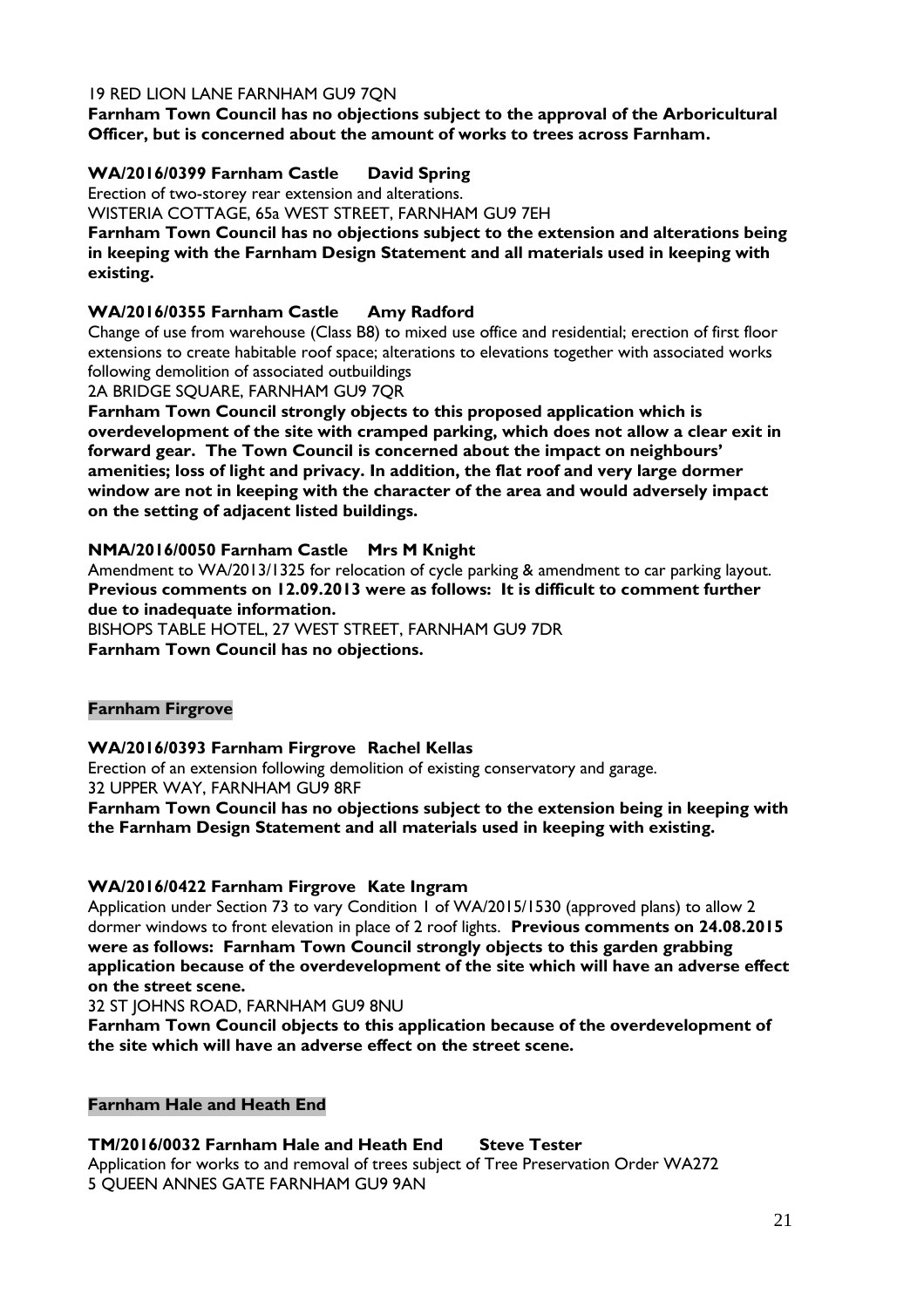**Farnham Town Council has no objections subject to the approval of the Arboricultural Officer, but is concerned about the amount of works to trees across Farnham. TM/2016/0038 Farnham Hale and Heath End Steve Tester**

Application for works to trees subject of Tree Preservation Order 33/99 6 FAIRVIEW GARDENS FARNHAM GU9 0NL

**Farnham Town Council has no objections subject to the approval of the Arboricultural Officer, but is concerned about the amount of works to trees across Farnham.**

**WA/2016/0384 Farnham Hale and Heath End Rachel Kellas**

Erection of single-storey rear and side extension. 16 THE CRESCENT, FARNHAM GU9 0LE

**Farnham Town Council objects to this application as the use of a flat roof will have an adverse effect on the street scene and is out of keeping with the Farnham Design Statement 2010.**

**WA/2016/0349 Farnham Hale and Heath End Rachel Kellas**

Erection of a building to provide 11 flats, a Class A1 retail unit and a Class A3 restaurant unit together with associated works following demolition of existing building. THE LOBSTER POT, 40 UPPER HALE ROAD, FARNHAM GU9 0NS

**Farnham Town Council strongly objects to this proposal which is a gross overdevelopment of the site, with insufficient parking provision for the proposals. The Town Council is also concerned about the safety of the progress access and egress from the site.**

#### **Farnham Moor Park**

**WA/2016/0376 Farnham Moor Park Kate Ingram**

Erection of an extension following the demolition of a conservatory. 2 LYNCH ROAD, FARNHAM GU9 8BZ

**Farnham Town Council has no objections subject to the extension being in keeping with the Farnham Design Statement and all materials in keeping with existing.**

**WA/2016/0391 Farnham Moor Park Rachel Kellas**

Erection of roof extension to provide 2 new dwellings THE BARBICAN, EAST STREET, FARNHAM GU9 7GN

**Farnham Town Council objects and is concerned about the adverse effects on the neighbours' amenities with issues of overlooking the neighbours' properties. The council is concerned about the dormer windows and flat roof on the west elevation.**

**WA/2016/0395 Farnham Moor Park Rachel Kellas**

Erection of single storey rear extension.

18 HALE ROAD, FARNHAM GU9 9QH

**Farnham Town Council has no objections subject to the extension being in keeping with the Farnham Design Statement and all material sin keeping with existing.**

#### **Farnham Shortheath and Boundstone**

**WA/2016/0361 Farnham Shortheath and Boundstone Kate Ingram** Erection of single storey side extension. 41 GREEN LANE, FARNHAM GU9 8QD **Farnham Town Council has no objections subject to the extension being in keeping with the Farnham Design Statement and all materials in keeping with existing.**

**WA/2016/0362 Farnham Shortheath and Boundstone Kayleigh Taylor**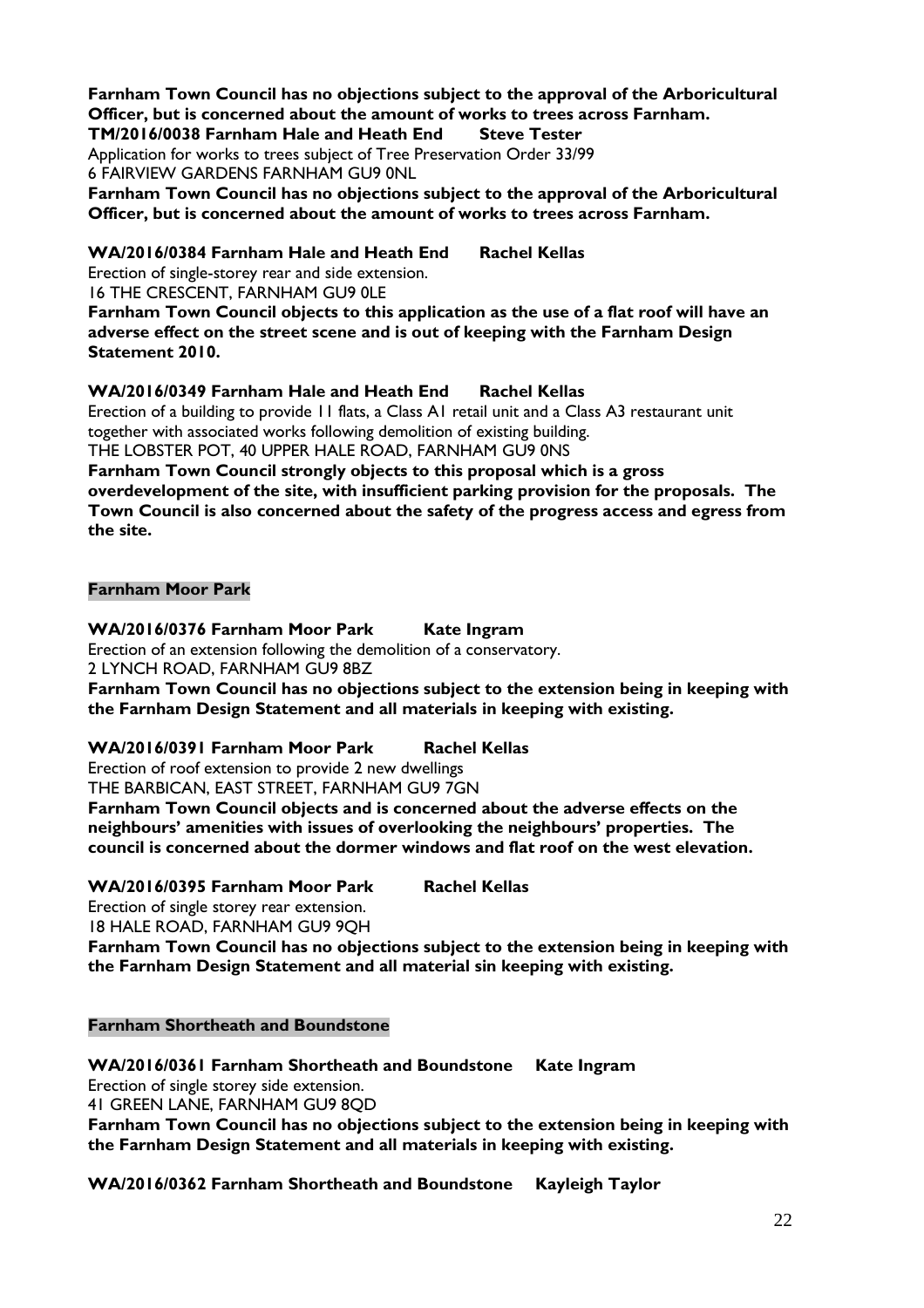Erection of first-floor extension including alterations to roof. 36 BOUNDSTONE ROAD, WRECCLESHAM GU10 4TQ

**Farnham Town Council has no objections subject to the extension being in keeping with the Farnham Design Statement and all materials in keeping with existing.**

**WA/2016/0398 Farnham Shortheath and Boundstone Amy Radford**

Erection of 3 dwellings and associated works following demolition of existing dwelling and outbuilding.

31A SHORTHEATH ROAD, FARNHAM GU9 8SN

**Farnham Town Council strongly objects this this proposal which would represent gross overdevelopment on this site and is not in line with the Design Statement 2010, which dictates that development in this area should respect the pattern of existing development, in terms of scale and materials.**

**WA/2016/0427 Farnham Shortheath and Boundstone David Spring** Erection of garage and annexe building following demolition of existing garage. 10 GREEN LANE, FARNHAM GU9 8PU

**Farnham Town Council objects to the proposed garage and annexe which are out of keeping with the sylvan nature of the area.**

**WA/2016/0407 Farnham Shortheath and Boundstone David Spring**

Construction of 2 dormer windows and conversion of a garage to provide habitable accommodation. MOYENNE, VINE LANE, WRECCLESHAM GU10 4TD

**Farnham Town Council has no objections subject to the alterations being in keeping with the Farnham Design Statement and all materials in keeping with the existing. The conversion of the garage should be conditioned to remain ancillary to the main dwelling.**

#### **Farnham Upper Hale**

**WA/2016/0381 Farnham Upper Hale Kayleigh Taylor**

Alterations to elevations consisting of new rendering to all external walls. 5 UPPER OLD PARK LANE, FARNHAM GU9 0AT **Farnham Town Council has no objections.**

**WA/2016/0396 Farnham Upper Hale Rachel Kellas**

Construction of dormer windows to provide additional habitable floor space. 40 FOLLY LANE NORTH, FARNHAM GU9 0HX **Farnham Town Council has no objections.**

**WA/2016/0420 Farnham Upper Hale David Spring**

Erection of extensions and alterations following demolition of existing garage. 53 NORWOOD, ALMA LANE, FARNHAM GU9 0LT

**Farnham Town Council has no objections subject to the extensions and alterations being in keeping with the Farnham Design Statement and all materials in keeping with existing.**

**WA/2016/0418 Farnham Upper Hale Gemma Paterson**

Erection of a detached dwelling. LAND ADJOINING DELLSIDE, WINGS ROAD, FARNHAM GU9 0HN **Farnham Town council has no objections.**

**Farnham Weybourne and Badshot Lea**

**WA/2016/0354 Farnham Weybourne and Badshot Lea David Spring**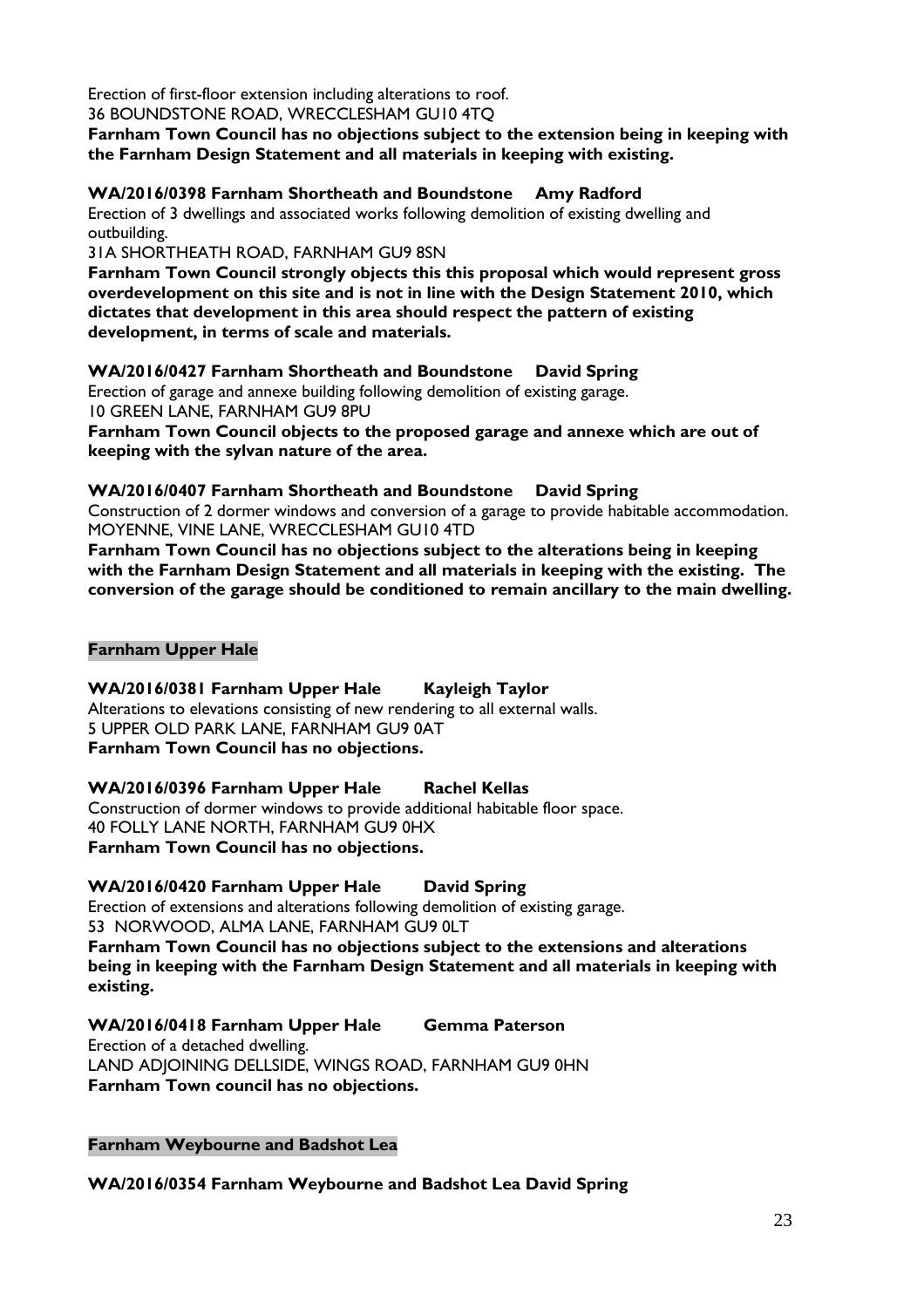Erection of a detached garage with store above following demolition of existing garage. MEADOW COTTAGE, MONKTON LANE, FARNHAM GU9 9AA

#### **Farnham Town Council has no objections subject to the proposed garage/store remaining ancillary to the main dwelling.**

#### **WA/2016/0368 Farnham Weybourne and Badshot Lea Kayleigh Taylor**

Listed Building Consent for the erection of extension and alterations following demolition of existing extensions.

GREEN LANE FARMHOUSE, GREEN LANE, BADSHOT LEA GU9 9JL

**Farnham Town Council has no objections subject to the approval of the Listed Buildings Officer.**

**WA/2016/0367 Farnham Weybourne and Badshot Lea Kayleigh Taylor**

Erection of a two-storey rear extension following demolition of existing extensions (revision of WA/2015/1875). **Previous comments on 19.10.2015 were as follows: Farnham Town Council has no objections subject to the extensions and alterations being in line with the Farnham Design Statement.**

GREEN LANE FARMHOUSE, GREEN LANE, BADSHOT LEA GU9 9JL

**Farnham Town Council has no objections subject to the approval of the Listed Buildings Officer.**

**WA/2016/0428 Farnham Weybourne and Badshot Lea David Spring**

Construction of a dormer window and alterations to elevation.

30 OAKLAND AVENUE, FARNHAM GU9 9DX

**Farnham Town Council has no objections subject to the alterations being in keeping with the Farnham Design Statement and all materials used in keeping with existing.**

**WA/2016/0406 Farnham Weybourne and Badshot Lea Rachel Kellas** Outline applictaion for the erection of 3 dwellings with access and layout to be determined. LAND AT SUMMERFIELD COTTAGE, RUNFOLD ST GEORGE, BADSHOT LEA GU10 1PP **Farnham Town Council strongly objects to this proposal.**

#### **Farnham Wrecclesham and Rowledge**

**CA/2016/0034 Farnham Wrecclesham and Rowledge Mr A Clout**

WRECCLESHAM FARNHAM CONSERVATION AREA

Works to and removal of trees

2 QUENNELLS HILL FARNHAM GU10 4ND

**Farnham Town Council has no objections subject to the approval of the Arboricultural Officer, but is concerned about the amount of works to trees across Farnham.**

**WA/2016/0385 Farnham Wrecclesham and Rowledge Kate Ingram**

Erection of extensions and alterations following demolition of existing conservatory. 25 THE STREET, WRECCLESHAM GU10 4PP

**Farnham Town Council has no objections subject to the extensions and alterations being in keeping with the Farnham Design Statement and all materials used in keeping with the existing.**

**WA/2016/0357 Farnham Wrecclesham and Rowledge Kayleigh Taylor**

Consultation under Regulation 3 for reserved matters application for approval of details of appearance, landscaping, layout and scale of buildings to be erected as permitted under reference WA/2014/1889 without compliance with conditions 2 and 4 relating. **Previous comments on** 

**27.10.2014 were as follows: Farnham Town Council has no objections.** LAND AT WEYDON COUNTY SECONDARY SCHOOL, WEYDON LANE, FARNHAM GU9 8UG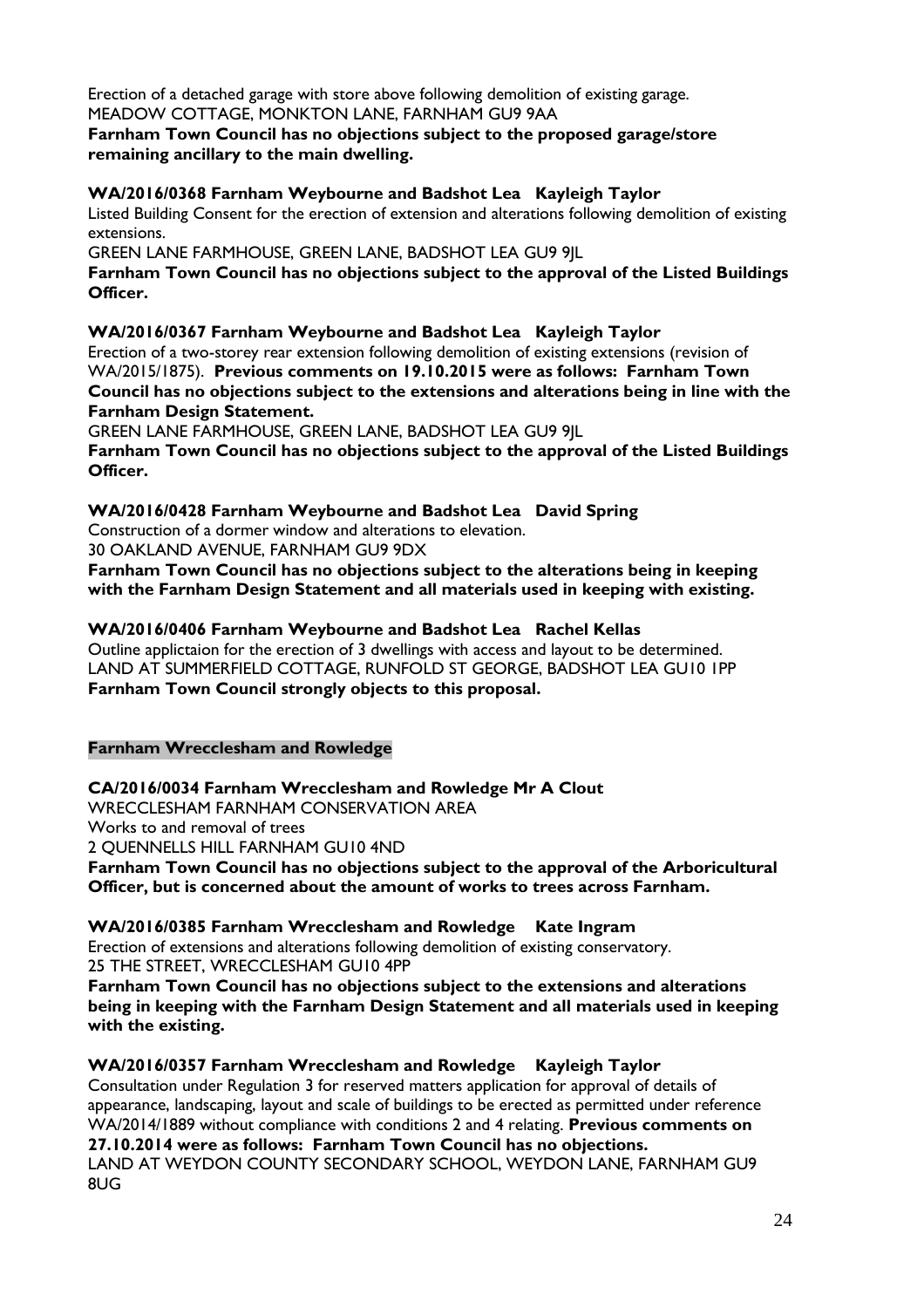**Farnham Town Council would hope to ensure that the landscaping ensures privacy on both sides, for the school and neighbours.**

#### **WA/2016/0375 Farnham Wrecclesham and Rowledge Amy Radford**

Erection of single storey extensions and alterations to fenestration following demolition of existing garage (follows invalid application WA/2016/0009).

74 RIVERDALE, WRECCELSHAM GU10 4PJ

**Farnham Town Council has no objections subject to the extensions and alterations being in keeping with the Farnham Design Statement and material sin keeping with existing.**

#### **Licensing Applications**

An application has been received for a new premises licence. The application is for On and off sales of alcohol and Opening hours 07:00-19:00 Monday to Wednesday, 07:00-22:00 Thursday to Saturday and 10:00-16:00 Sunday (New Year's Eve until 00:30 the next day). If you would like to make comment or representation on this application, the last date for representations is **7th April 2016.**

| <b>Premises</b> | <b>Application Type</b> | <b>Address</b>    | Applicant          |
|-----------------|-------------------------|-------------------|--------------------|
| Barista Lounge  | New                     | 11 Downing Street | Barista Lounge Ltd |

**Farnham Town Council has no objections.**

#### **Other matters**

**It was noted that a Statement of case had been submitted to the inspector in relation to the proposed development at Waverley Lane (Compton Fields) specifically in relation to the Farnham Neighbourhood Plan. It was agreed that a copy of the Statement would be circulated to members.**

**Date of next meeting 4 April 2016**

**The meeting closed at 10.30am**

**Notes by Ginny Gordon**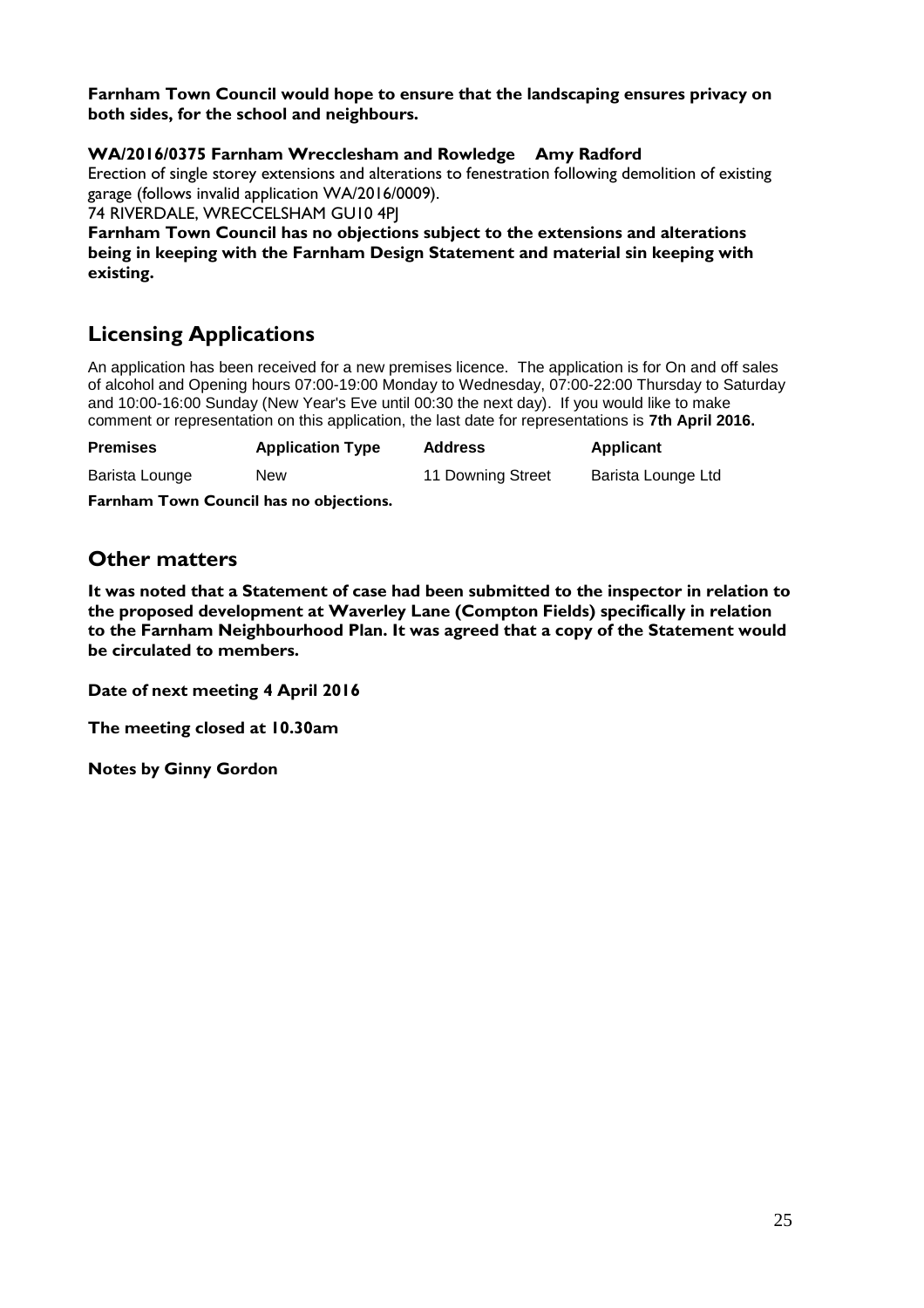

# **F**

## **Notes**

Planning & Licensing Consultative Group

#### **Time and date**

9.30 am on Monday 4 April 2016

#### **Place**

Byworth Room, South Street, Farnham

#### **Planning & Licensing Consultative Group Members Present**

Cllr C Cockburn Cllr P Dunsmore Cllr | S Fraser Cllr M Hyman Cllr A MacLeod Cllr K Mirylees Cllr J Williamson

#### **Other Councillors in attendance:** None

**Officers in attendance**: Ginny Gordon, Rachel Aves

**NOTE: The comments and observations from Waverley Borough Councillors are preliminary ones prior to consideration at Borough Council level and are based on the evidence and representations to the Town Council.**

#### **1) Apologies**

Cllrs Blagden, Hargreaves, Ricketts and Ward

#### **2) Declarations of Interest**

There were no declarations of interest.

#### **3. Applications Considered by the Planning & Licensing Consultative Group on Monday 4 April 2016**

#### **Farnham Bourne**

#### **NMA/2016/0054 Farnham Bourne Mrs M Knight**

Amendment to WA/2015/0091 to provide alterations to type of roof tiles. **Previous comments on 09/02/2015 were as follows: Farnham Town Council has no objections.** SILVER HILLS, 53 DENE LANE, FARNHAM GU10 3RJ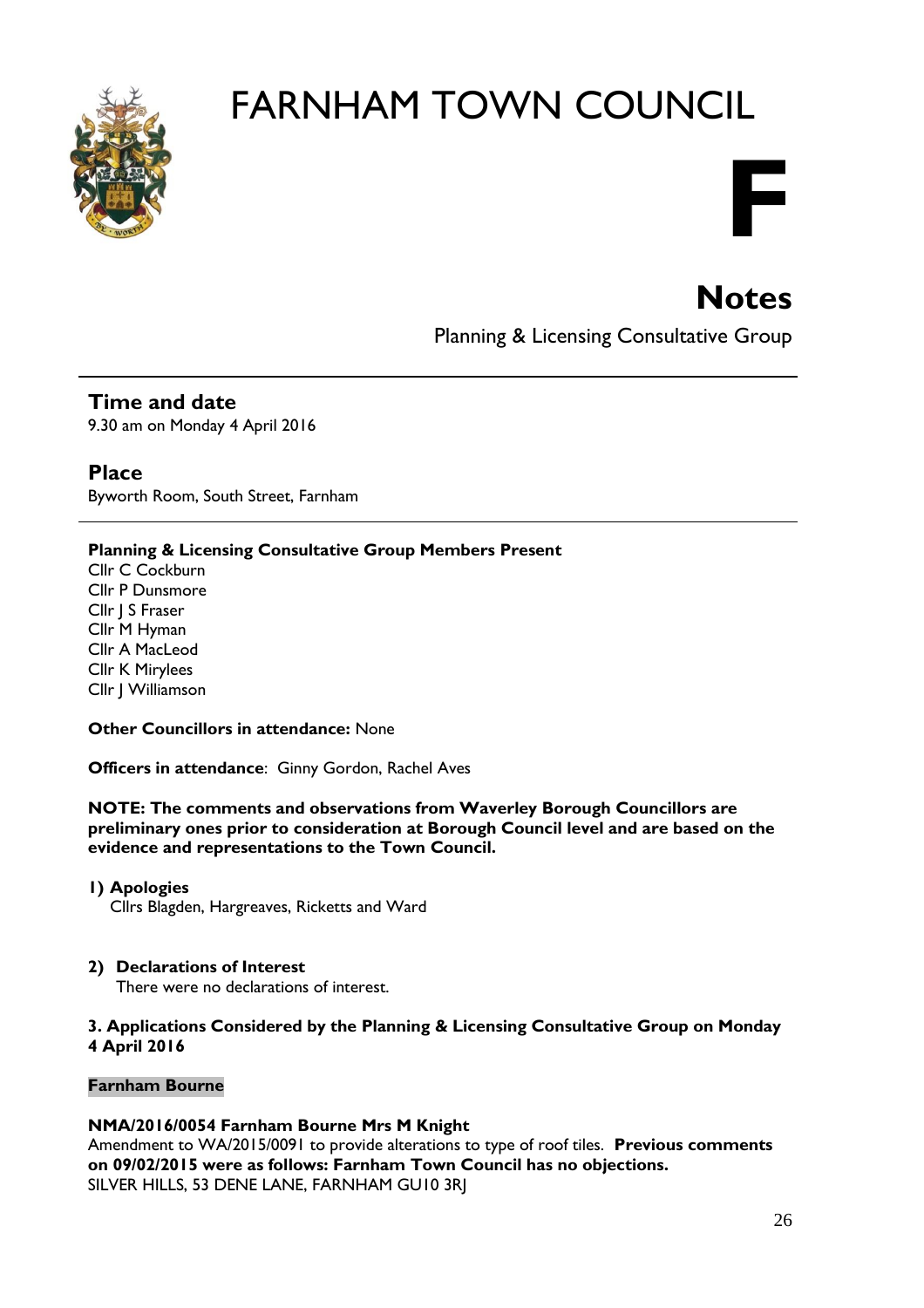#### **Farnham Town Council has no objections.**

#### **WA/2016/0452 Farnham Bourne Rebecca Clarke**

Relocation of existing access, construction of pillars and gates and associated work. BANK HOUSE, 2A MAVINS ROAD, FARNHAM GU9 8JS **Farnham Town Council has no objections.**

#### **Farnham Castle**

#### **WA/2016/0481 Farnham Castle David Spring** Erection of garden shed. MISTLETOE HOUSE, 33A WEST STREET, FARNHAM GU9 7DR **Farnham Town Council has no objections subject to the approval of the Listed Buildings Officer.**

#### **WA/2016/0482 Farnham Castle David Spring**

Listed Building Consent for the erection of garden shed. MISTLETOE HOUSE, 33A WEST STREET, FARNHAM GU9 7DR **Farnham Town Council has no objections subject to the approval of the Listed Buildings Officer.**

#### **NMA/2016/0059 Farnham Castle Mrs M Knight**

20 MARSTON ROAD, FARNHAM GU9 7BN

Amendment to WA/2015/1623 to provide alterations to elevations and dormer window. **Previous comments on 07.09.2015 were as follows: Farnham Town Council has no objections subject to the extensions and alterations being in keeping with the Farnham Design Statement and the materials in keeping with existing.** 

**Farnham Town Council has no objections subject to the extensions and alterations being in keeping with the Farnham Design Statement and the materials in keeping with existing.** 

#### **WA/2016/0435 Farnham Castle Kayleigh Taylor**

Display of non illuminated signs.

33 THE BOROUGH, FARNHAM GU9 7NJ

**Farnham Town Council has no objections subject to the approval of the Listed Buildings Officer.**

#### **WA/2016/0436 Farnham Castle Kayleigh Taylor**

Listed Building consent to display non illuminated signs. 33 THE BOROUGH, FARNHAM GU9 7NJ **Farnham Town Council has no objections subject to the approval of the Listed Buildings Officer.**

#### **Farnham Firgrove**

#### **DW/2016/0012 Farnham Firgrove Kayleigh Taylor**

The erection of a single storey rear extension which would extend beyond the rear wall of the original house by 5m, for which the height would be 4m, and for which the height of the eaves would be 2.3m.

31 BRAMBLETON AVENUE, FARNHAM GU9 8RA

**Farnham Town Council has no objections.**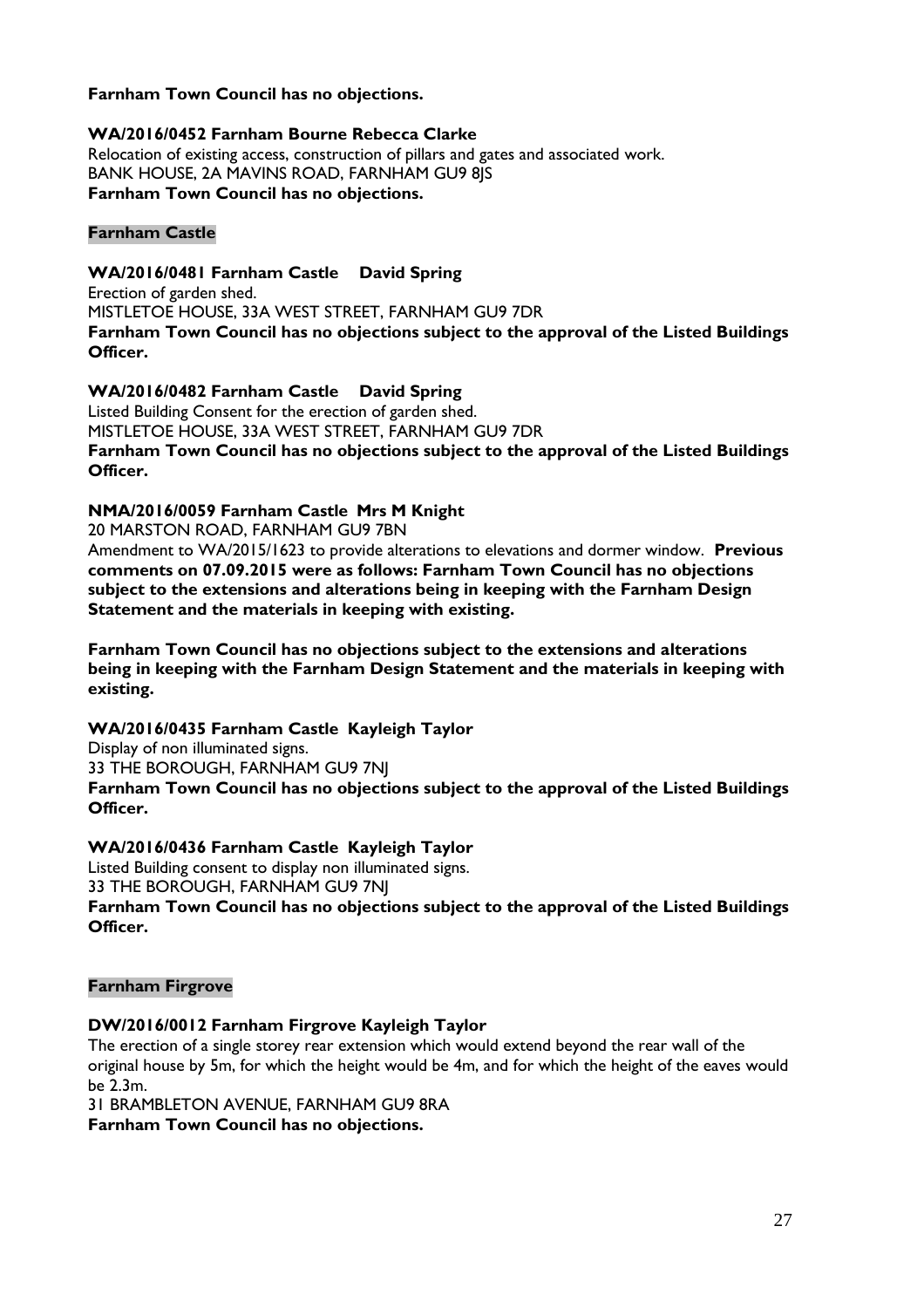#### **Farnham Moor Park**

#### **WA/2016/0463 Farnham Moor ParkKate Ingram**

Erection of extensions and alterations following demolition of existing conservatory; alterations to roof and construction of dormer windows to create habitable accommodation. LOWESATER, 8 OLD COMPTON LANE, FARNHAM GU9 8BS

**Farnham Town Council has no objections.** 

#### **WA/2016/0467 Farnham Moor Park Kate Ingram**

Application under Section 73A to vary Conditions 5 (amendments to windows/openings) and Condition 7 (approved plans) of WA/2015/0541 to allow the addition of 3 windows to south west elevation. **Previous comments on 13.04.2015 were as follows: Farnham Town Council has no objections as the resultant plots would be in keeping with the character of the area.**

HIGH PLACE, 11 MONKSHANGER, FARNHAM GU9 8BU

**Farnham Town Council has no objections as the resultant plots would be in keeping with the character of the area.**

#### **WA/2016/0487 Farnham Moor Park Kate Ingram**

Erection of detached garden room together with pool and decking. 52 LYNCH ROAD, FARNHAM GU9 8BY

**Farnham Town Council has no objections subject to the garden room and pool being in keeping with the Farnham Design Statement.**

#### **WA/2016/0456 Farnham Moor Park Louise Yandell**

Application under Section 19 (Listed Building Consent) to vary Condition 6 of WA/2014/1926 (approved plan numbers) to allow a variation to the extensions and alterations permitted. BRIGHTWELLS HOUSE, BRIGHTWELLS ROAD, FARNHAM GU9 7SB

**Farnham Town Council strongly objects – a separate letter of objection will follow.**

#### **Farnham Shortheath and Boundstone**

**WA/2016/0483 Farnham Shortheath and Boundstone Kate Ingram** Erection of porch and canopy; alterations to front elevation. LITTLE ORCHARDS, 86B BOUNDSTONE ROAD, FARNHAM GU10 4AU **Farnham Town Council has no objections subject to the alterations being in keeping with the Farnham Design Statement.**

**WA/2016/0485 Farnham Shortheath and Boundstone Gemma Paterson** Erection of 9 dwellings with associated garaging, landscaping and access (revision of WA/2015/2361). **Previous comments on 11.01.2016 were as follows: Farnham Town Council strongly objects to this proposed application which is in a very narrow lane. The proposed application is out of keeping with this green site area and the Neighbourhood Plan and is totally out of character.**

LAND TO THE WEST OF LAVENDER LANE, LAVENDER LANE, ROWLEDGE GU10 4AX **Farnham Town Council strongly objects to this proposed application which is in a very narrow lane, the access is wholly unsuitable for this type of development. The proposal is out of keeping with character of the area and would represent an intrusion in to the countryside. Development of this scale on this site would harm the distinctive landscape characteristics of this area. The site is not allocated in the draft Regulation 14 Neighbourhood Plan (See FNDP Regulation 14 Draft Plan Housing Land Availability Assessment 2014 – site not included) for these reasons and this application should be refused.**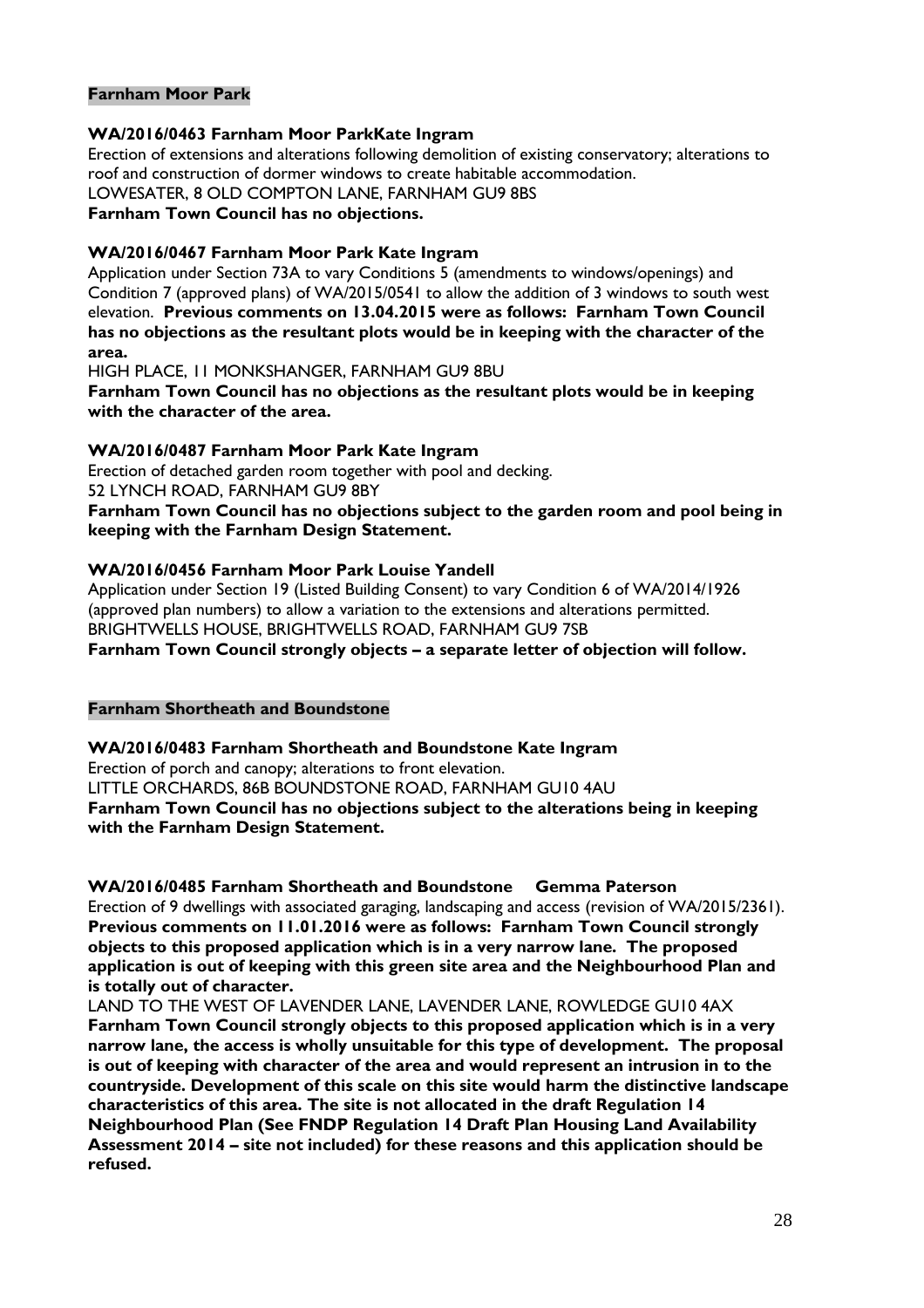#### **Farnham Upper Hale**

#### **WA/2016/0445 Farnham Upper Hale David Spring**

Erection of extension and alterations.

8 UPPER OLD PARK LANE, FARNHAM GU9 0AS

**Farnham Town Council has no objections subject to the extension and alterations being in keeping with the Farnham Design Statement and all materials used in keeping with the existing.**

#### **WA/2016/0469 Farnham Upper Hale Amy Radford**

Application under Regulation 3 for the erection of replacement fencing, gates and piers. HALE RECREATION GROUND, WINGS ROAD, FARNHAM GU9 0HJ **Farnham Town Council has no objections.**

#### **Farnham Weybourne and Badshot Lea**

#### **WA/2016/0470 Farnham Weybourne and Badshot Lea Kate Ingram**

Erection of a two storey extension. 7 PINE VIEW CLOSE, BADSHOT LEA GU9 9JS **Farnham Town Council has no objections subject to the extension being in keeping with the Farnham Design Statement and all materials used in keeping with the existing.**

**NMA/2016/0057 Farnham Weybourne and Badshot Lea Mrs M Knight** Amendment to WA/2015/1512 for addition of window. **Previous comments on 24.08.2015 were as follows: Farnham Town Council objects based on the size, bulk and the adverse effect on the neighbours' amenities.**

17 GLORNEY MEAD, BADSHOT LEA GU9 9NL **No further action.**

**NMA/2016/0058 Farnham Weybourne and Badshot Lea Mrs M Knight** Amendment to WA/2015/1512 to provide alterations to size of proposed garage. **Previous comments on 24.08.2015 were as follows: Farnham Town Council objects based on the size, bulk and the adverse effect on the neighbours' amenities.** 17 GLORNEY MEAD, BADSHOT LEA GU9 9NL **Farnham Town Council has no objections to the amendments.**

WA/2016/0488 Farnham Weybourne and Badshot Lea Kayleigh Taylor Alterations to the existing lay-by; formation of additional parking and drop-off lane. ALL HALLOWS ROMAN CATHOLIC SECONDARY SCHOOL, WEYBOURNE ROAD, FARNHAM GU9 9HF

**Farnham Town Council has no objections.**

**WA/2016/0501 Farnham Weybourne and Badshot Lea Gemma Paterson** Change of use from A1 Retail to D2 Leisure (Indoor Trampoline Park). LYNWOOD HOUSE, 8B FARNHAM TRADING ESTATE, WATER LANE, FARNHAM GU9 9NN **Farnham Town Council has no objections.**

#### **Farnham Wrecclesham and Rowledge**

**WA/2016/0451 Farnham Wrecclesham and Rowledge David Spring** Erection of a single storey front extension (revision of WA/2015/1025). **Previous commnets on 29.06.2015 were as follows: Farnham Town Council objects to the proposed extension**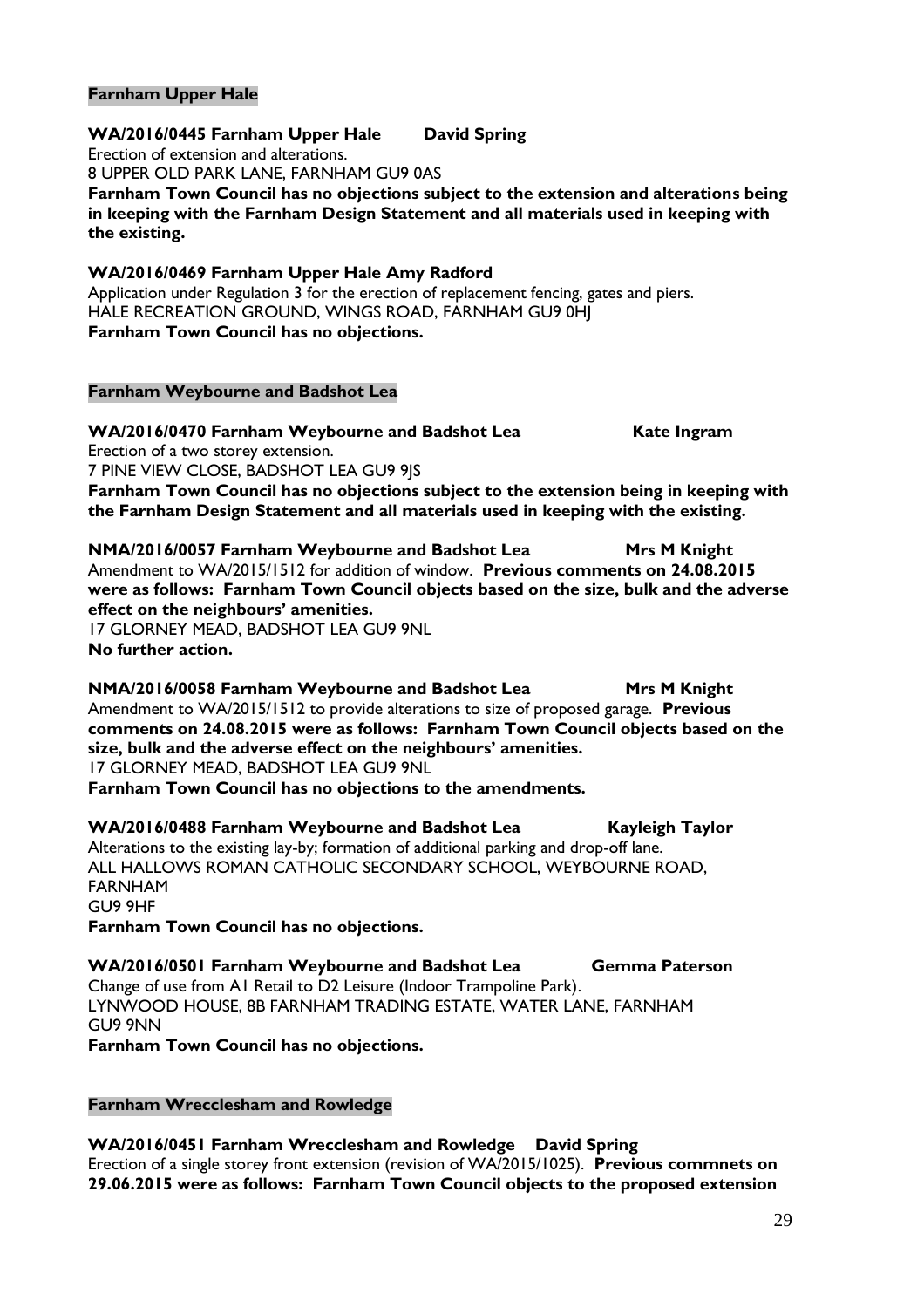**which is out of keeping with the street scene and the building line at the front of the property. The Council is also concerned about the adverse effects on the neighbours' amenities.**

23 MEADOW WAY, ROWLEDGE GU10 4DY

**Farnham Town Council has no objections to the revised plans.**

#### **WA/2016/0493 Farnham Wrecclesham and Rowledge Amy Radford**

Erection of a dwelling and associated works (revision of WA/2015/1738). **Previous comments on 05.10.2015 were as follows: Farnham Town Council strongly objects to the application, which is on a flood risk area on pasture land where there is a history of flooding. Important green spaces outside the settlement boundary should not be inappropriately developed. This is an important site on the edge of the village and the proposals are unsuitable for this site.**

LAND AT ROSEMEAD COTTAGE, RIVER LANE, WRECCLESHAM GU9 8UD **Farnham Town Council strongly objects to this revised application, which is on a flood risk area on pasture land where there is a history of flooding.** 

**Important green spaces outside the settlement boundary should not be inappropriately developed. This is an important site on the edge of the village and the proposals are unsuitable for this site.**

#### WA/2016/0466 Farnham Wrecclesham and Rowledge Ryan Snow

Change of use of existing annexe to provide an independent dwelling. THE ANNEXE, 2A SCHOOL ROAD, ROWLEDGE GU10 4BW **Farnham Town Council has no objections.**

The meeting closed at 9.55am

Notes taken by Ginny Gordon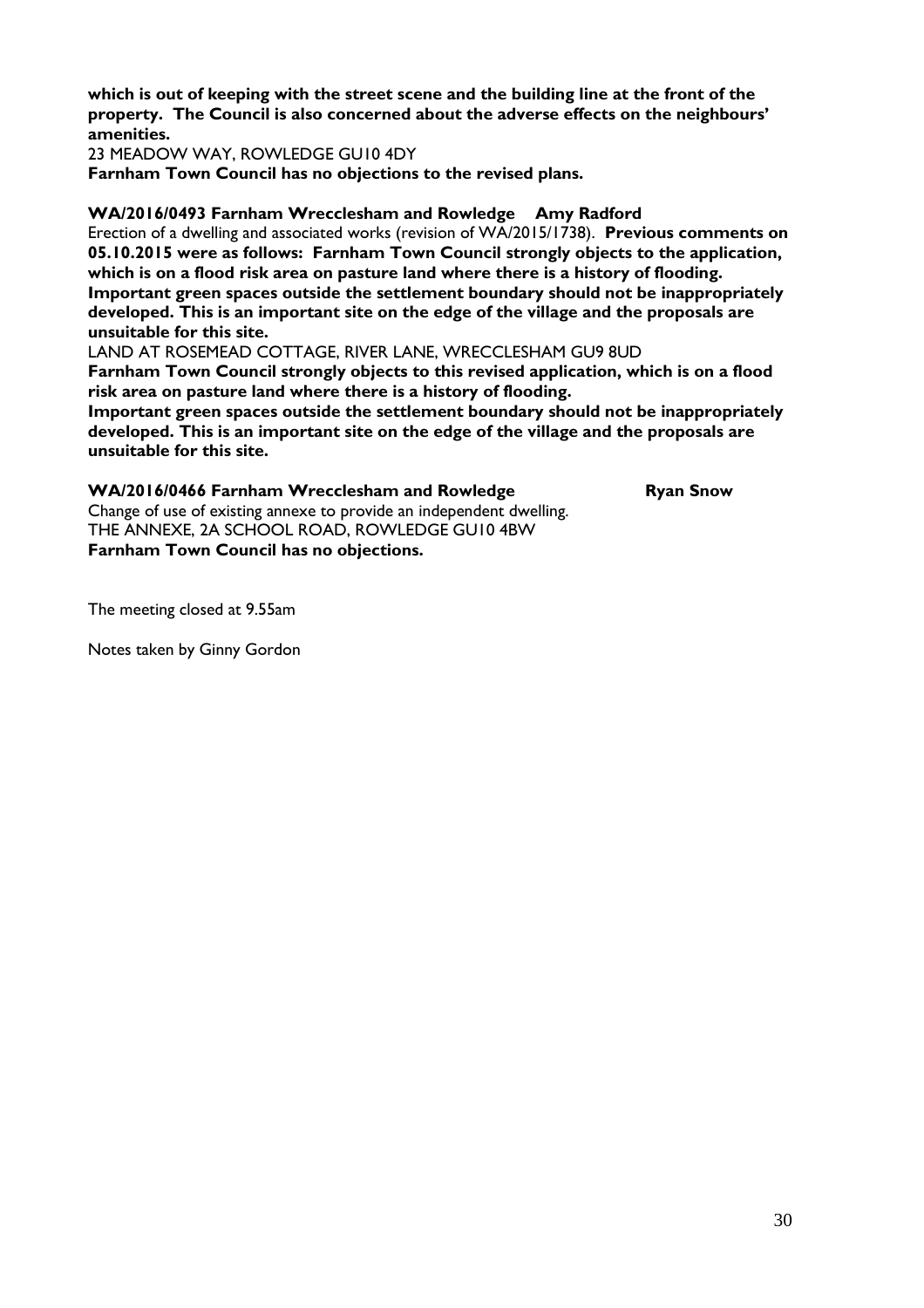

# **G**

## **Notes**

Planning & Licensing Consultative Group

### **Time and date**

9.30 am on Monday 18 April 2016

#### **Place**

Council Chamber, South Street, Farnham

#### **Planning & Licensing Consultative Group Members Present**

Cllr P Dunsmore Cllr J S Fraser Cllr M Hyman Cllr A MacLeod Cllr J Ricketts Cllr J Ward Cllr J Williamson

#### **Other Councillors in attendance:** None

**Officers in attendance**: Ginny Gordon

**NOTE: The comments and observations from Waverley Borough Councillors are preliminary ones prior to consideration at Borough Council level and are based on the evidence and representations to the Town Council.**

#### **3) Apologies**

Cllrs Blagden, Cockburn, Hargreaves and Mirylees

#### **4) Declarations of Interest**

There were no declarations of interest.

#### **3. Applications Considered by the Planning & Licensing Consultative Group on Monday 18 April 2016**

#### **Farnham Bourne**

#### **CA/2016/0052 Farnham Bourne Mr A Clout**

Great Austins Conservation Area Works to/removal of trees 1A FAREKNOWE GREENHILL ROAD FARNHAM GU9 8JN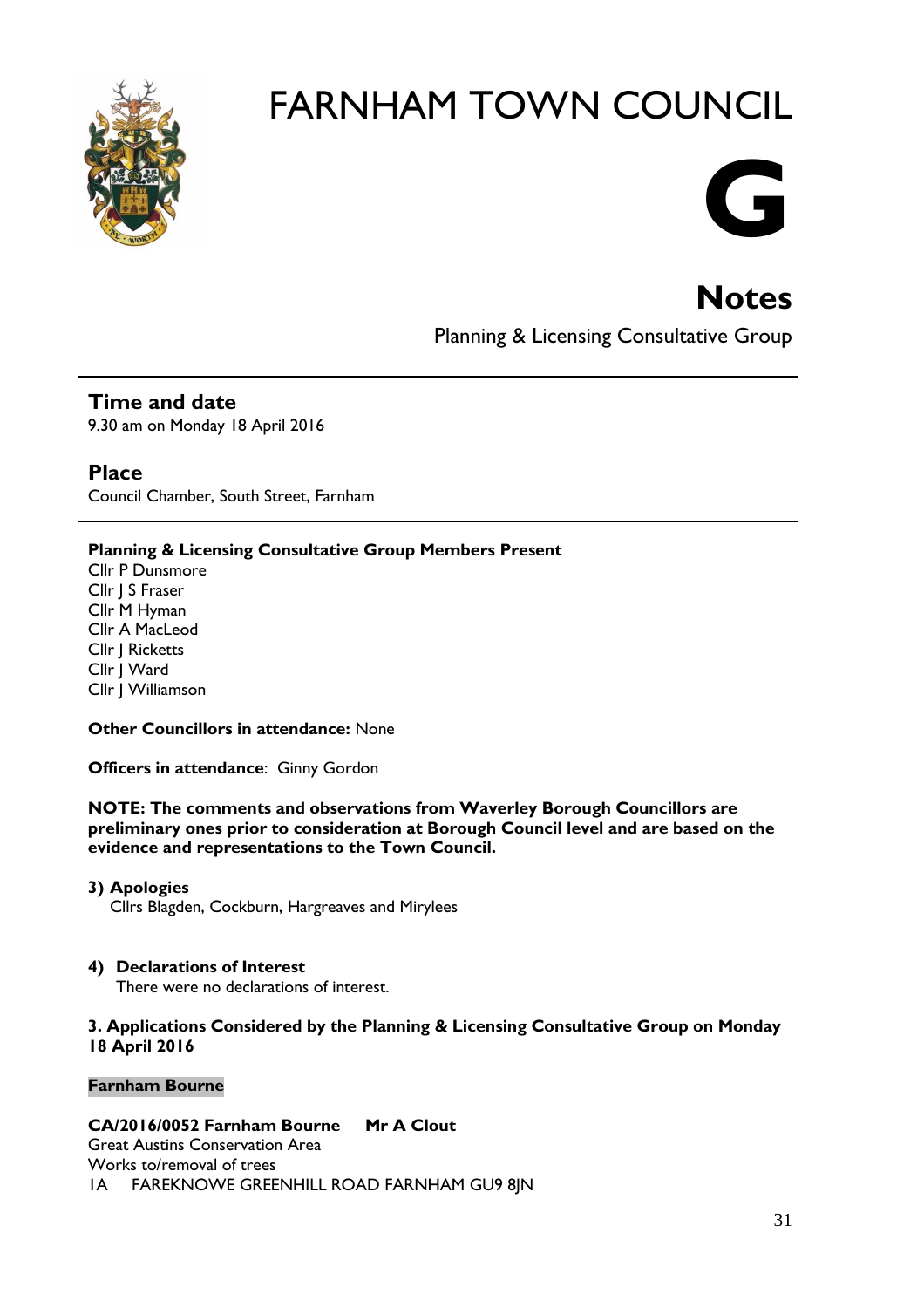#### **Farnham Town Council has no objections subject to the approval of the Conservation Officer, but is concerned about the amount of works to trees across Farnham.**

#### **WA/2016/0506 Farnham Bourne Kayleigh Taylor**

Erection of a dwelling following demolition of existing dwelling (as amplified by plans received 05/04/16)

HEATHER BANK, SWINGATE ROAD, FARNHAM GU9 8JJ

**Farnham Town Council has no objections subject to the proposed new dwelling being in keeping with the Farnham Design Statement.**

#### **WA/2016/0592 Farnham Bourne Julie Paine**

Erection of detached carport and log store. HARWOOD HOUSE, 98 LODGE HILL ROAD, FARNHAM GU10 3RD **Farnham Town Council has no objections.**

#### **SO/2016/0006 Farnham Bourne Rachel Kellas**

Request for Screening Opinion for residential development of up to 140 dwellings. LAND AT FRENSHAM VALE, FARNHAM

**Farnham Town Council would suggest that an Environmental Impact Study should be required for applications such as this and that developments of this size should have an EIA, which should be considered by Councillors.**

#### **Farnham Castle**

#### **CA/2016/0044 Farnham Castle Mr A Clout**

FARNHAM CONSERVATION AREA.

T1: Ash (twin-stemmed) - Reduce in height by approximately 4 meters (leaving total height of approx 8 meters) - Reduce remaining lateral limbs by 1-2 meters to balance crown.

20 LONG GARDEN WALK EAST FARNHAM GU9 7HX

**Farnham Town Council has no objections subject to the approval of the Conservation Officer, but is concerned about the amount of works to trees across Farnham.**

#### **WA/2016/0529 Farnham Castle Kayleigh Taylor**

Listed Building consent for the installation of a roof light.

36 CASTLE STREET, FARNHAM GU9 7JB

**Farnham Town Council has no objections subject to the approval of the Listed Buildings Officer.**

#### **WA/2016/0538 Farnham Castle Julie Pain**

Application under Section 73 to vary Condition 1 of WA/2014/2282 (approved plan numbers) to allow various alterations to approved plans. **Previous comments on 22.12.2014 were as follows: Farnham Town Council is concerned about the size of the proposals and the effect on the neighbours' amenity.**

91 CRONDALL LANE, FARNHAM GU9 7BZ **Farnham Town Council has no objections.**

#### **WA/2016/0515 Farnham Castle Kayleigh Taylor**

Erection of a shed and alterations to parking area including driveway turntable. PIPISTREL COTTAGE, THE GROVE, FARNHAM GU9 7GB **Farnham Town Council has no objections.**

#### **WA/2016/0508 Farnham Castle David Spring**

Erection of extensions and alterations. 10 BYWORTH ROAD, FARNHAM GU9 7BT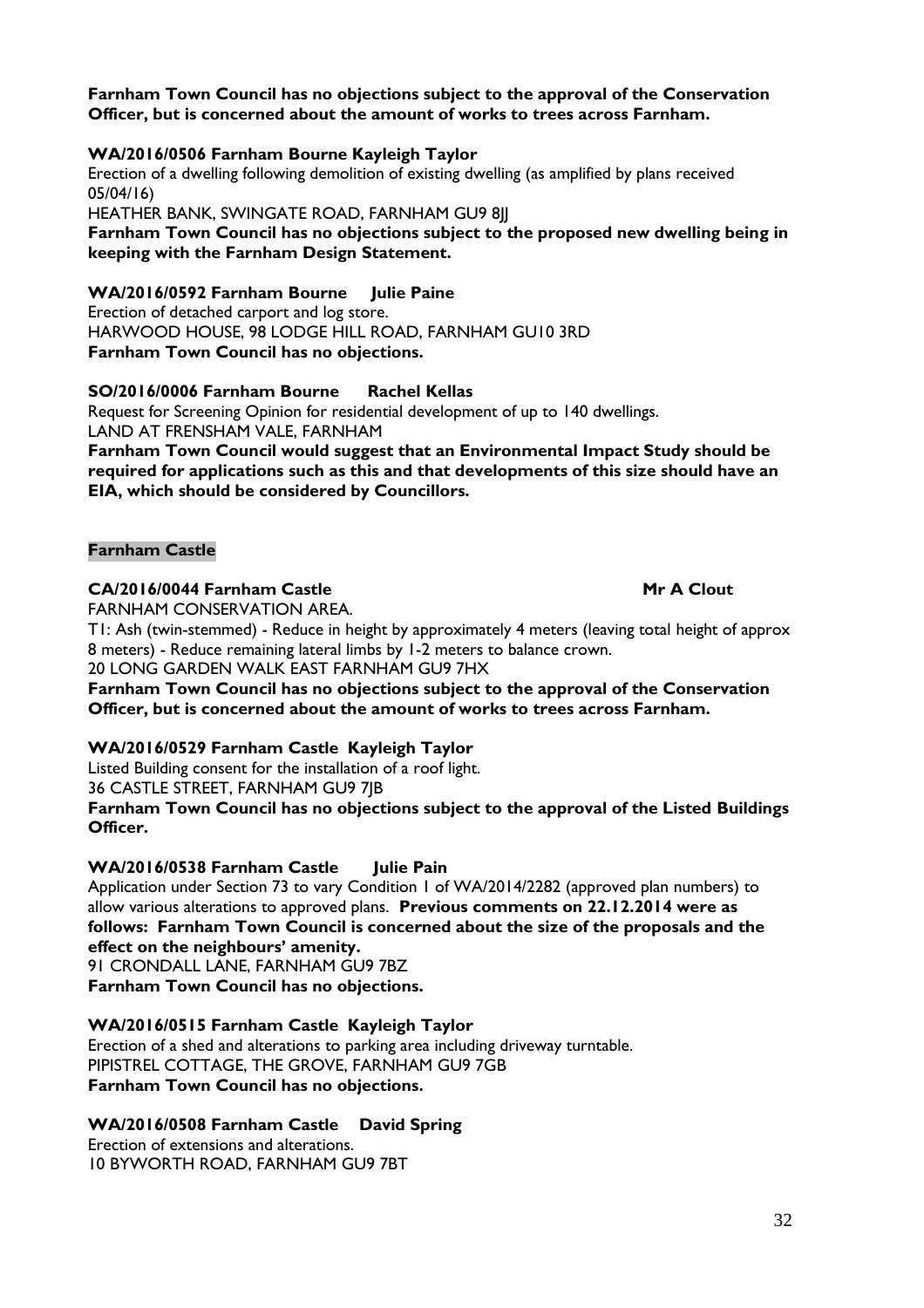**Farnham Town Council has no objections subject to the extensions and alterations being in keeping with the Farnham Design Statement and all materials used in keeping with the existing.**

#### **WA/2016/0504 Farnham Castle Kayleigh Taylor**

Erection of extensions following demolition of existing detached garage. 18A LARKFIELD ROAD, FARNHAM GU9 7DB **Farnham Town Council has no objections subject to the extensions being in keeping with the Farnham Design Statement and all materials used in keeping with the existing.**

#### **WA/2016/0597 Farnham Castle Amy Radford**

Erection of 2 dwellings with ancillary works following the demolition of existing office building. THE OLD EXCHANGE, WEST STREET, FARNHAM GU9 7AS **Farnham Town Council has no objections.**

#### **Farnham Firgrove**

#### **WA/2016/0524 Farnham Firgrove David Spring**

Erection of extension and alterations following part demolition of existing garage and shed. ROWALLAN, 20 TREBOR AVENUE, FARNHAM GU9 8JH

**Farnham Town Council has no objections subject to the extension and alterations being in keeping with the Farnham Design statement and all materials in keeping with the existing.**

#### **WA/2016/0598 Farnham Firgrove Julie Paine**

Erection of a single storey side extension.

40 WEYDON HILL ROAD FARNHAM GU9 8NY

**Farnham Town Council has no objections subject to the extension being in keeping with the Farnham Design Statement and all materials in keeping with existing.**

#### **WA/2016/0525 Farnham Hale and Heath End Kayleigh Taylor**

Certificate of Lawfulness under Section 192 for the construction of a dormer window and alterations.

UPTON DENE, HEATH LANE, FARNHAM GU9 0PU **Farnham Town Council has no objections.**

#### **WA/2016/0585 Farnham Firgrove Julie Paine**

Erection of extensions and alterations.

1 LANCASTER AVENUE, FARNHAM GU9 8JY

**Farnham Town Council has no objections subject to the extension and alterations being in keeping with the Farnham Design statement and all materials in keeping with the existing.**

#### **Farnham Hale and Heath End**

#### WA/2016/0579 Farnham Hale and Heath End **David Spring**

Erection of first floor side extension and alterations to porch roof. 53 ALMA WAY, FARNHAM GU9 0QH

**Farnham Town Council has no objections subject to the extension and alterations being in keeping with the Farnham Design statement and all materials in keeping with the existing.**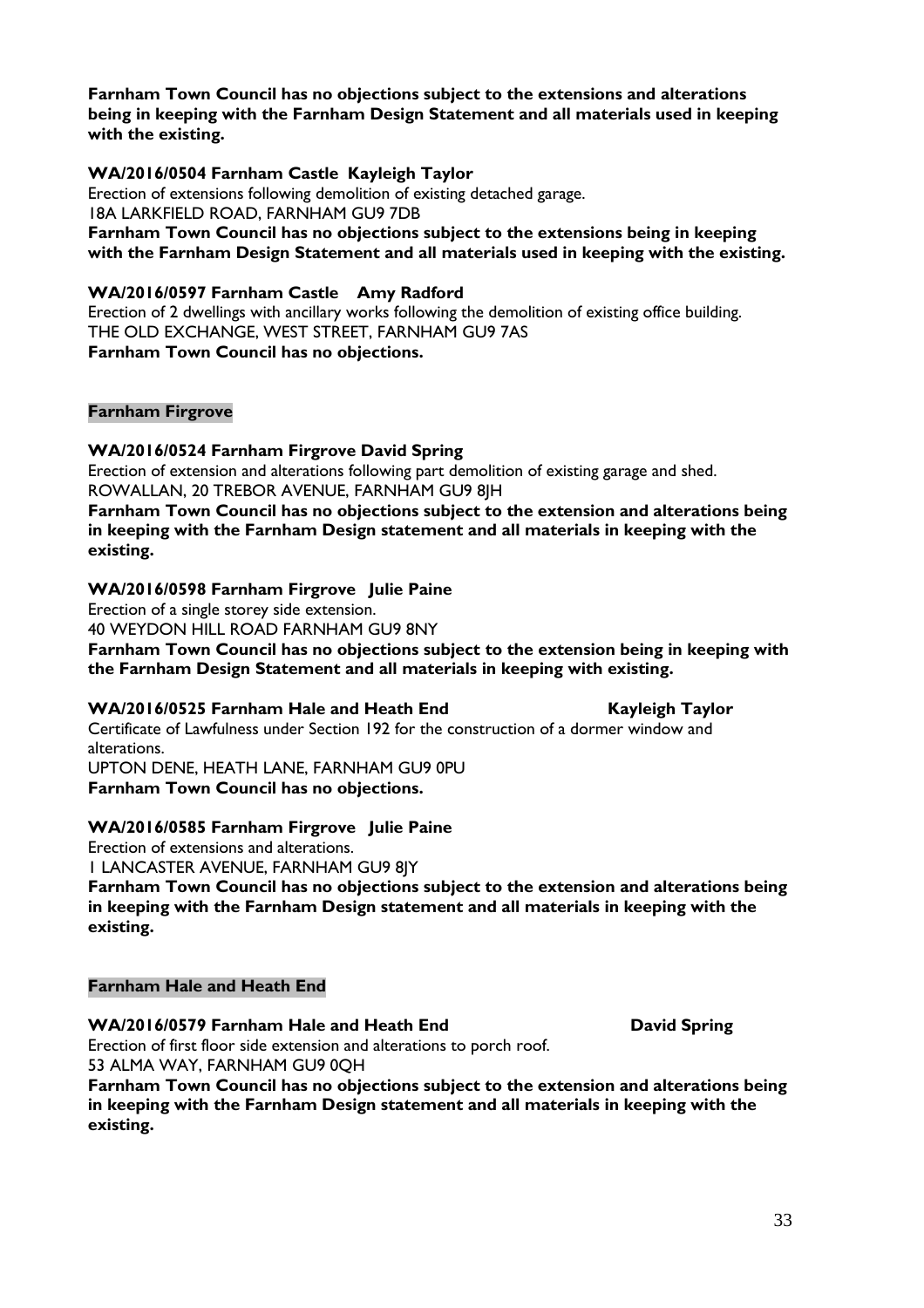#### **Farnham Moor Park**

#### **NMA/2016/0063 Farnham Moor Park Mrs M Knight**

Amendment to WA/2013/1837 to provide alterations to elevations. **Previous comments on 28.11.13 were as follows: Approved after consideration and on the condition that the proposed application is in line with the particulars of the Farnham Design Statement.** 19 PARK ROAD, FARNHAM GU9 9QN

**Farnham Town Council has no objections subject to the alterations being in keeping with the Farnham Design Statement and all materials in keeping with existing.**

#### **NMA/2016/0062 Farnham Moor Park Mrs M Knight**

Amemdement to WA/2015/1972 to provide alterations to elevations. **Previous comment on 02.11.2015 were as follows: Farnham Town Council has no objections subject to the extensions and alterations being in keeping with the Farnham Design Statement.** 95 BROOMLEAF ROAD, FARNHAM GU9 8DH

**Farnham Town Council has no objections subject to the extensions and alterations being in keeping with the Farnham Design Statement and all materials in keeping with existing.**

#### **WA/2016/0521 Farnham Moor Park David Spring**

Erection of extension and alterations following demolition of existing conservatory. 97 BROOMLEAF ROAD, FARNHAM GU9 8DH

**Farnham Town Council has no objections subject to the extension and alterations being in keeping with the Farnham Design Statement.**

#### **WA/2016/0542 Farnham Moor Park Julie Pain**

Erection of a porch. 5 BROOMLEAF ROAD, FARNHAM GU9 8DG **Farnham Town Council has no objections subject to the materials used for the porch being in keeping the existing materials.** 

#### **WA/2016/0547 Farnham Moor Park Kate Ingram**

Erection of a single storey rear extension, front porch and canopy. 7 STONEYFIELDS, FARNHAM GU9 8DX

**Farnham Town Council has no objections subject to the extension, porch and canopy being in keeping with the Farnham Design Statement and all materials used in keeping with existing.**

#### **TM/2016/0047 Farnham Moor Park Mr A Clout**

Application for works to/removal of trees subject of Tree Preservation Order WA261.

Tree identification in accordance with submitted annotated plan.

T1 - Oak - Remove (please note this tree is on the boundary with 37a Guildford Road)

T2 - Larch – Remov

39 -43 BOURNE MILL GUILDFORD ROAD FARNHAM GU9 9PY

**Farnham Town Council has no objections subject to the approval of the Arboricultural Officer, but is concerned about the amount of works to trees across Farnham.**

#### **WA/2016/0520 Farnham Moor Park David Spring**

Alterations to roof to provide habitable accommodation including installation of dormer window and roof lights.

5 TONGHAM ROAD, RUNFOLD GU10 1PH

**Farnham Town Council has no objections.**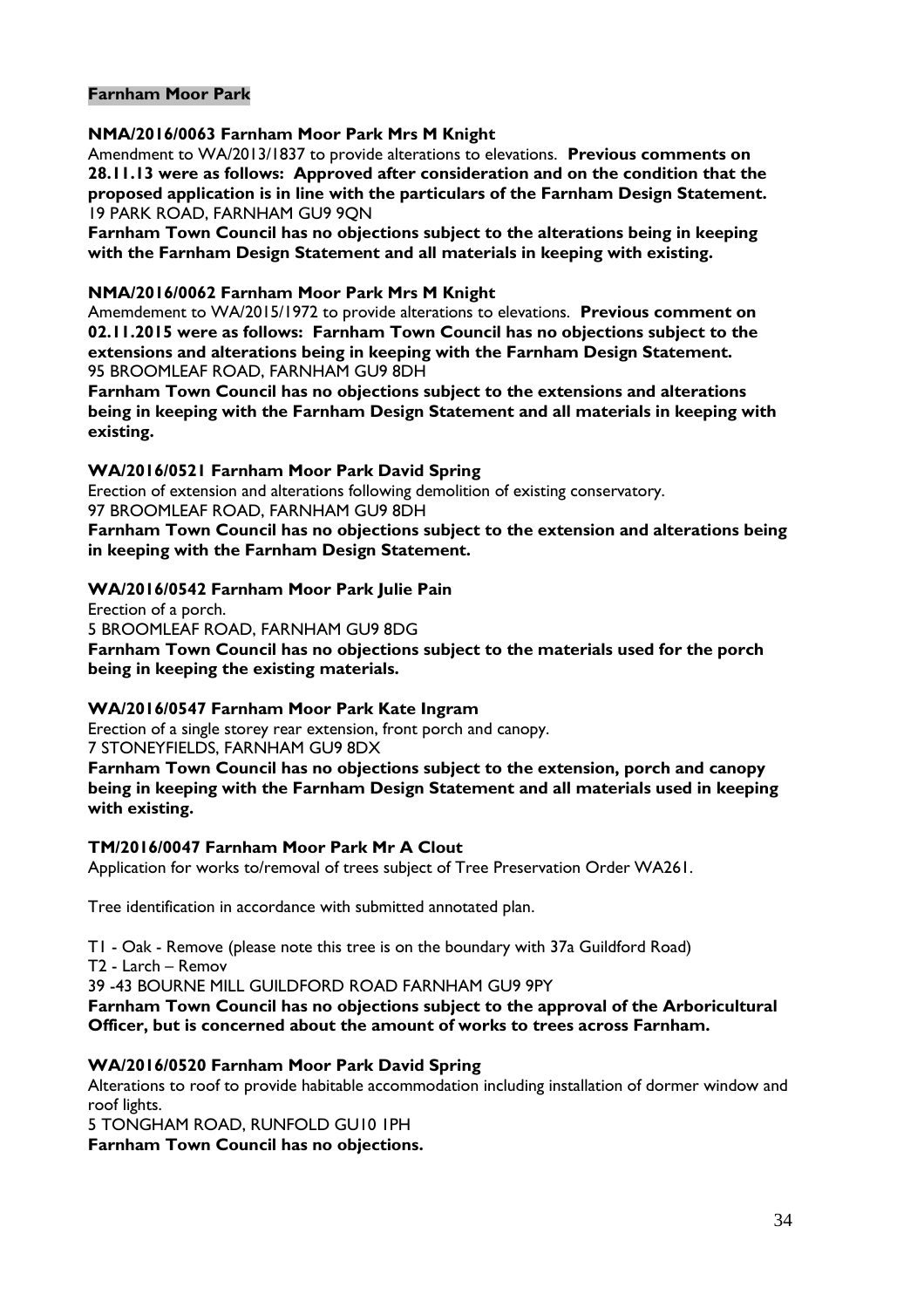#### **WA/2016/0503 Farnham Moor Park Ryan Snow**

Construction of 3 dormer windows and alterations to annex building. THE CHAPTER HOUSE, 13 MONKS WELL, FARNHAM GU10 1RH **Farnham Town Council has no objections.**

#### **WA/2016/0558 Farnham Moor Park Julie Paine**

Erection of extensions and alterations including dormer window. FOREGATE, OLD COMPTON LANE, FARNHAM GU9 8BS **Farnham Town Council has no objections subject to the extensions and alterations** 

**being in keeping with the Farnham Design Statement and all materials in keeping with existing.**

#### **Farnham Shortheath and Boundstone**

**TM/2016/0042 Farnham Shortheath and Boundstone Steve Tester** Application for works to trees subject of Tree Preservation Order WA300 15 LYNTON CLOSE FARNHAM GU9 8US **Farnham Town Council has no objections subject to the approval of the Arboricultural** 

**Officer, but is concerned about the amount of works to trees across Farnham.**

**WA/2016/0522 Farnham Shortheath and Boundstone Kate Ingram**

Erection of single-storey rear extension.

LITTLE ORCHARDS, 86B BOUNDSTONE ROAD, ROWLEDGE GU10 4AU

**Farnham Town Council has no objections subject to the extension being in keeping with the Farnham Design Statement and all materials used in keeping with existing.**

**WA/2016/0582 Farnham Shortheath and Boundstone Kate Ingram** Erection of a rear extension.

CHATSFIELD, LITTLE GREEN LANE, FARNHAM GU9 8TF

**Farnham Town Council has no objections subject to the extension being in keeping with the Farnham Design Statement and all materials used in keeping with existing.**

#### **WA/2016/0514 Farnham Shortheath and Boundstone Kate Ingram**

Erection of a single storey rear extension.

120 GREENFIELD ROAD, FARNHAM GU9 8TQ

**Farnham Town Council has no objections subject to the extension being in keeping with the Farnham Design Statement and all materials used in keeping with existing.**

#### **Farnham Upper Hale**

**WA/2016/0589 Farnham Upper Hale Julie Paine** Erection of a detached garage following demolition of existing garage. GLENWOOD, 1 NUTSHELL LANE, FARNHAM GU9 0FE **Farnham Town Council has no objections subject to the proposed garage being in keeping with the Farnham Design Statement, all materials in keeping with existing and the garage remains ancillary to the main dwelling.**

**WA/2016/0576 Farnham Upper Hale Kayleigh Taylor**

Erection of a single storey side extension and alterations.

11 UPPER OLD PARK LANE, FARNHAM GU9 0AT

**Farnham Town Council has no objections subject to the extension and alterations being in keeping with the Farnham Design Statement and all materials in keeping with existing.**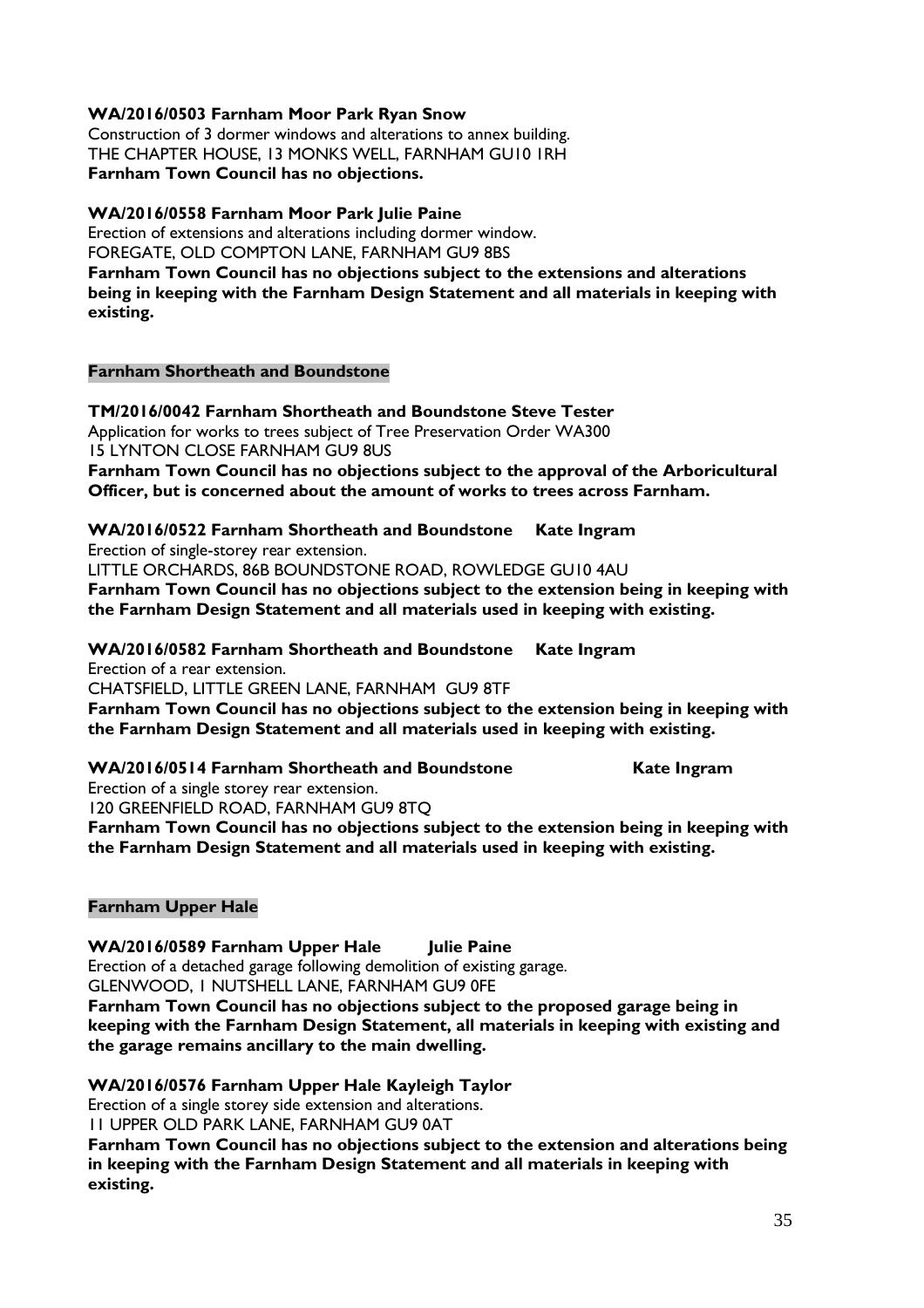#### **WA/2016/0594 Farnham Upper Hale Gemma Paterson**

Erection of a detached dwelling (follows invalid application WA/2016/0418). **Previous comments on 21.03.2016 were as follows: Farnham Town Council has no objections.** LAND ADJOINING DELLSIDE, WINGS ROAD, FARNHAM GU9 0HN **Farnham Town Council has no objections.**

#### **WA/2016/0560 Farnham Upper Hale Amy Radford**

Display of 3 x signs mounted on the existing building  $(2x$  illuminated) and 1 illuminated Totem sign. WELLINGTONS, 16, FOLLY HILL, FARNHAM GU9 0BB

**Farnham Town Council OBJECTS to the proposed signs which would be out of keeping with the street scene and cause light pollution in a residential area.**

#### **Farnham Weybourne and Badshot Lea**

**TM/2016/0046 Farnham Weybourne and Badshot Lea Mr A Clout** Application for works to a tree subject of Tree Preservation Order WA46. 6 ROWHILLS CLOSE FARNHAM GU9 9EQ **Farnham Town Council has no objections subject to the approval of the Arboricultural** 

**WA/2016/0532 Farnham Weybourne and Badshot Lea Kate Ingram** 

**Officer, but is concerned about the amount of works to trees across Farnham.**

Certificate of Lawfulness under Section 192 for the erection of an extension. 8 THE LAURELS, FARNHAM GU9 9EG

**Farnham Town Council has no objections subject to the extension being in keeping with Farnham Design Statement and all materials in keeping with existing.**

#### WA/2016/0513 Farnham Weybourne and Badshot Lea Kayleigh Taylor Application under Section 96A of The Town and Country Planning Act 1990 for Non-material amendment to planning permission reference WA/2015/1495 dated 28 September 2015 to rotate the building 8.5 degrees and to reduce the amount of glazing to comply with **Previous comments on 24.08.2015 were as follows: Farnham Town Council has no objections.** WEYBOURNE COUNTY INFANT SCHOOL, KNIGHTS ROAD, FARNHAM GU9 9DA **Farnham Town Council has no objections.**

**WA/2016/0601 Farnham Weybourne and Badshot Lea Julie Paine** Erection of extensions and alterations to provide replacement roof. UNIT 5, RUNFOLD HOUSE, RUNFOLD ST GEORGE, BADSHOT LEA GU10 1PL **Farnham Town Council has no objections subject to the extensions and alterations being in keeping with the Farnham Design Statement and all materials used in keeping with existing.**

WA/2016/0575 Farnham Weybourne and Badshot Lea Rachel Kellas Application under Section 73 to vary Condition 4 of WA/1999/1631 (restriction on the sale of comparison goods) to allow a larger proportion of comparison goods to be sold. J SAINSBURY PLC, WATER LANE, FARNHAM GU9 9NJ **Farnham Town Council OBJECTS to the adverse effect on the viability of town centre stores.**

**WA/2016/0566 Farnham Weybourne and Badshot Lea State State State Paine** Erection of a dwelling and associated works. LAND AT 34 ST GEORGES ROAD, BADSHOT LEA GU9 9LY **Farnham Town Council has no objections.**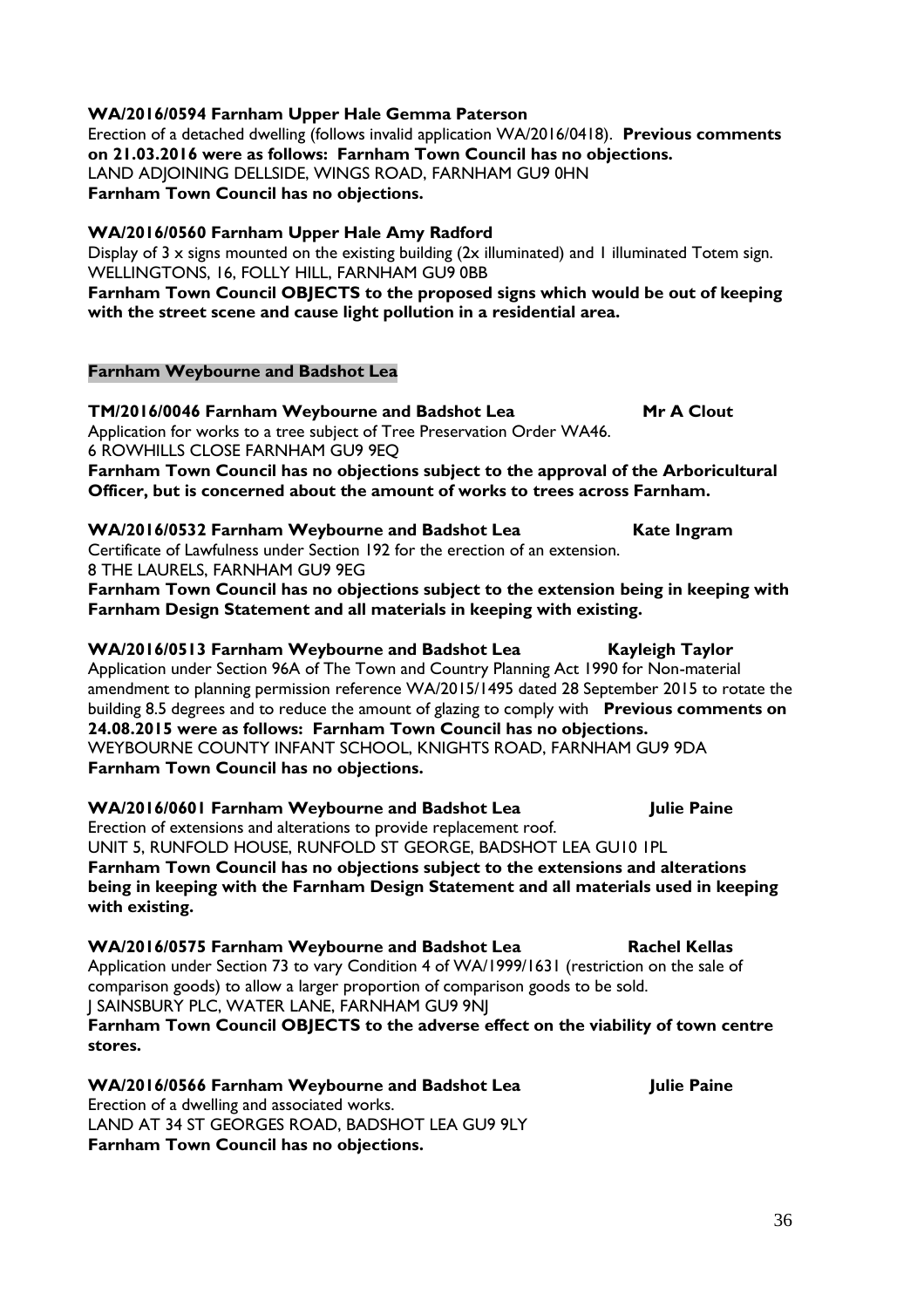WA/2016/0556 Farnham Weybourne and Badshot Lea Kate Ingram Erection of an outbuilding following demolition of an existing shed. 2 WOODLANDS AVENUE, FARNHAM GU9 9EY **Farnham Town Council has no objections.**

#### **Farnham Wrecclesham and Rowledge**

#### **CA/2016/0040 Farnham Wrecclesham and Rowledge Mr A Clout**

T1: Sycamore - Thin crown by 25%.

- Raise crown by approximately 1m.

T2: Maple – Fell.

8 STONECROFT POTTERY LANE FARNHAM GU10 4QG

**Farnham Town Council has no objections subject to the approval of the Arboricultural Officer, but is concerned about the amount of works to trees across Farnham.**

#### **CA/2016/0039 Farnham Wrecclesham and Rowledge Mr A Clout**

Wrecclesham Conservation Area.

T1 Holm Oak - Cut back of branching growing towards house and roof, to give a seperation clearance of 1m.

THE OLD VICARAGE THE STREET FARNHAM GU10 4PS

**Farnham Town Council has no objections subject to the approval of the Arboricultural Officer, but is concerned about the amount of works to trees across Farnham.**

#### **WA/2016/0502 Farnham Wrecclesham and Rowledge Rachel Kellas**

Application under Section 73A to vary condition 1 (plan numbers) and remove Condition 3 (demolition of existing farmhouse) of WA/2013/2117 to allow the retention of, and extension to, the annexe. **Previous comments on 23.01.2014 were as follows: Object, the proposed dwelling is out of keeping in this rural setting. The current, traditional house sits well in the present setting and the proposed dwelling is out of character and looks like an industrial building. This is an inappropriate decision and not sensitive to the area.** HILLSIDE FARMHOUSE, SUMMERFIELD LANE, FRENSHAM GU10 3AN **Farnham Town Council has no objections to the current proposal.**

The meeting closed at 10.20am

Notes taken by Ginny Gordon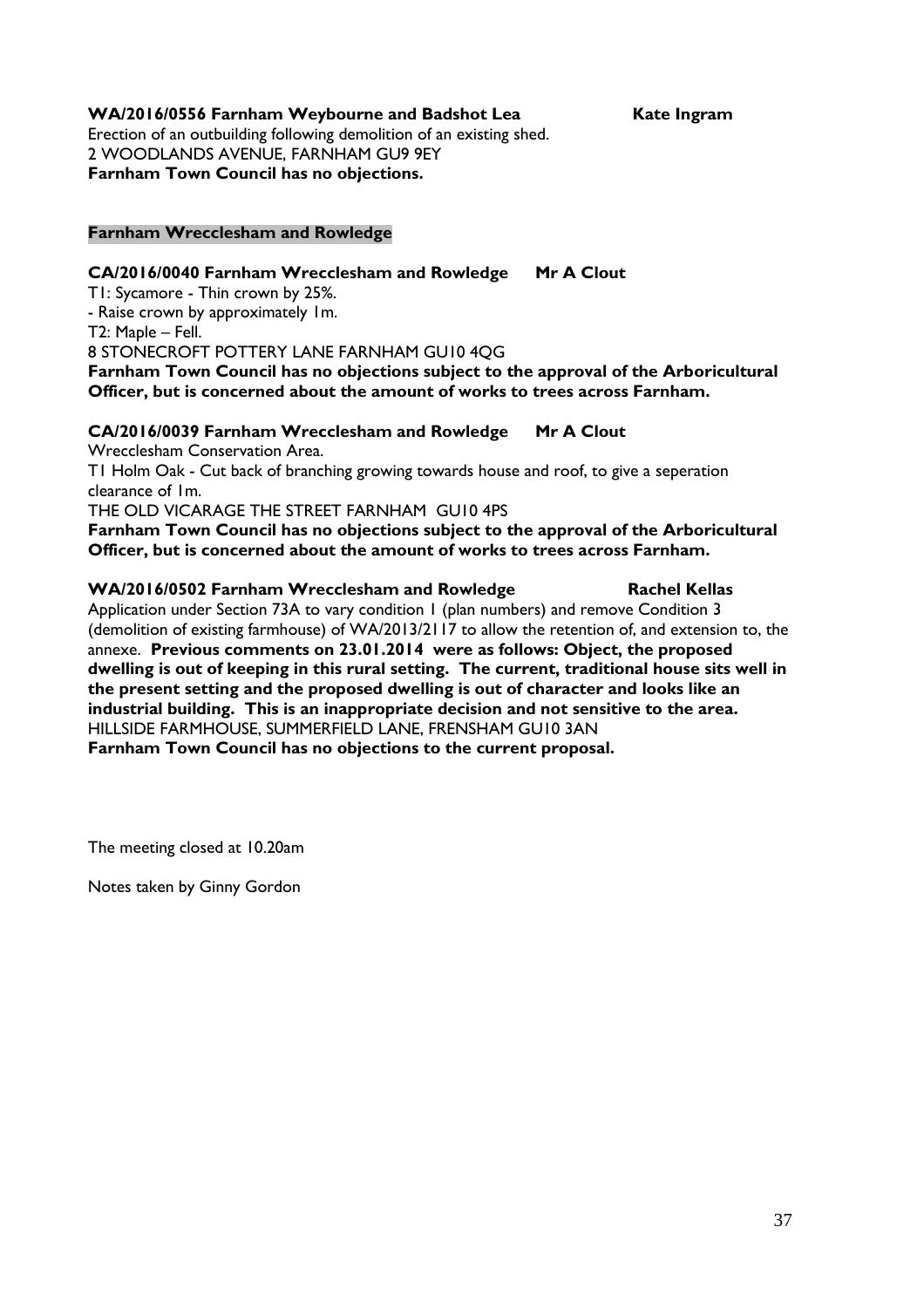# **H**



### **Code of Corporate Governance 2016/17**

#### **1 Introduction**

- 1.1 Farnham Town Council is committed to the principles of good corporate governance and wishes to confirm its ongoing commitment and intentions through the development, adoption and continued maintenance of a Code of Corporate Governance.
- 1.2 Farnham Town Council is responsible for ensuring that its business is conducted in accordance with the law and proper standards; ensuring that public money is safeguarded and properly accounted for and used economically, efficiently and effectively.
- 1.3 This document therefore sets out and describes the Council's commitment to corporate governance. It identifies the arrangements that have been made, and will continue to be made, to ensure its effective implementation and application in all aspects of the Council's work.

#### **2 What is Corporate Governance?**

- 2.1 For the purpose of this Code, Farnham Town Council has accepted the definition of Corporate Governance as follows:- "Corporate governance is the system by which local authorities direct and control their functions and relate to their communities" .
- 2.2 In so far as it is appropriate for the Town and Parish tier of local government, Farnham Town Council follows the CIPFA/SOLACE Governance Framework Core Principles. The six core principles referred to in the Framework are:
	- Focussing on the purpose of the Authority and on outcomes for the Community and creating and implementing a vision for the local area – the Council's Vision and Key Objectives were agreed at Council in December 2015 and can be found at [www.farnham.gov.uk;](http://www.farnham.gov.uk/)
	- Members and Officers working together to achieve a common purpose with clearly defined functions and roles;
	- Promoting values for the Council and demonstrating the values of good governance through upholding high standard of conduct and behaviour;
	- Taking informed and transparent decisions which are subject to effective scrutiny and managing risk;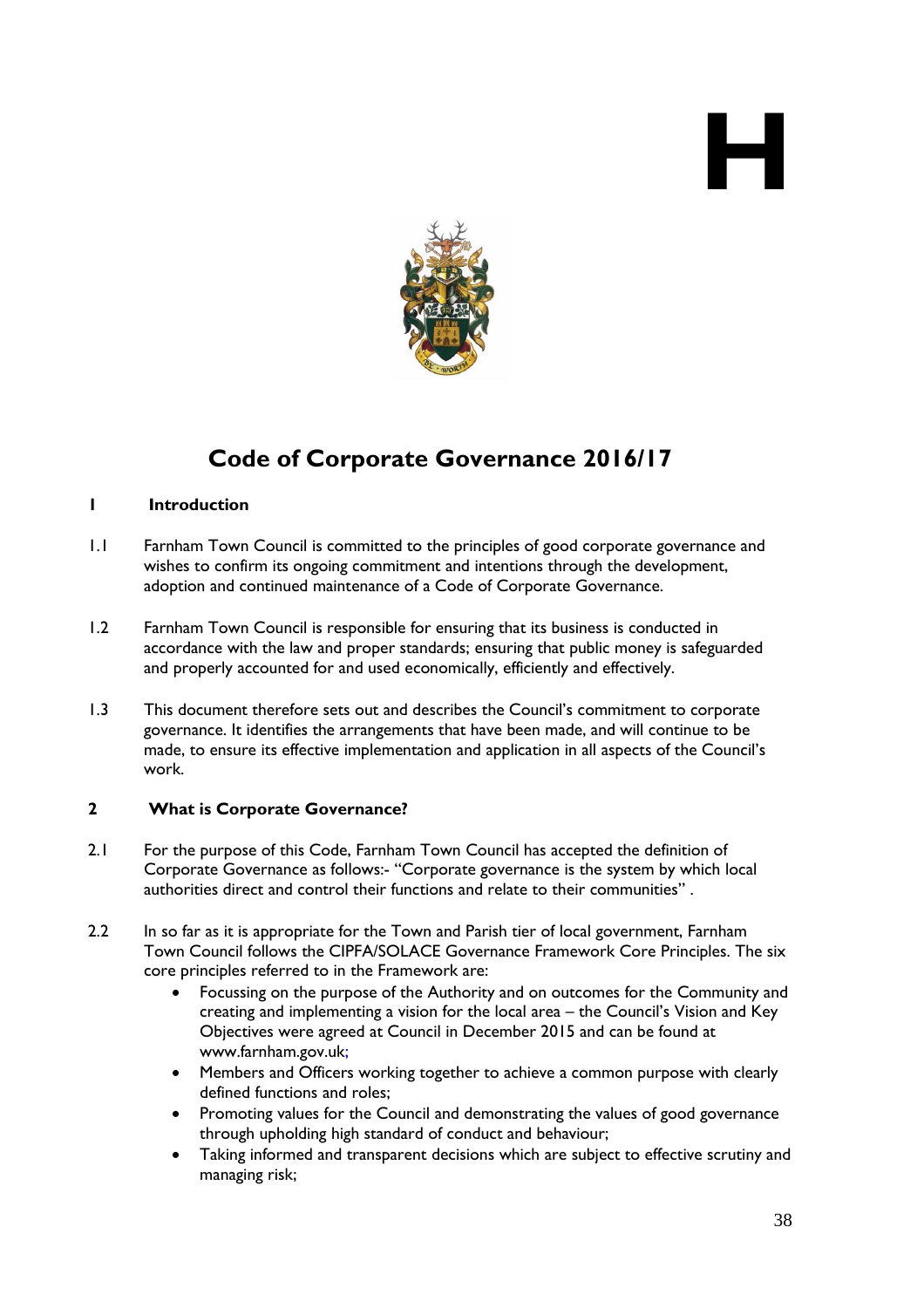- Developing the capacity and capability of Members and Officers to be effective the Council has a proactive attitude to training, promoting training for Councillor and Officers to ensure that its business is conducted in the most efficient and effective manner; and
- Engaging with local people and other stakeholders and professionals where appropriate, to ensure robust accountability.
- 2.3 Farnham Town Council recognises that effective local government relies upon establishing and maintaining the confidence of the public in both the elected Members and Officers of the Council. It further recognises that the setting of high standards of self-governance provides a clear and demonstrable lead to both our existing and potential partners and therefore provides the basis of effective community governance.

#### **3 The Principles**

- 3.1 Farnham Town Council positively recognises and accepts the following underlying principles of good governance:
	- Transparency, openness and inclusivity
	- Integrity
	- **•** Accountability
	- Risk management
	- Continuous improvement by developing the capacity of officers and members
- 3.2 In order to comply with these principles, the Council undertakes to ensure that systems and processes are continually monitored and reviewed.
- 3.3 The need for effective leadership is acknowledged as providing the keystone to corporate governance and as such, the principles can only be achieved if effective leadership is demonstrated through:
	- Providing a vision for the community and leading by example in decision making and other processes and actions; and
	- Members and Officers conducting themselves in accordance with high standards of conduct.

#### **4 The Vision of the Council**

- 4.1 Farnham Town Council is determined to continuously improve the services it delivers and to meet the wider needs and aspirations of the community.
- 4.2 Farnham Town Council's vision for 2015-19, agreed in December 2015, reaffirmed that "The Council should be seen as being the influential and effective voice for Farnham, bringing together the views of all organisations working for the good of the Town and helping address the key service needs of all its communities and people". The Council aims to be an effective organisation providing high quality, sustainable services and facilities for the residents and businesses of Farnham, with a strong and respected voice representing Farnham's best interests. The following three characteristics for doing this were agreed: Service delivery, Influencing roles; and Partnership projects
- 4.3 Key objectives agreed for the Council term 2015-19 were reaffirmed including to:
	- Fight for better infrastructure for the town including roads, transport, education, improved air quality and better access for pedestrians;
	- Deliver improvements which make visible difference in the town, including a greener environment with more trees in the town centre and at other key locations;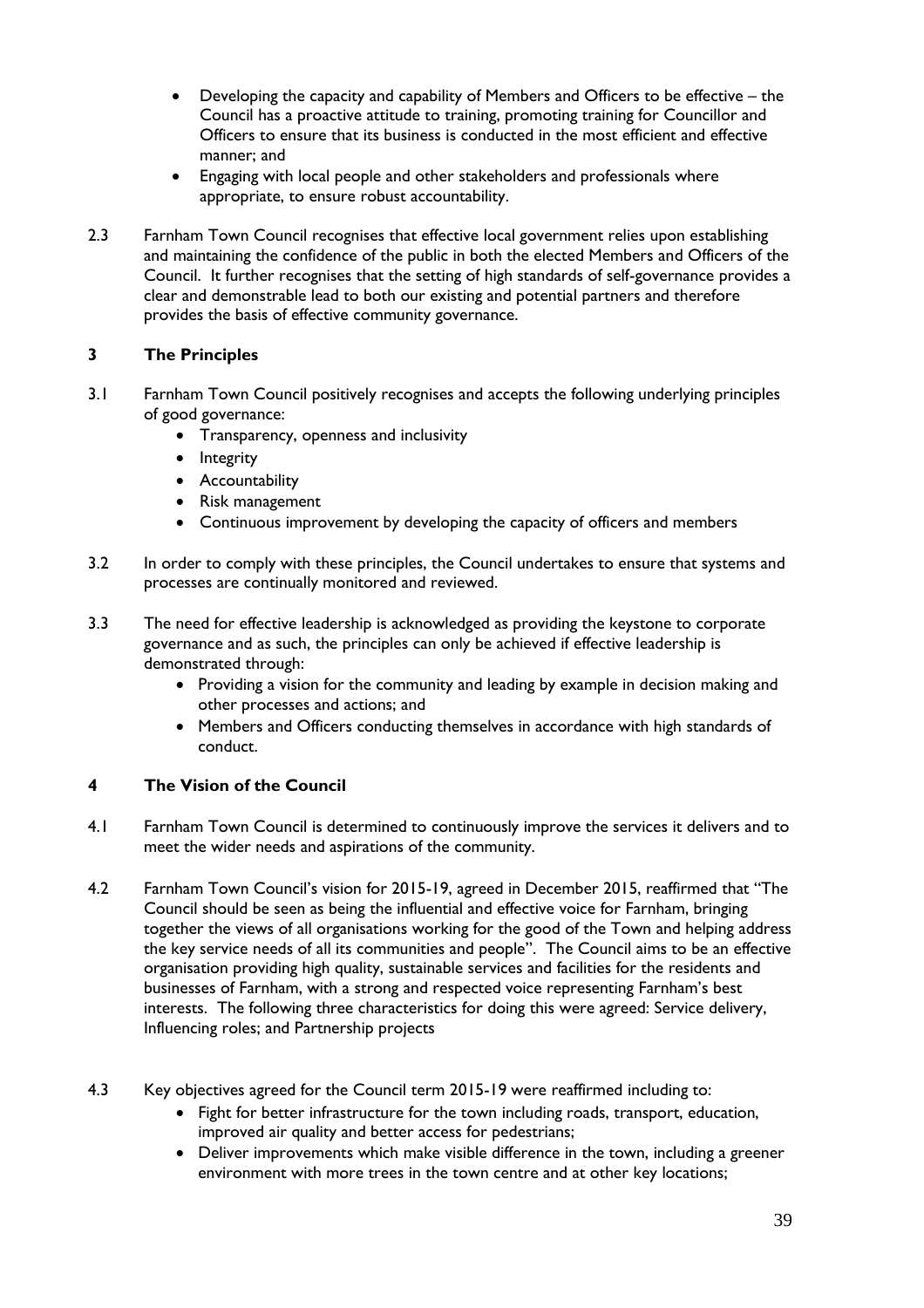- Progress the production of a Neighbourhood Plan which will meet the needs of Farnham residents now and in the future;
- Bring the Cemetery Chapels back into use, explore terms for bringing back assets bought by the people of Farnham into local management and ownership (eg Gostrey Meadow);
- Strive to seek out funding from other sources, particularly by increasing fees and charges and through securing funds from other bodies such as Surrey CC eg by acting as an agent for local service delivery; and
- Ensure the Town Council continues to achieve value for money in all services being provided locally, spending every pound as if it were our own.
- Identity possible new services to make the town safer and cleaner and investigate/identify what others are doing and taking on services and working in partnership with other groups.
- Retain and maintain community assets
- 4.4 In delivering the vision and objectives, Farnham Town Council will:
	- Identify gaps in town activity and be prepared to take on new services from other authorities
	- Review services and provide services and events which local people need and support;
	- Promote the interests of all the members of our local community and ensure that the community in Farnham is better prepared to face the future;
	- Ensure that the qualities that make Farnham a special place are protected and enhanced
	- Aim for excellence and seek to provide the highest quality of service; and
	- Work towards being an efficient and well managed organisation that continuously improves.

#### **5 Farnham Town Council's Values**

Farnham Town Council will seek to work in the following ways:

- Be open, honest and transparent;
- Improve efficiency by valuing the contributions of all staff and councillors and volunteers;
- Work with partners and other local organisations to created added value and synergy;
- Ensure the views of the Council are not put across in a confrontational way and
- Promote effective communication both internally and externally

#### **6 Engaging with the Community**

Farnham Town Council will measure its effectiveness by:

- Reviewing services, contracts and risk on a regular basis;
- Undertaking regular resident and customer consultation through coffee mornings, the Annual Town Meeting, information stalls at events and through satisfaction surveys;
- Members of the public are encouraged to attend Full Council and to ask questions or make statements about services provided by the Council;
- Reviewing performance and management of progress against targets and achievements; and
- Monitoring compliments and complaints as a measure of user satisfaction.

#### **7 Functions and Activities:**

Farnham Town Council recognises that: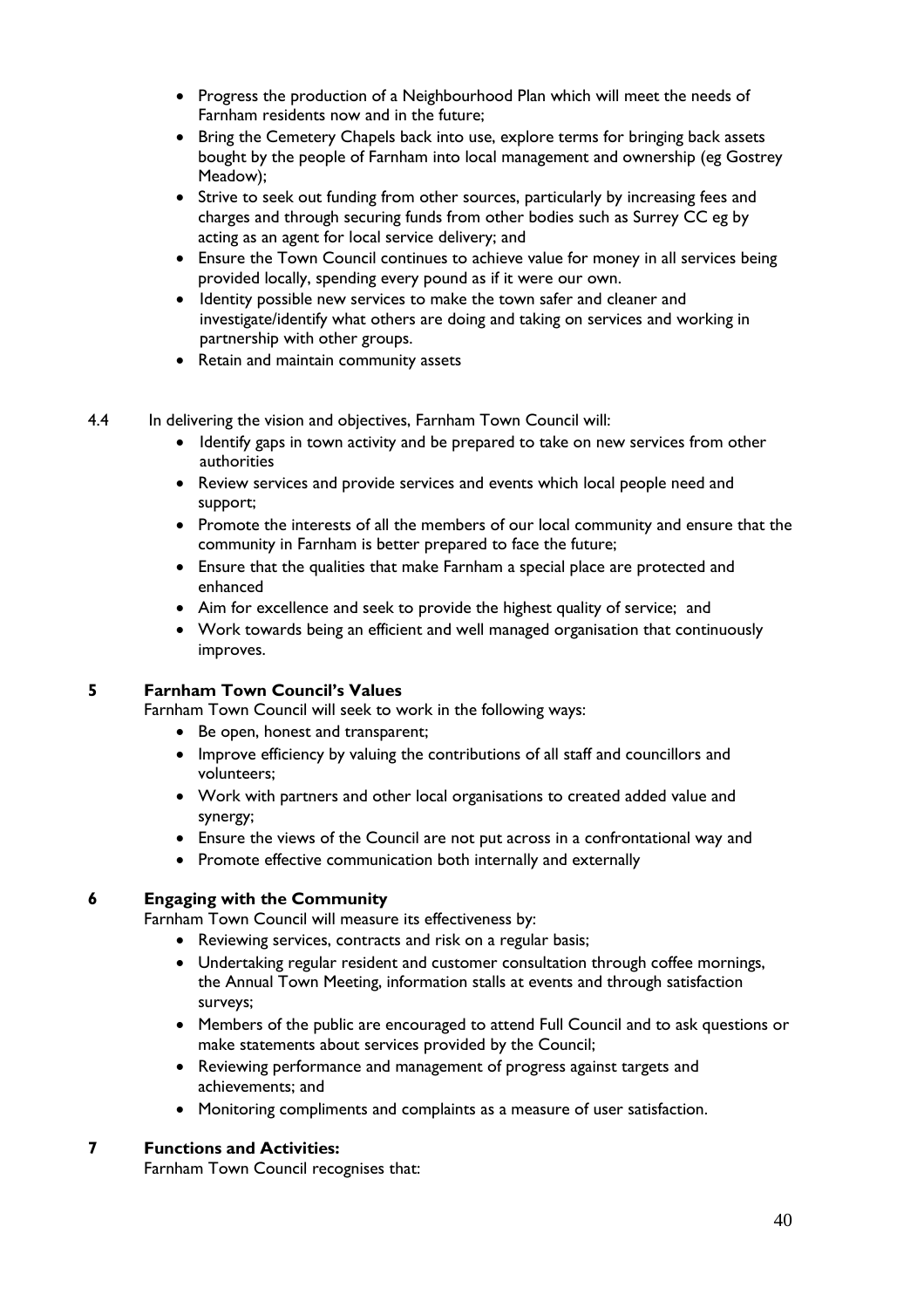- The success and integrity of the Council's activities is derived from understanding the needs of the Farnham, including social, economic and environmental considerations, as well as the needs, requirements and aspirations of its citizens, customers and service users;
- The importance of having defined roles and responsibilities of Members and Officers and appropriate structures which make effective use of scarce resources, allows challenge and change, including organisational and political collaboration, and promotes a strong and sustainable partnership between Members and Officers; and
- The principles of strong and effective governance and community leadership will deliver the measurable benefits for Farnham and its citizens.

#### **8 Corporate Governance at Farnham:**

- 8.1 In order to comply with the principles of governance set out above, it is vital that these are reflected in each aspect of the Council's undertakings. For the purposes of corporate governance the following areas of focus will be pursued;
	- Community Focus;
	- Service delivery arrangements focussed on value for money and effectiveness;
	- Structures and Processes;
	- Risk Management and Internal Control; and
	- Standards of Conduct.
- 8.2 This Code of Corporate Governance specifically seeks to identify the action to be taken for each of these areas

#### 8.2.1 **Community Focus - Farnham Town Council will:**

- Work for and with the community of Farnham;
- Exercise leadership in the community, where appropriate;
- Undertake an ambassadorial role to promote the well-being of Farnham where appropriate;
- Communicate with all sections of the community;
- Publish an Annual Report on activities and performance; and
- Publish an Annual Statement of Accounts.
- 8.2.2 **Service Delivery Arrangements -** Farnham Town Council will:
	- **•** Ensure that continuous improvement is sought;
	- Ensure that agreed policies are implemented; and
	- Foster effective relationships and partnerships with the public and private sectors.

#### 8.2.3 **Structures and Processes** Farnham Town Council will:

- Maintain effective political and managerial structures and processes to govern decision making; and
- Maintain clearly documented protocols governing relationships between Members and Officers.

#### 8.2.4 **Risk Management and Internal Control –** Farnham Town Council will:

 Establish and maintain a systematic approach and process for managing risk. The Council is committed to ensure that effective risk management is an integral part of all of the Council's activities. This contributes to the successful management and delivery of the Council's corporate objectives and supports its strategic direction through informed decision-making. The Council reviews risks annually at officer, working group and Council levels to ensure risk is effectively managed. The Council has sought to embed effective risk management into its culture, processes and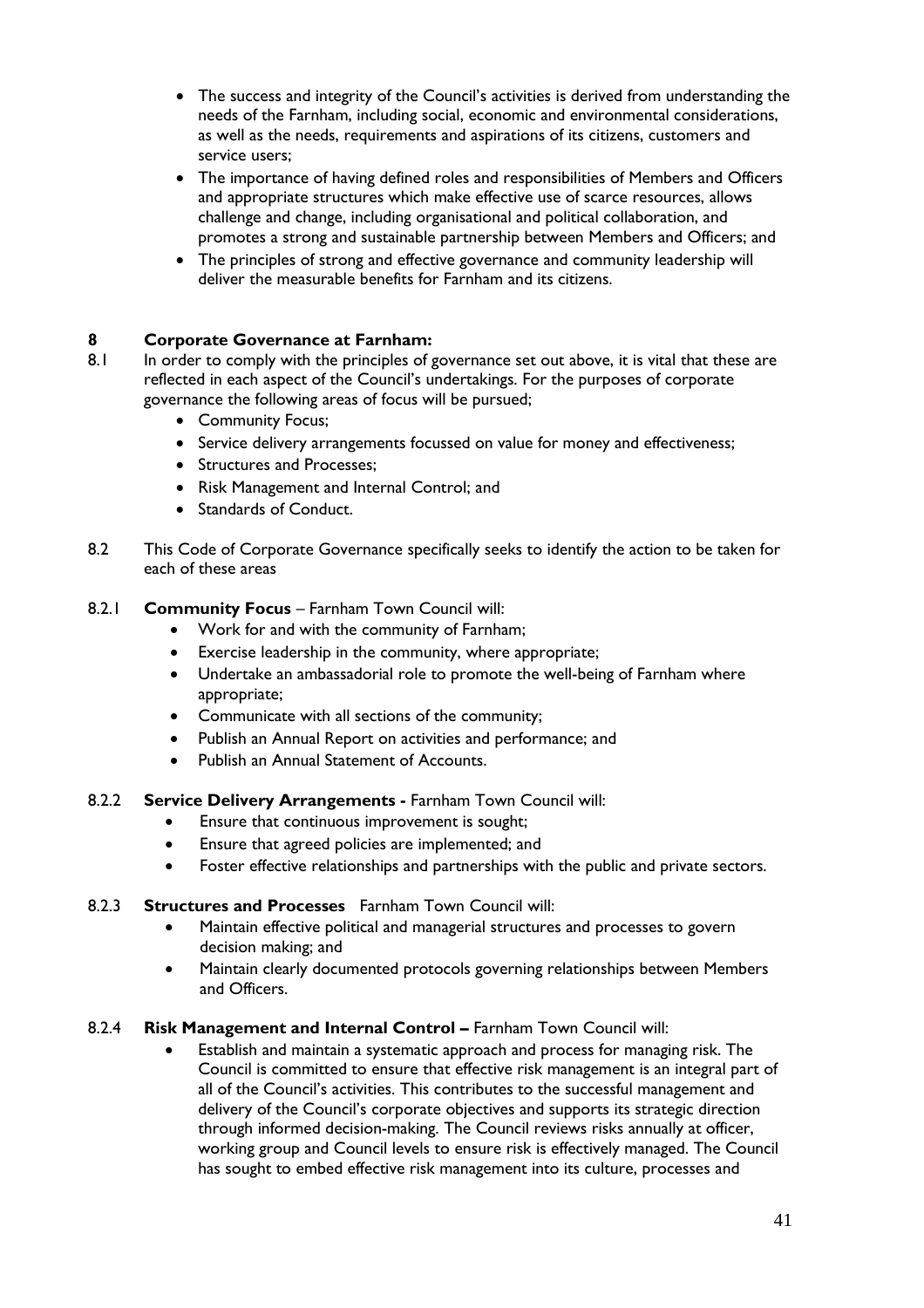structure to ensure that opportunities are maximised. The Council encourages managers to identify, assess and manage risks, and learn to accept the right risks;

- Appoint independent Internal Auditors to ensure the internal control processes operating throughout the authority are effectively reviewed and tested on a systematic basis;
- Work with the appointed External Auditors, who will provide the authority and the public with an independent external opinion annually as to the accuracy and integrity of the financial statements and the effectiveness of Farnham Town Council's internal control systems;
- As part of its ongoing commitment to ensure it mitigates risk and has effective and up to date risk management in place, Farnham Town Council has engaged Ellis Whittam to provide Employment advice and Health & Safety Risk Management advice. As part of this contract a new Health and Safety Policy has been developed and implemented. Ellis Whittam also advises on any areas of best practice and changes that may be necessary; and
- The Council will carry insurance in such amounts and in respect of such perils as will provide protection against significant losses, where insurance is required by law or contract and in other circumstances where risks are insurable and premiums costeffective.

#### 8.2.5 **Standards of Conduct –** Farnham Town Council's Members and Management Team will:

- Exercise leadership by conducting themselves as role models for others within the authority to follow;
- Define the standards of personal behaviour that are expected from Members and staff and all those involved in service delivery;
- Maintain a Member Officer protocol for effective working arrangements; and
- Put in place and maintain arrangements to deal with conduct which falls below expected standards.

#### 8.2.6 **Code of Conduct for Councillors**

Farnham Town Council has adopted a new Model Code of Conduct following the implementation of the Localism Act 2011. Members of Council have made declarations in accordance with Code or the previous code and completed Notifications of Pecuniary Interests. Copies of Members' declarations are available on the Farnham website. The Farnham Code is in line with the Waverley Borough Council Code, and any breaches of the Code would be investigated by the Waverley Standards Committee.

#### 8.2.7 **Openness and Reporting on Corporate Governance at Farnham**

Farnham Town Council will:

- Ensure that the Code of Corporate Governance is made available to all Members and Officers, and is made publicly available through the use of the Council's website, local Council information points etc.;
- Review the Code of Corporate Governance annually;
- Carry out budget monitoring on a regular basis, with reports being submitted to the Strategy and Finance Working Group by the Responsible Financial Officer and Clerk to the Council; and
- Consider and review internal and external audit reports at least annually.

#### **9 The facilitation of policy and decision-making**.

- 9.1 The Council meets nine times a year, defining corporate policy and making decisions in relation to all recommendations from the Working Groups. The Council has five Working Groups to ensure the effective management of its business which are:
	- Strategy and Finance
		- o Infrastructure Planning Task Group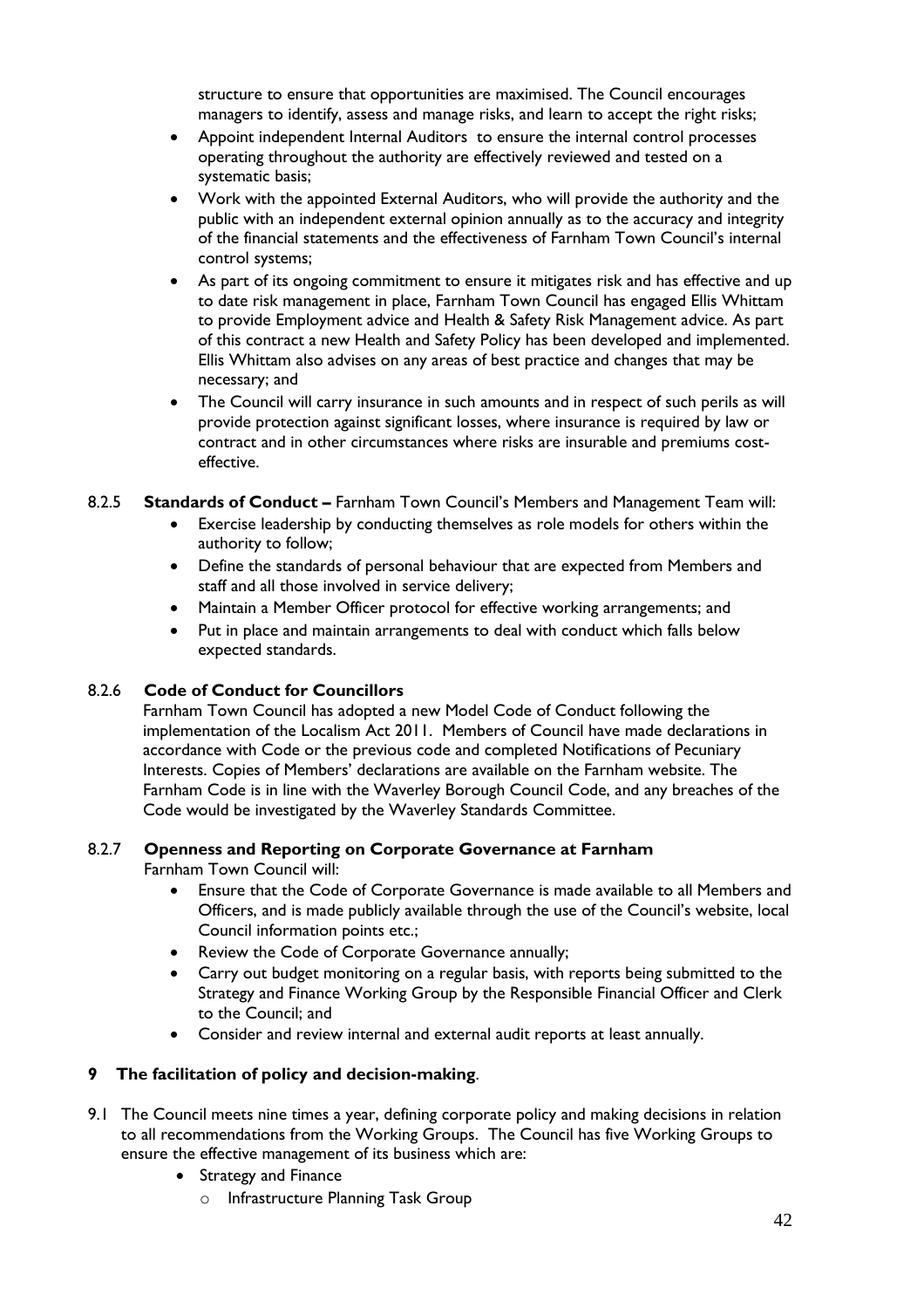- o Assets Task Group
- o HR Panel
- o Wellbeing Task Group
- Cemeteries and Appeals
- Community Enhancement
- Tourism and Events
- Planning and Licensing Consultative Group
- 9.2 The Working Groups manage agreed areas of responsibility and each has its own Terms of Reference which are reviewed regularly. All Working Group decisions are reported as recommendations to Full Council for adoption. The Planning and Licensing Consultative Group is delegated, in tandem with the Town Clerk, to pass comments to the Planning and Licensing authority, on behalf of the Council.
- 9.3 The Council operates within a framework of Standing Orders and Financial Regulations to ensure that decision making is efficient, transparent and accountable. The Council reviewed Standing Orders in March 2015 and its Financial Regulations in December 2015 to ensure that they meet the requirements of new legislation and current best practice. Copies of these documents can be viewed on the Council's website.
- 9.4 In order to ensure compliance with established policies, procedures, laws and regulations, Councillor training is undertaken as appropriate to ensure that Members are informed on matters relating to the sector. Qualified officers including the Clerk to the Council, who is also the Responsible Finance Officer (and acts as the Council's Section 151 Officer), ensure that proper arrangements are in place to make certain that the Council complies with relevant procedures, laws and regulations. The Clerk to the Council, Team Leaders and other staff actively participate in programmes of continuing professional development.

#### **Date of Code**

This Code of Governance was reviewed and approved by the Full Council on Thursday 28 April 2016.

\_\_\_\_\_\_\_\_\_\_\_\_\_\_\_\_\_\_\_\_\_\_\_ \_\_\_\_\_\_\_\_\_\_\_\_\_\_\_\_\_\_\_\_\_\_\_

Signed:

Iain Lynch Clerk to the Council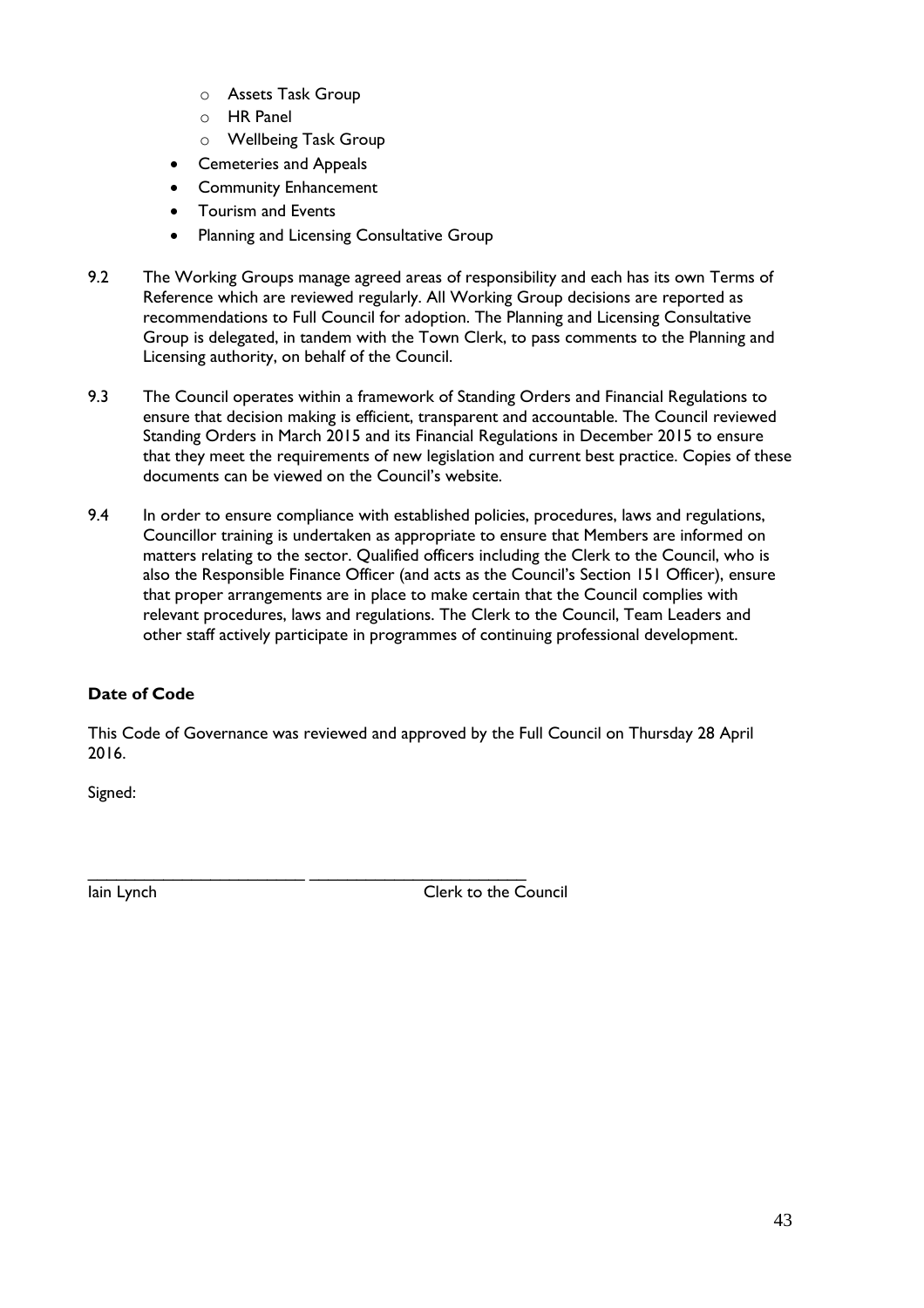

# **I** Report Full Council

#### **14th April 2016**

#### **Election of Working Groups 2016/17**

- 1 Councillors have identified preferences for the Working Groups for 2016/17 in accordance with Standing Order 15. These are attached at Annex 1, in order of preference for each Working Group as indicated by each councillor. Some councillors expressed a preference for only the Working Groups for which they were interested whilst others have given a priority listing for all the Working Groups. Standing Order 15 (e) states that the overall membership of the Working Groups will reflect as closely as possible the political make-up of the Council with the intention that as broad a range of councillors as possible is represented. By convention the Mayor is not appointed to Working Groups, and can attend any Group ex-officio.
- 2 There are four Working Groups plus two Standing Task Group (HR Panel) and the Planning and Licensing Consultative Group. Standing Order 15 f suggests (not mandatory) how places are to be allocated to ensure that those who are not members of the majority group are fairly represented. As such, with 6 out of 18 councillors, the 'minority' representatives should have two places on Strategy and Finance out of a total allocation of 8 places overall between the Working Groups. With six places available on each Working Group two of these places would be available to councillors who were not part of the majority group, if they wished to be part of the Working Group.
- 3 As a result of the preference exercise, 8 councillors expressed an interest in the Strategy & Finance Working Group. 4 majority Group Councillors expressed a first preference along with 3 first preferences from other councillors for the two places earmarked for them. As a result the 4 councillors would be deemed to be elected (assuming Council follows Farnham's previous practice of appointments to Working Groups) with a vote to be taken on the remaining two place from among the four councillors who are not part of the majority Group.
- 4 In relation to the remaining Working Groups the following expressions of interest were received.
	- Community Enhancement Working Group Five preferences for six places: Four from the majority group and one other. As such, the five councillors including a first to third preference would be deemed appointed with one additional priority place available to the minority councillors
	- Planning & Licensing Consultative Group Seven councillors have expressed a preference for the nine places available. The aim is, if possible, to have one councillor from each ward. Council may wish to appoint the seven councillors who have expressed a preference to be on the Working Group or elect one councillor per ward. The two words not currently represented are Firgrove and Shortheath and Boundstone.
	- Cemeteries and Appeals Working Group five preferences for six places including two preferences from the 'minority' councillors. As such five councillors would be deemed to be elected, with one priority place available to a majority group councillor.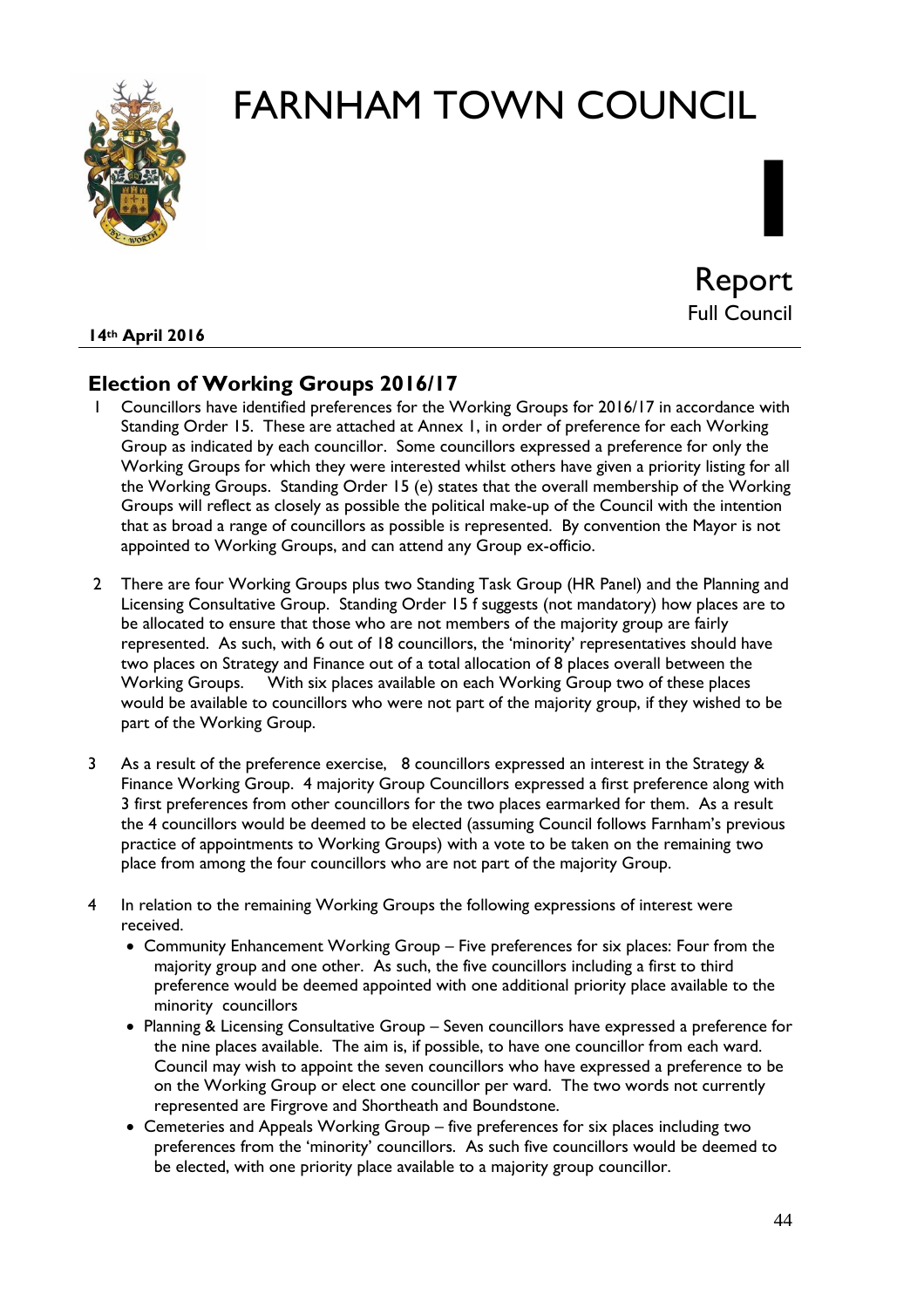- Tourism and Events Working Group preferences for four places, including one minority councillor. As such four councillors are deemed to be elected with one remaining place for a majority group councillor and one for a minority councillor.
- HR Panel Six preferences for six places. All would be deemed to be elected
- Services to Farnham Awards Panel. The Panel meets to agree awards and (from 2016) to review nominations to external Trusts (such as the Dempster Trust, the Isabella Schroder Trust, the Hale Chapels Trust and the Farnham Parochial Charity) as and when vacancies occur for which the Council is to make appointments. The Mayor and Deputy Mayor are ex-officio members and there are places for two other councillors. One preference has been received and would be deemed appointed leaving one other place for a councillor.

The Candidates for each of the above Working Groups are deemed to be elected as set out above. Councillors are invited to opt or nominate for the remaining places. If there are more candidates than places available an election will take place for the vacant places only.

- 5 As in previous years, it is proposed that Council is adjourned briefly so that each Working Group can elect its Lead Member to confirm the composition of the Strategy & Finance Working Group. In view of the need to consider the appointment of a Leader or Spokesperson of the Council at the Annual Meeting in May, the appointment of the Lead Member of the Strategy & Finance Working Group will not take place at this Council meeting but at the first meeting of the Strategy & Finance Working Group in the new Council year.
- 6 Council needs to confirm whether its Task Groups are to be reconvened. The HR Panel (technically a Task Group of Strategy and Finance) is expected to continue whilst the remaining Task Groups need formal agreement to be re-established.
- 7 Subject to Council's decision on Task Groups, the appointment to Task Groups will need to be agreed. In accordance with Standing Order 15 (f) membership of task groups does not need to conform to the political make-up of the council.
- 8 Subject to the decision on paragraph 7, the Wellbeing Task Group has four preferences with one spaces available; the Infrastructure Planning Group has three councillors offering to fill five places, and the Offices Task Group has three members for the three places. Council could amend the size of Task Groups if it wished to.

#### **Recommendation**

#### **It is recommended that**

- **1) a ballot takes place for the remaining the Strategy and Finance Working Group place as set out at paragraph 3;**
- **2) the candidates for the Cemeteries and Appeals, Community Enhancement and Tourism and Events working groups be appointed as set out in Annex 1 along with any additional councillors to fill the remaining vacancies as set out in paragraph 4 above;**
- **3) the councillors wishing to be on the Planning and Licensing Consultative Group be appointed with nominations sought for the remaining places;**
- **4) the Working Groups elect their Lead Members (in order to do which the meeting be adjourned briefly) in order to confirm the complement of Strategy and Finance Working Group Members**
- **5) Council determines which Task Groups be reappointed and the membership of each Task Group.**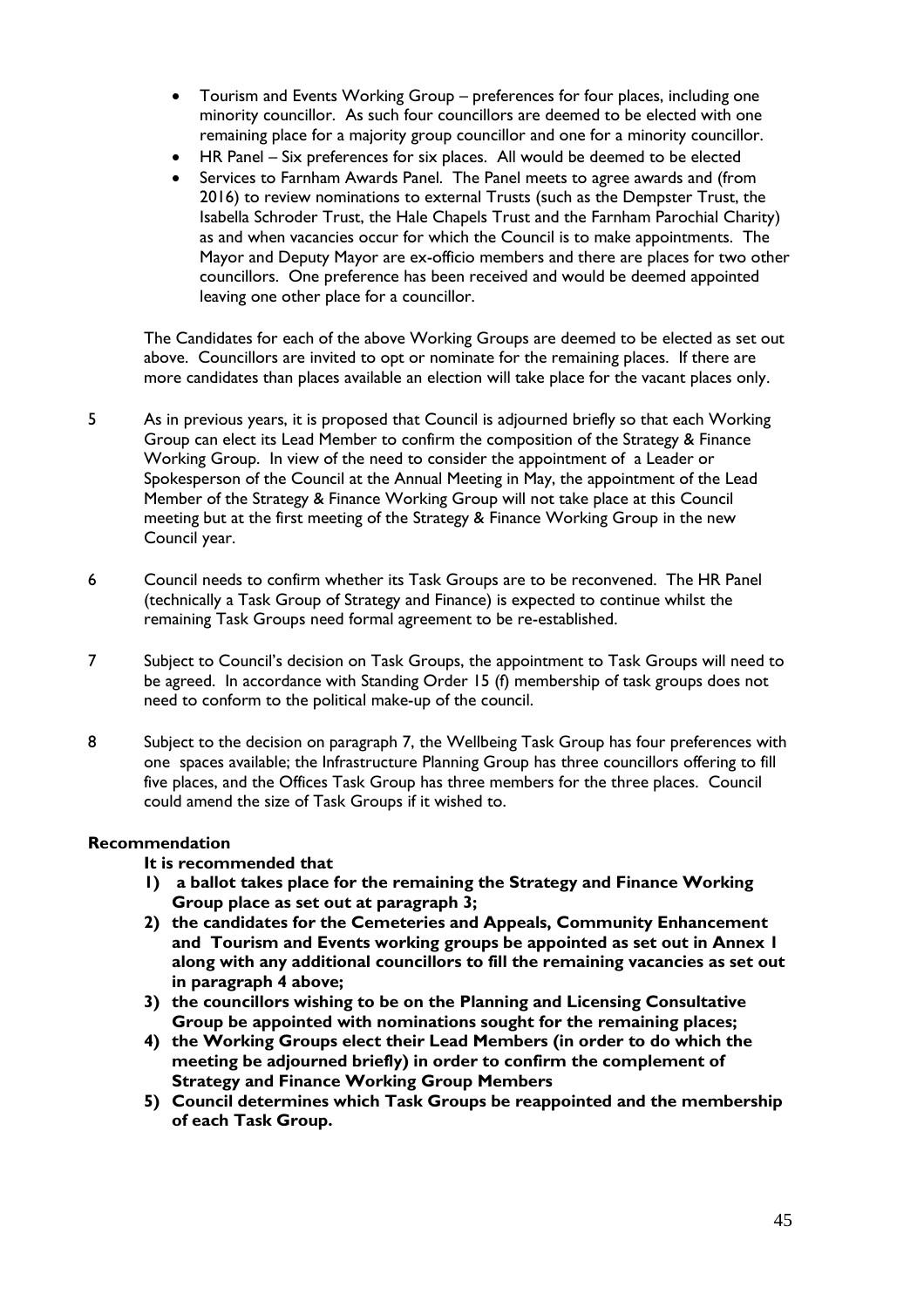



## **WORKING GROUP PREFERENCES 2016/17**

| <b>Working Groups</b>                                                                                                                                                                                                                                             | <b>2015/16 Members</b>                                                                                                                                                                                                                    | <b>Preferences for 2016/17</b>                                                                                                                                                                                 |
|-------------------------------------------------------------------------------------------------------------------------------------------------------------------------------------------------------------------------------------------------------------------|-------------------------------------------------------------------------------------------------------------------------------------------------------------------------------------------------------------------------------------------|----------------------------------------------------------------------------------------------------------------------------------------------------------------------------------------------------------------|
| Strategy &<br><b>Finance</b><br><b>Working Group</b><br>(6 members plus Lead<br>Members (LM) from<br>working<br>groups<br>not<br>already appointed to<br>this Working Group)<br>Meeting dates in 2015/16.<br>Tuesday mornings at 9.30am.<br>9-10 meetings a year. | <b>Cllr David Attfield</b><br>Cllr Carole Cockburn<br>Cllr Jill Hargreaves<br><b>Cllr Jeremy Ricketts</b><br>Cllr John Ward **<br>Cllr John Williamson<br>Plus<br>Cllr<br>Stephen<br>Hill<br>(Lead<br>Member<br>Community<br>Enhancement) | Cllr David Attfield (1)<br>Cllr Carole Cockburn (1)<br>Cllr Pat Frost (1)<br>Cllr Jill Hargreaves (1)<br>Cllr Andy MacLeod (1)<br>Cllr Jeremy Ricketts (1)<br>Cllr John Williamson (1)<br>Cllr Stephen Hill(2) |
| <b>Community</b><br><b>Enhancement</b><br><b>Working Group</b><br>(6 members)<br>Meeting dates in 2015/16.<br>Wednesday<br>mornings<br>9.30am.<br>4-5 meetings a year                                                                                             | <b>Cllr Carole Cockburn</b><br><b>Cllr Paula Dunsmore</b><br><b>Cllr Stephen Hill **</b><br><b>Cllr Susan Redfern</b><br><b>Cllr Jeremy Ricketts</b><br>Cllr John Williamson                                                              | Cllr Stephen Hill (1)<br>Cllr Sue Redfern (1)<br>Cllr Jeremy Ricketts (2)<br>Cllr John Williamson (2)<br>Cllr Carole Cockburn (3)                                                                              |
| <b>Tourism</b><br>&<br><b>Events</b><br><b>Working Group</b><br>(6 members)<br>Meeting dates in 2015/16.<br>Tuesday mornings at 9.30am.<br>4-5 meetings a year.                                                                                                   | Cllr Kika Mirylees<br>Cllr Paula Dunsmore<br><b>Cllr Jill Hargreaves **</b><br>Cllr Stephen Hill<br>Cllr John Williamson<br>Cllr John Ward                                                                                                |                                                                                                                                                                                                                |
| <b>Cemeteries &amp; Appeals</b><br><b>Working Group</b><br>(6 members)<br>Meeting dates in 2015/16.<br>Thursday morning at 9.30<br>4-5 meetings a year.                                                                                                           | <b>Cllr David Attfield</b><br><b>Cllr Carole Cockburn**</b><br>Cllr Sam Hollins-Owen<br><b>Cllr Susan Redfern</b><br>Cllr John Ward<br>Cllr John Williamson                                                                               | Cllr David Attfield (1)<br>Cllr Sam Hollins-Owen (1)<br>Cllr Carole Cockburn (2)<br>Cllr Sue Redfern (2)<br>Cllr John Williamson (4)                                                                           |

\*\* Lead Member of Working Group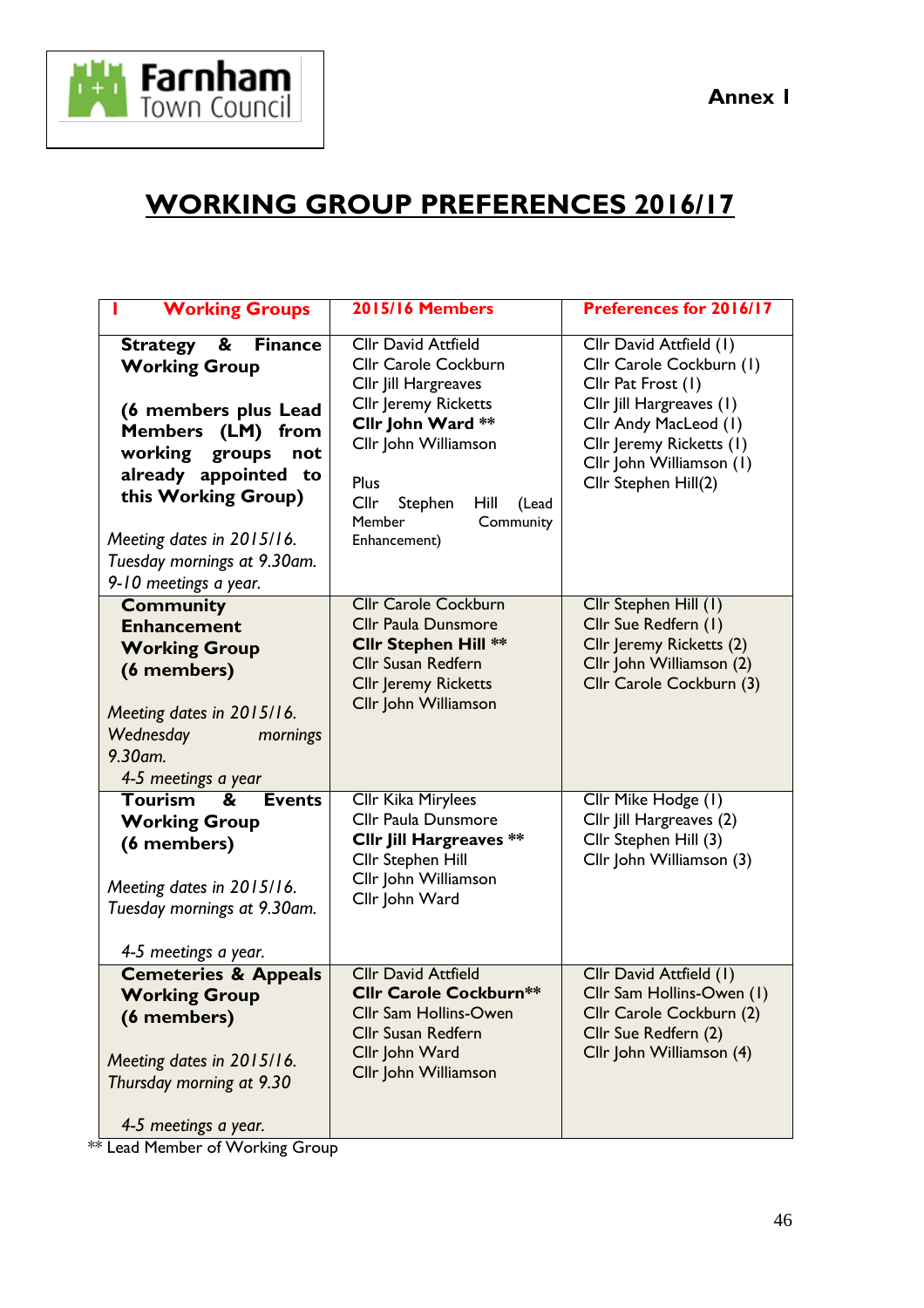| <b>Consultative</b><br>$\overline{\mathbf{2}}$ | <b>2015/16 Members</b>      | <b>Preferences for 2016/17</b>  |
|------------------------------------------------|-----------------------------|---------------------------------|
| <b>Group</b>                                   |                             |                                 |
| Planning & Licensing                           | Cllr Paddy Blagden          | Please discuss with fellow Ward |
| <b>Consultative Group</b>                      | (Castle)                    | <b>Members</b>                  |
| members<br>(9)                                 | Cllr Carole Cockburn        |                                 |
| including<br>from<br>one                       | (Bourne)                    | <b>Cllr Carole Cockburn</b>     |
| each ward)                                     | Cllr Paula Dunsmore         | (Bourne)                        |
|                                                | (Wrecclesham &              | <b>Cllr Paula Dunsmore</b>      |
|                                                | Rowledge)                   | (Wrecclesham & Rowledge)        |
| Meetings in 2015/16 Monday                     | Cllr J Scotty Fraser        | Cllr J Scotty Fraser            |
| mornings at 9.30am                             | (Upper Hale)                | (Upper Hale)                    |
| Approximately 20 meetings                      | Cllr Mike Hyman (Hale &     | Cllr Mike Hyman                 |
| a year.                                        | Heath End)                  | (Hale & Heath End)              |
|                                                | <b>Cllr Andy Macleod</b>    | <b>Cllr Andy Macleod</b>        |
|                                                | (Moor Park)                 | (Moor Park)                     |
|                                                | Cllr Kika Mirylees          | <b>Cllr Jeremy Ricketts</b>     |
|                                                | (Shortheath &               | (Weybourne & Badshot Lea)       |
|                                                | Boundstone)                 | Cllr John Williamson            |
|                                                | <b>Cllr Jeremy Ricketts</b> | (Castle)                        |
|                                                | (Weybourne & Badshot        |                                 |
|                                                | Lea)                        |                                 |
|                                                | John Ward**                 |                                 |
|                                                | (Shortheath &               |                                 |
|                                                | Boundstone) **              |                                 |
|                                                | Cllr John Williamson        |                                 |
|                                                | (Castle)                    |                                 |

| <b>Standing Panels</b>                                              | <b>2015/16 Members</b>   | Preferences for 2016/17   |
|---------------------------------------------------------------------|--------------------------|---------------------------|
| <b>HR Panel (Task Group</b>                                         | Cllr Sam Hollins-Owen    | Cllr David Attfield (1)   |
| <b>Strategy</b><br><b>of</b><br>and                                 | Cllr David Attfield**    | Cllr Jill Hargreaves (1)  |
| Finance)                                                            | Cllr Jill Hargreaves     | Cllr Stephen Hill (1)     |
|                                                                     | Cllr Stephen Hill        | Cllr Sam Hollins-Owen (1) |
| (6 Members)                                                         | Cllr Mike Hyman          | Cllr Mike Hyman (1)       |
|                                                                     | <b>Cllr Andy Macleod</b> | Cllr Andy MacLeod (1)     |
| Meets twice a year or as<br>for<br>required<br>specific<br>purposes |                          |                           |

| Services to Farnham<br><b>Awards Panel</b><br><b>of</b><br>Group<br>(Task<br>Council) | The Mayor,<br>Deputy Mayor<br>Representative of Tindle<br><b>News</b><br>Representative of the | Mayor<br>Deputy Mayor<br>Cllr David Attfield (2)<br>Mrs Wendy Craig |
|---------------------------------------------------------------------------------------|------------------------------------------------------------------------------------------------|---------------------------------------------------------------------|
| Meets twice a year or as<br>required                                                  | Community<br>Two other Councillors                                                             |                                                                     |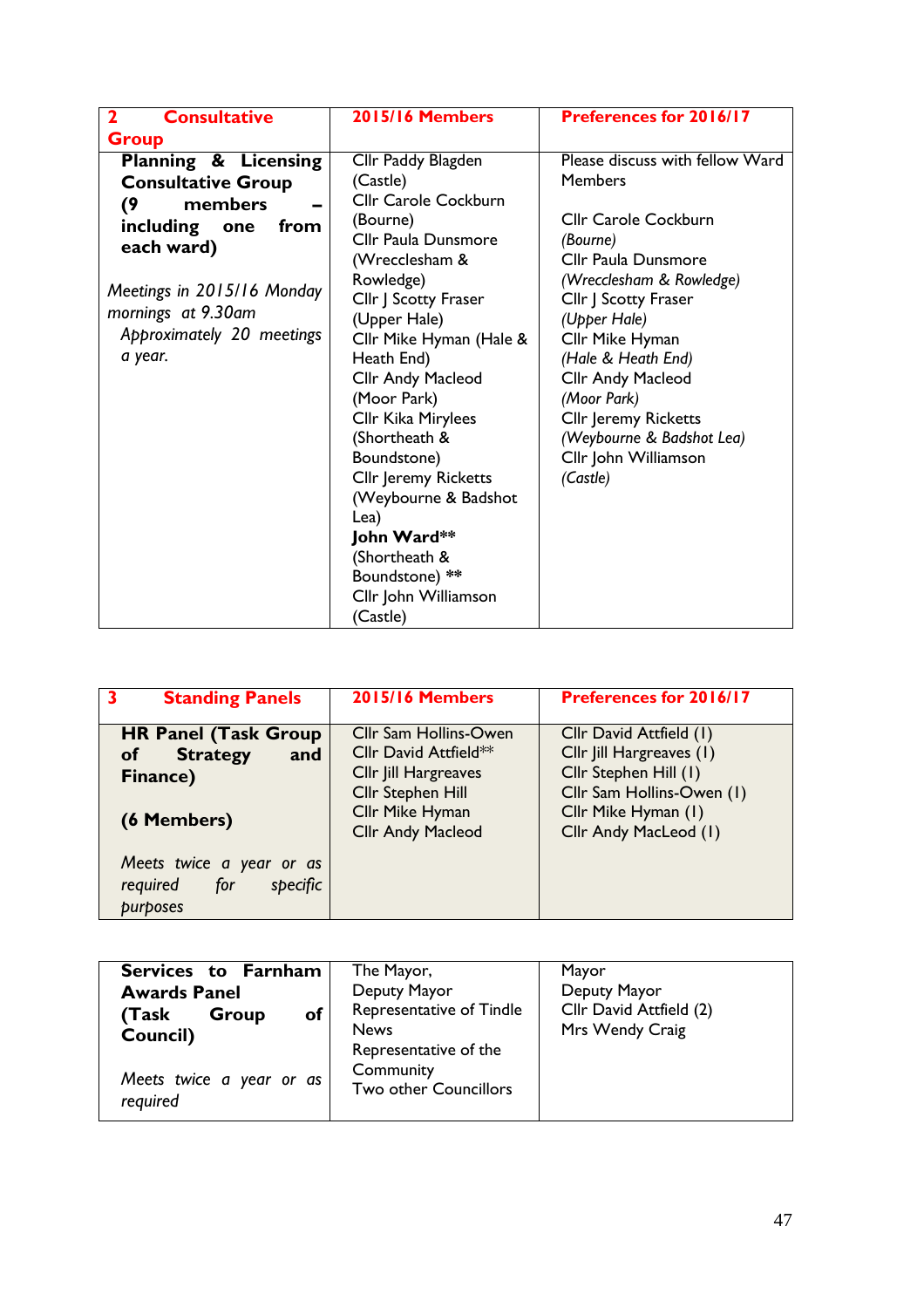| <b>Task Groups</b><br>4<br>(Reappointed on an<br>annual basis as<br>required)                                                                                                                       | <b>2015/16 Members</b>                                                                                             | Preferences for 2016/17                                                                                |
|-----------------------------------------------------------------------------------------------------------------------------------------------------------------------------------------------------|--------------------------------------------------------------------------------------------------------------------|--------------------------------------------------------------------------------------------------------|
| <b>Infrastructure</b><br><b>Planning Group</b><br><b>Group</b><br><b>of</b><br>(Task<br><b>Strategy and Finance)</b><br>(5 Members)<br>Normally meets on a Friday<br>morning at 10am<br>(5 Members) | Cllr Paddy Blagden<br>Cllr Carole Cockburn**<br>Cllr Jill Hargreaves<br><b>Cllr Andy Macleod</b><br>Cllr John Ward | Cllr Andy MacLeod (1)<br>Cllr Carole Cockburn (1)<br>Cllr John Williamson (1)                          |
| <b>Assets Task Group</b><br>Group<br>οf<br>(Task<br><b>Strategy and Finance)</b><br>(3 members)                                                                                                     | Cllr David Attfield **<br><b>Cllr Sam Hollins-Owen</b><br>Cllr Jill Hargreaves                                     | Cllr Sam Hollins-Owen (1)<br>Cllr Jill Hargreaves (1)<br>Cllr David Attfield (1)                       |
| <b>Wellbeing Task Group</b><br><b>Group</b><br>(Task<br><b>of</b><br><b>Strategy and Finance)</b><br>Normally meets at 6pm<br>on a Wednesday                                                        | <b>Cllr Jeremy Ricketts</b><br><b>Cllr Paula Dunsmore</b><br><b>Cllr Scotty Fraser</b><br><b>Cllr Andy Macleod</b> | Cllr Paula Dunsmore (1)<br>Cllr Scotty Fraser (1)<br>Cllr Jeremy Ricketts (1)<br>Cllr Andy MacLeod (2) |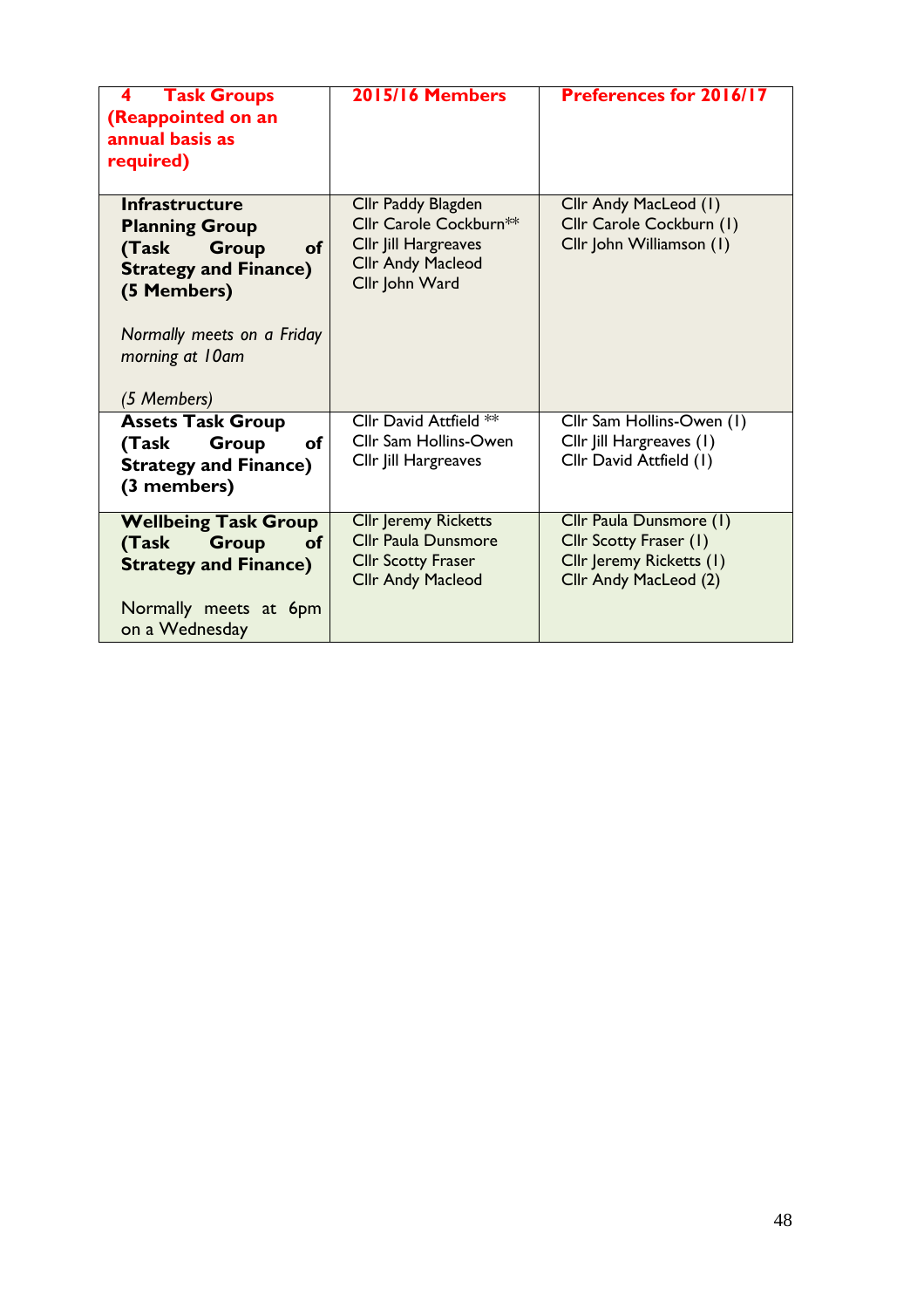



#### **14th April 2016**

#### **Appointment of Representatives to external bodies 2016/17**

- 1 Councillors have identified preferences for being the Council's representative on External Bodies for 2016/17 in accordance with Standing Order 15. These are attached at Annex 1. In some cases councillors have expressed preferences for being the main representative or a reserve representative, and these are noted against each organisation where applicable.
- 2 Councillors were asked to comment on whether it was appropriate to continue sending representatives to each organisation or whether there were new organisations to which the Council should appoint representatives.
- 3 No suggestions were made for withdrawing membership from any group but one additional group is suggested for a Council representative – the Bishop's Meadow Trust.

#### **Recommendation**

It is recommended that:

- **1) the councillors at Part 1 be appointed as listed;**
- **2) councillors appoint a representative from the list at Part 2 by show of hands and whether a reserve is also appointed;**
- **3) nominations be agreed for the Outside bodies listed at Part 3**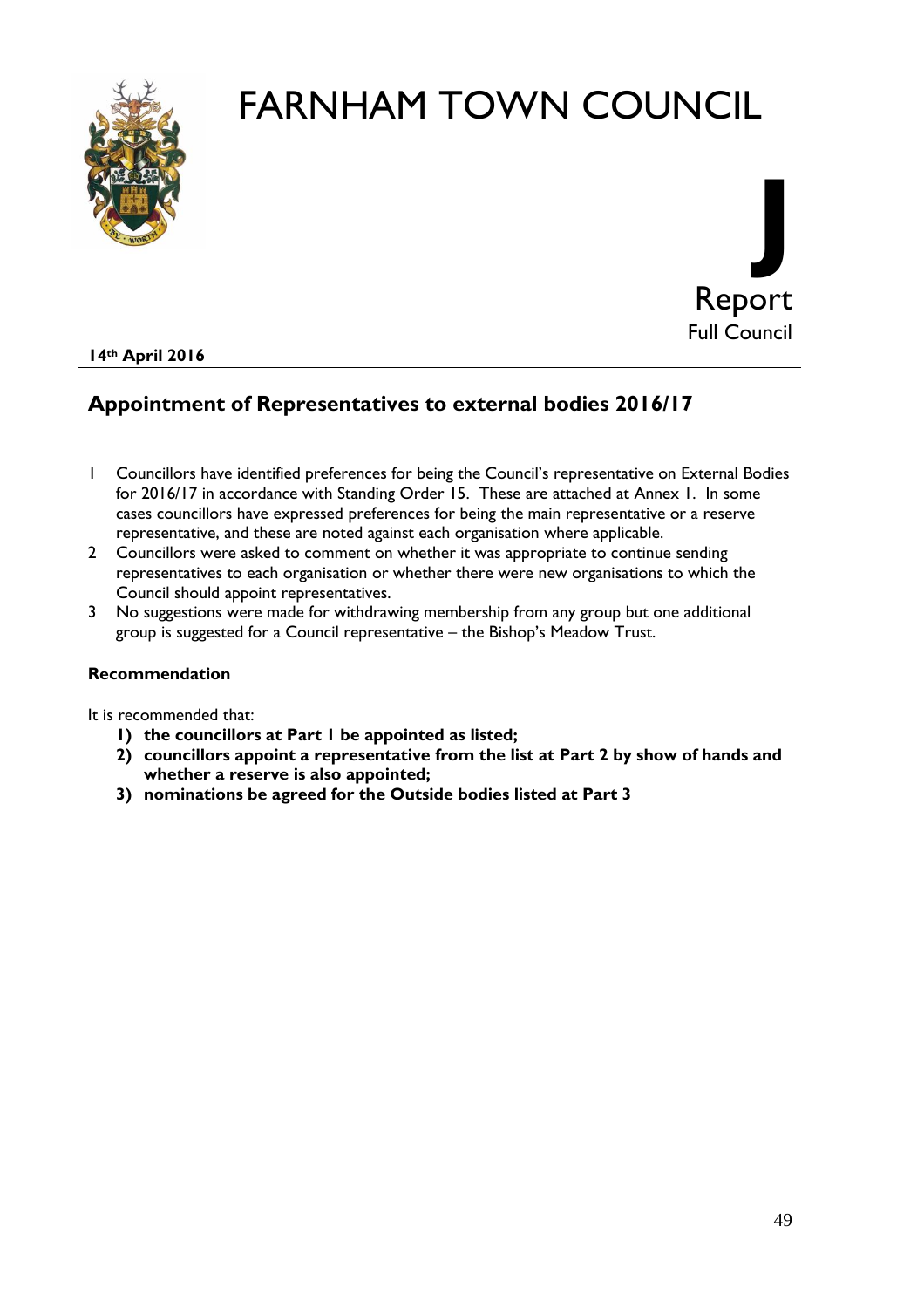

## **REPRESENTATIVES ON OUTSIDE BODIES 2016/17**

#### **PART 1**

| <b>Outside Body</b>                                          | FTC Appointments 2015/2016                                     | <b>Councillors</b><br>offering<br>to                |  |
|--------------------------------------------------------------|----------------------------------------------------------------|-----------------------------------------------------|--|
|                                                              |                                                                | <b>Council</b><br>the<br>represent<br>in<br>2016/17 |  |
| 40 Degreez                                                   | <b>Cllr Carole Cockburn</b>                                    | <b>Cllr Stephen Hill</b>                            |  |
|                                                              | Cllr Stephen Hill (Reserve)                                    |                                                     |  |
| <b>Badshot Lea Recreation</b><br>Ground                      | <b>Cllr David Attfield</b>                                     | <b>Cllr David Attfield</b>                          |  |
| <b>Blackwater Valley Recreation</b>                          | Cllr Mike Hodge                                                | Cllr Mike Hodge                                     |  |
| and Countryside Management                                   |                                                                |                                                     |  |
| Committee                                                    |                                                                |                                                     |  |
| <b>Bourne Recreation Ground</b>                              | <b>Cllr Sam Hollins-Owen</b>                                   | <b>Cllr Sam Hollins-Owen</b>                        |  |
| Farnham Maltings Association<br><b>Council of Management</b> | Cllr Julia Potts                                               | <b>Cllr Pat Frost</b>                               |  |
| Farnham/Andernach Friendship                                 | <b>Cllr Pat Frost</b>                                          | <b>Cllr Pat Frost</b>                               |  |
| Association                                                  |                                                                |                                                     |  |
| Farnham Rivers Management                                    | Cllr Mike Hodge                                                | Cllr Mike Hodge                                     |  |
| Committee                                                    |                                                                |                                                     |  |
| <b>Farnham River Watch</b>                                   | <b>Cllr Mike Hodge</b>                                         | <b>Cllr Mike Hodge</b>                              |  |
| Farnham Quarry Liaison Group                                 | <b>Cllr David Attfield</b>                                     | <b>Cllr David Attfield</b>                          |  |
| Farnham Sports Council                                       | <b>Cllr Carole Cockburn</b>                                    | <b>Cllr Carole Cockburn</b>                         |  |
| <b>Farnham Visitors Forum</b>                                | Cllr Jill Hargreaves                                           | <b>Cllr Jill Hargreaves</b>                         |  |
| <b>Hale Recreation Ground</b>                                | Cllr John Scotty Fraser<br>Cllr Mike Hyman (Reserve)           | <b>Cllr Scotty Fraser</b>                           |  |
| <b>New Ashgate Gallery</b>                                   | <b>Cllr Sam Hollins-Owen</b><br>Cllr Carole Cockburn (Reserve) | <b>Cllr Sam Hollins-Owen</b>                        |  |
| <b>Runfold Quarry Community</b><br>Liaison Group (Suez/Sita) | Cllr Andy Macleod                                              | <b>Cllr Andy MacLeod</b>                            |  |
| Surrey Association of Local<br>Councils (2 representatives)  | Mayor and Leader                                               | Mayor and Leader                                    |  |
| Surrey CC Farnham Local                                      | Cllr Carole Cockburn                                           | <b>Cllr Andy MacLeod</b>                            |  |
| Group (2 places)                                             | Cllr Andy Macleod                                              | Carole Cockburn                                     |  |
| <b>Waverley Towns and Parishes</b><br><b>Meetings</b>        | Mayor plus Deputy Mayor                                        | Mayor plus Deputy Mayor                             |  |
| <b>Wrecclesham Community</b><br>Centre                       | <b>Cllr Pat Frost</b>                                          | <b>Cllr Pat Frost</b>                               |  |
| <b>Wrecclesham Recreation</b><br><b>Ground Committee</b>     | <b>Cllr Paula Dunsmore</b>                                     | <b>Cllr Paula Dunsmore</b>                          |  |

#### **PART 2**

| <b>Outside Body</b>             | <b>FTC Appointments 2015/2016</b> | <b>Councillors offering to</b><br>represent the Council in<br>2016/17 |
|---------------------------------|-----------------------------------|-----------------------------------------------------------------------|
| <b>Allotments Liaison Group</b> | Cllr John Williamson              |                                                                       |